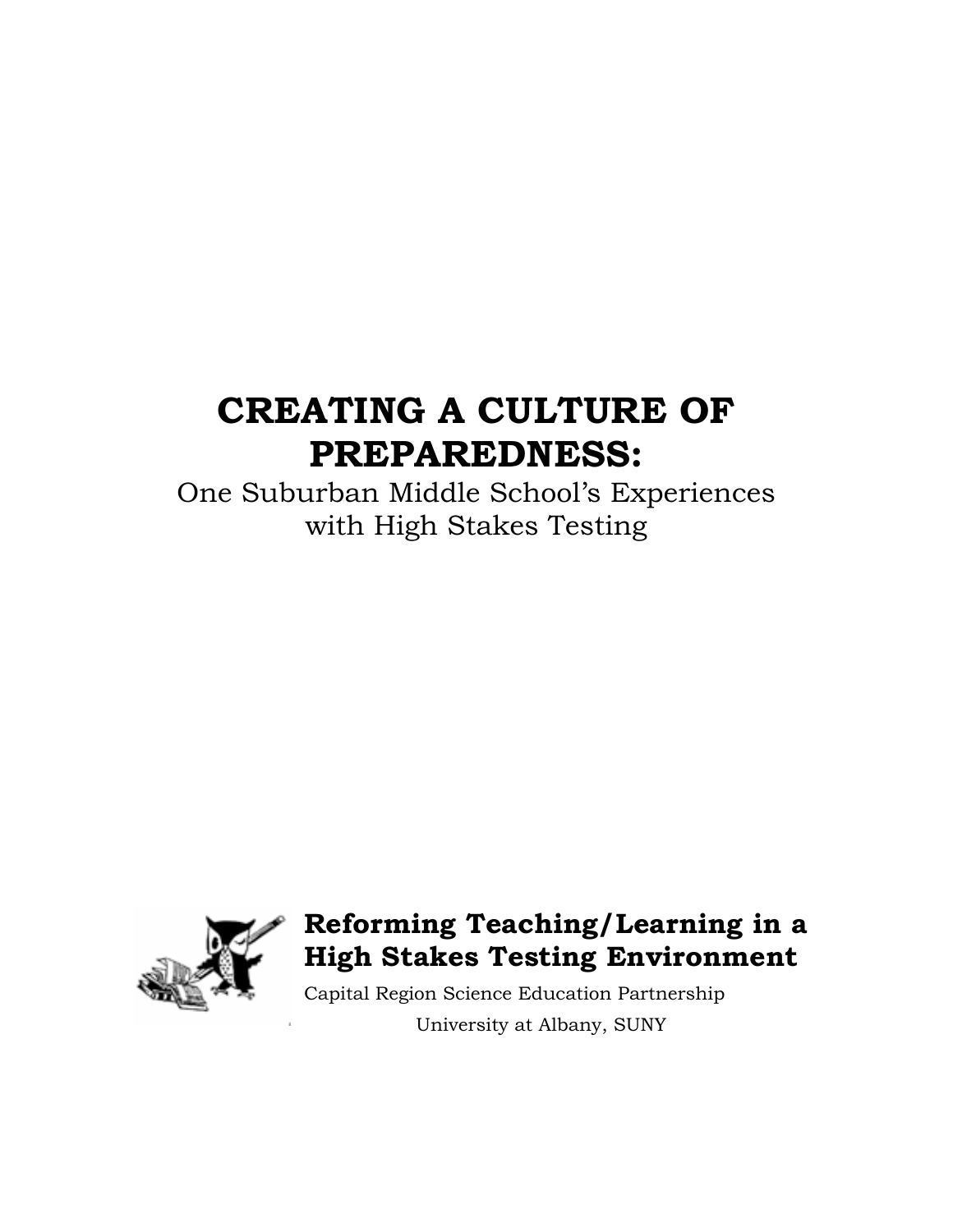

# **Reforming Teaching/Learning in a High Stakes Testing Environment**

Capital Region Science Education Partnership University at Albany, SUNY

Sandra Mathison, Ph.D. Project Director Professor & Head University of British Columbia sandra.mathison@ubc.ca (604) 822 6352

Melissa Freeman, Ph.D. Project Manager, CRSEP High Stakes Testing Study University at Albany, SUNY crseptst@csc.albany.edu (518) 591 8544

Kristen Campbell Wilcox Research Assistant, CRSEP University at Albany, SUNY crseptst@csc.albany.edu (518) 591 8544

© 2004 by Sandra Mathison, Melissa Freeman, & Kristen Campbell Wilcox

Freeman, Melissa & Wilcox, Kristen with assistance from Ronalyn Wilson CREATING A CULTURE OF PREPAREDNESS: One Suburban Middle School's Experiences with High Stakes Testing Albany NY: Capital Region Science Education Partnership, University at Albany, SUNY

This publication is based on research supported by the National Science Foundation (Grant # ESI-9911868). The findings and opinions expressed herein do not necessarily reflect the position or priorities of the sponsoring agency, the Capital Region Science Education Partnership or the University at Albany, SUNY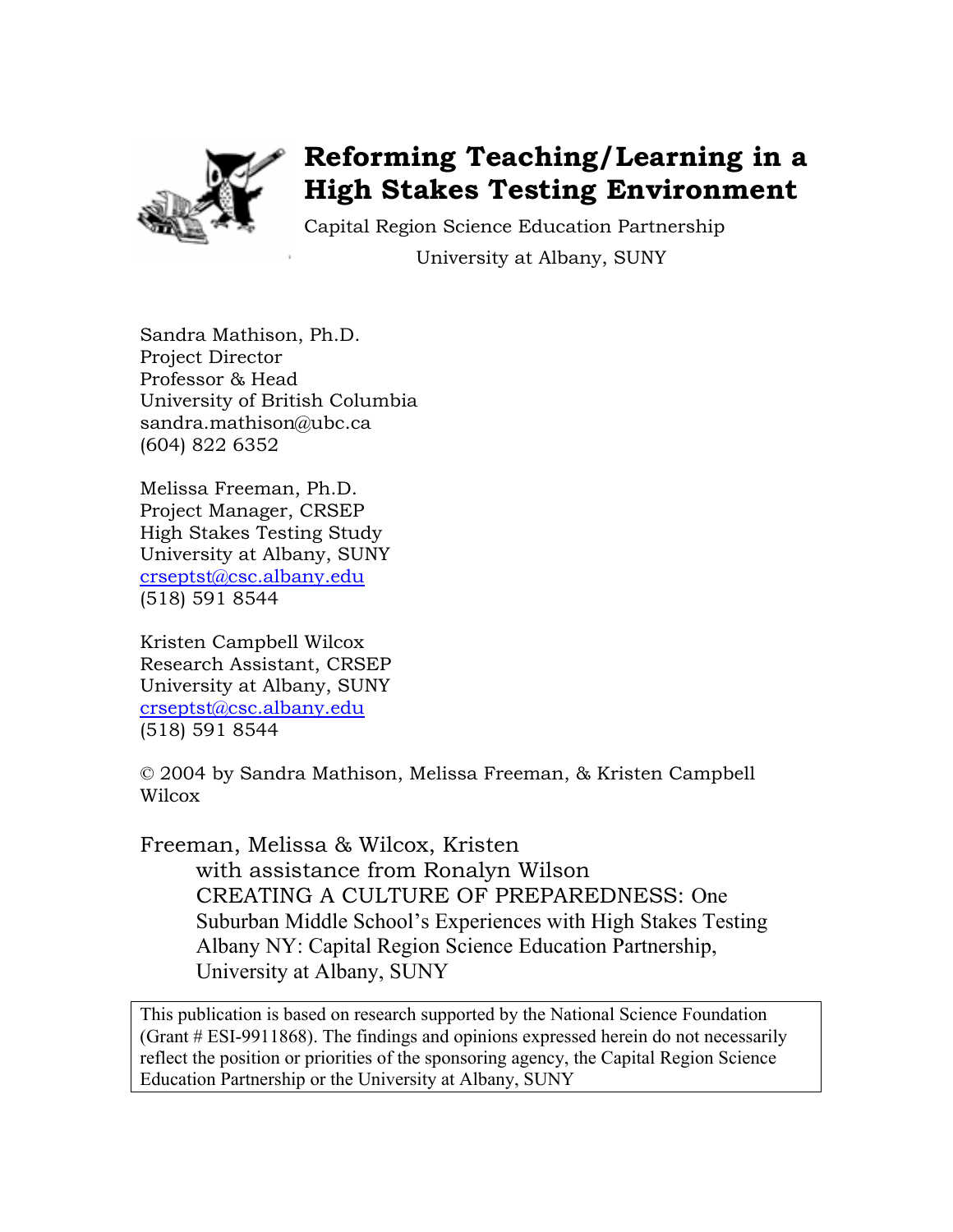### **Table of Contents**

| The Good, the Bad, and the Necessary Impacts of High Stakes Tests 18 |    |  |  |  |
|----------------------------------------------------------------------|----|--|--|--|
|                                                                      |    |  |  |  |
|                                                                      |    |  |  |  |
|                                                                      |    |  |  |  |
|                                                                      |    |  |  |  |
|                                                                      |    |  |  |  |
|                                                                      |    |  |  |  |
|                                                                      |    |  |  |  |
|                                                                      |    |  |  |  |
|                                                                      |    |  |  |  |
|                                                                      |    |  |  |  |
|                                                                      |    |  |  |  |
|                                                                      |    |  |  |  |
|                                                                      | 39 |  |  |  |
|                                                                      |    |  |  |  |
|                                                                      |    |  |  |  |
|                                                                      | 44 |  |  |  |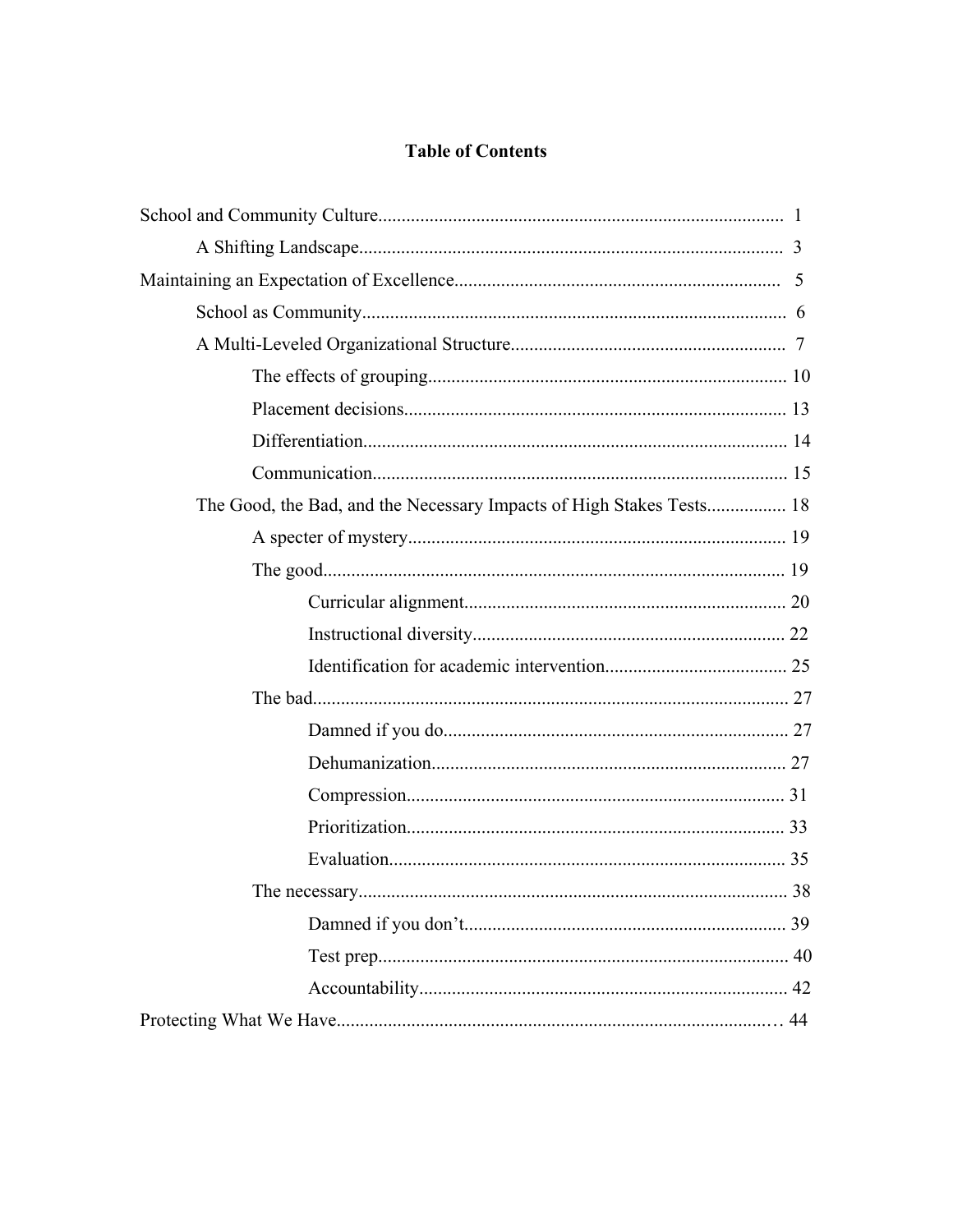### **Tables and Figures**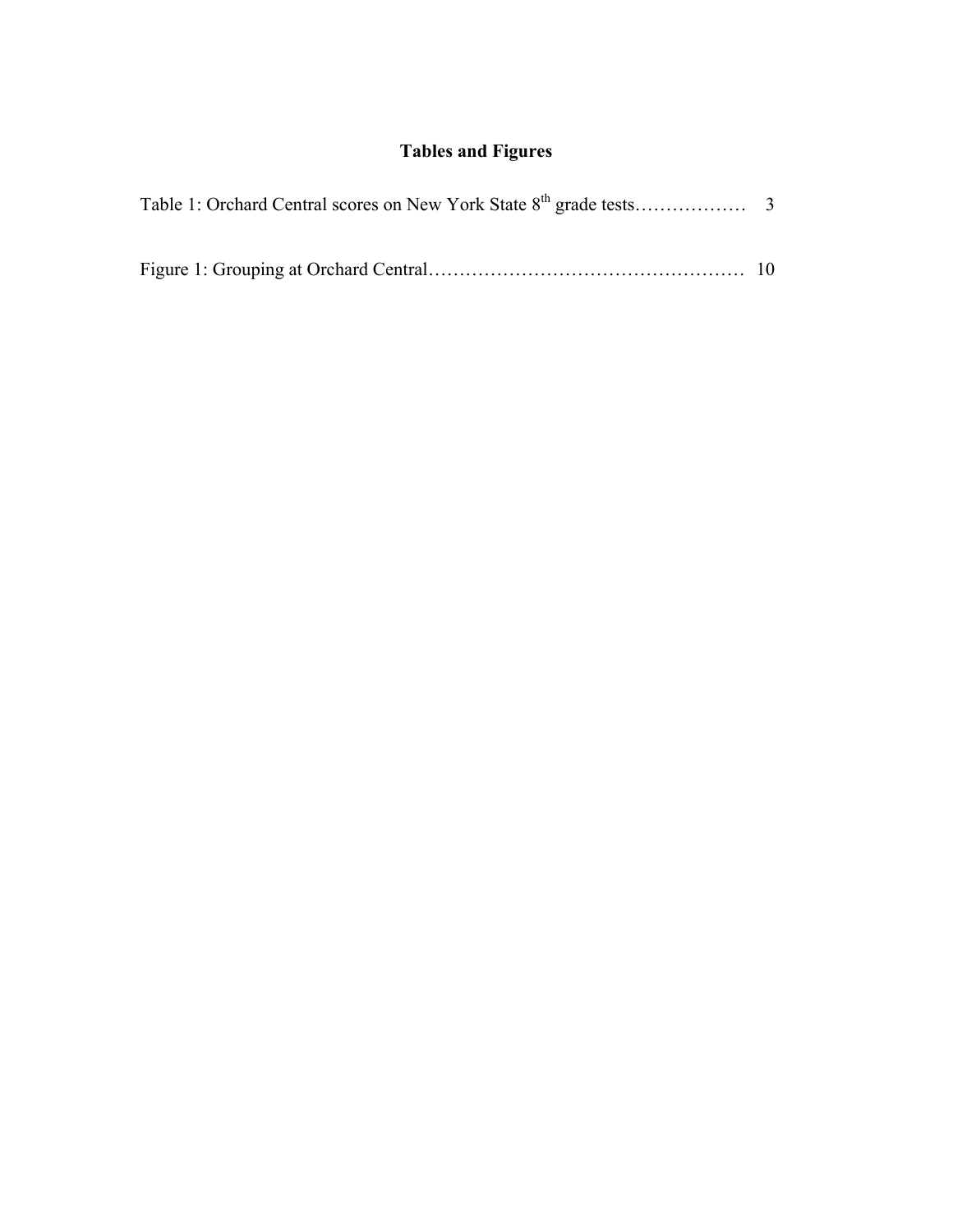January  $14<sup>th</sup>$ , 2003 is the first day of the state mandated 8th grade English language arts (ELA) exam. It is being held in the English classrooms from periods 1- 4. Do Not Disturb signs taped to the doors greet the students and their desks have been rearranged to form rows facing the front of the room. Typically, they are in groupings of four. The students sit quietly at their desks armed only with pencils. They are unusually quiet. The school is also unusually quiet and the 8:00 AM bell does not ring since the bells have been turned off for testing time. The teacher begins to read the test directions: *"There will be 25 questions that you will fill in on an answer sheet. Use only your number 2 pencil, no pens are allowed. Make heavy marks with your pencil when filling in your answers. Erase all mistakes thoroughly; do not make any stray marks..."* She then distributes test booklets to the students. She continues reading the directions. When she is done, she asks: *"Are there any questions?"* A hand goes up. *"Can we go back to the passages?"* a student asks. The teacher responds that yes they can. *"Any others?"* No more hands. She then tells them: *"I will write the time on the board to show you how much time you have left to complete this portion of the test. You may open your booklets and begin."* 

\* \* \*

 In a discussion on testing and test preparation, an 8th grade teacher states: *"The state test guides what we cover and spend the most time on. I familiarize the students with the format and I use state tests from prior years for practice to get them ready. I feel I am not serving the kids well if I don't prepare them to walk into that test with some degree of confidence. I teach the curriculum first but the grades on the assessment test more or less take care of themselves. In a suburban school like this they take care of themselves. What we do, is prepare them the best we can for the types of questions that they will see on the test by giving them questions off of previous assessment tests. So, they can walk into that test and say 'yeah, I know what to expect and I can do this work with some degree of competence and confidence.'"* 

#### **School and Community Culture**

 *We're part of a community that values education and high achievement. Parents are actively involved. We have a strong PTA and teachers are involved in extracurricular activities with the kids, whether in athletic or academic clubs. We rank 3rd in the area in terms of our performance on the state assessments, and we're proud of that, but still believe that we could improve. Our school takes pride in its accomplishments; we have bright, college-bound kids. Our school is clean. When you walk into the school you see the kids' work. I think you can feel our values.* 

- Middle School Teacher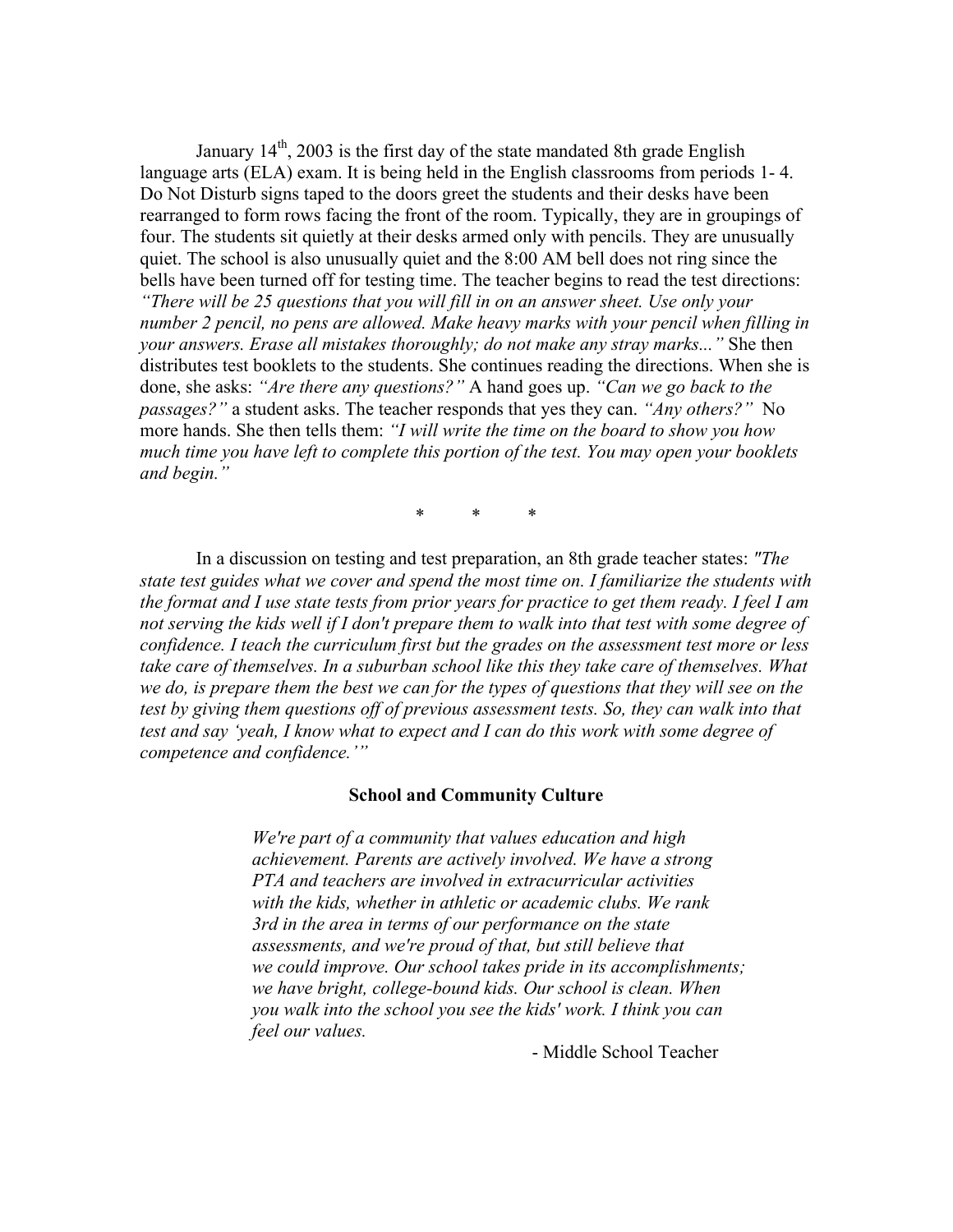Orchard Central Middle School<sup>1</sup> is nestled in a community with a small-town feel. Built in 1961, it stands unassuming, looking more like an industrial complex of gray and white cement than a school. Its educational purpose is made apparent by the surrounding tennis courts, sports fields, parking lots, and specially marked bus areas. There are a few shops a couple of miles down the road, a library, an elementary school, the high school, and rows of middle class homes. Once inside, student art on many of the walls greets the visitor and students can be seen walking and talking quietly between classes. Faculty and staff members greet each other and visitors as they pass, and there is a calm yet spirited atmosphere about the place. When the class period bell rings, students re-arrange themselves within 3 minutes to get to their next room. Once class time starts, the students quiet themselves ready for instruction.

 For the most part, students seem to get along well with each other. Several girls carry designer handbags and can be heard talking about their latest weekend shopping trip. Other students can be heard talking about academic pursuits such as competing for prizes in science competitions at a nearby university, preparing for public access channel quiz shows, or participating in volunteer activities like donating food to the less fortunate. Others talk about playing sports, and participating in musical concerts. Students at Orchard Central are involved and competitive in extracurricular activities and in the classroom. They are quick to correct each other when a classmate provides the wrong answer or take the lead in a science lab when, as one student charged to his collaborative group member, *"you're doing it wrong."* This can also be seen when tests are being passed back, and you hear the whisperings of, *"what did you get?"* School, for this largely white, middle class group of students seems to be, for the most part, a positive social experience.

 Moreover, Orchard Central offers more than academics. Over 30 extracurricular activities including drama, chess, music and sports are organized by teachers and staff. Many of these activities are accommodated three days a week during after school hours and a late bus is provided to students who need transportation. But even on other days, one wouldn't know that the end of the day had arrived based on teacher or student presence. At 5:00 many teachers are still working with students on various projects, attending meetings, or busy working at their desks. And parents can also be seen on any given day visiting the school, helping out with fund-raisers, and supervising weekly Friday night activities. Parents and teachers alike feel that the larger community is committed and supportive of Orchard Hill's2 education system. A teacher describes this support: *"This is a community that values education, a community that passes budgets every year. We have a building counsel with representatives from the community. Parents sit on the counsel with teachers and administrators and make decisions that affect our school. We have national education week where parents have the opportunity to come* 

 $\overline{a}$ 

<sup>&</sup>lt;sup>1</sup> Orchard Central Middle School is a pseudonym for the school.

<sup>&</sup>lt;sup>2</sup> Orchard Hill is a pseudonym for the district.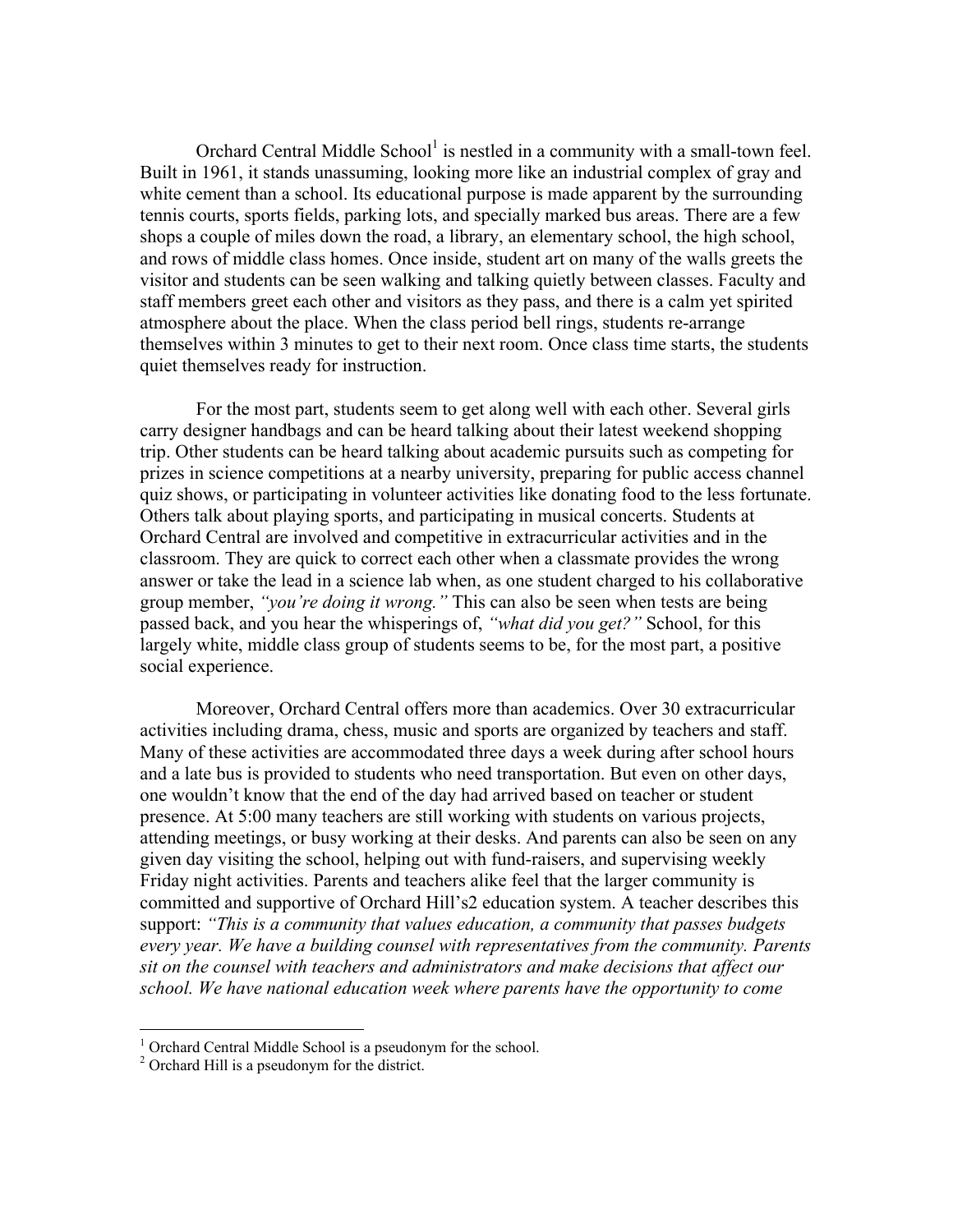*into the school and go to classes with their students. So, I think it's a tight community with good relationships with parents and the school."* 

Orchard Central, as compared to other similar middle schools, consistently performs well on state standardized tests (see Table 1 for test scores on state assessments). Eighth graders take 4 state standardized tests: the ELA and performance section of the science exam in January, the math 8 exam in May, and the social studies and written section of the science exam in June. According to the New York State Education Department's report card, in 2002-03 Orchard Central has an enrollment of 826 sixth to eighth graders. 97.6% of the students are classified as White, 1.2% American Indian, Asian, or Pacific Islander, 0.6% Black, and 0.6% Hispanic. 6% of the students qualify for free and reduced lunch. The average student/teacher ratio is reportedly 17/1. The district expenditure per pupil is \$10,975.

#### *A Shifting Landscape*

With two-thirds of the students consistently passing the state assessments, teachers express a certain confidence in their students' ability to pass these tests. The state assessments, however, have changed the nature of instruction at Orchard Central as well as opened up new concerns. In a district that carries a reputation of excellence and prides itself on having a high percentage of parent and community involvement, how the test is understood and the scores get interpreted by the public is a new concern for teachers and administrators. A teacher explains: *"*[As a community] *we've always valued education and high achievement. Parents have always been involved. Teachers have always been involved. And we had tests – just not the state assessments. Now it's like, when will I teach this? Will I teach this? And it's not just the kids being tested; it's us, it's the district. We've never really had a problem, but we know we have bright kids and we want to make sure that's what is seen."* 

| <b>ELA</b> (all students)     | Level 1                      | Level 2 | Level 3                      | Level 4 |
|-------------------------------|------------------------------|---------|------------------------------|---------|
|                               | (not passing)                |         | (passing)                    |         |
| $2000 - 2001$                 | 4%                           | 35%     | 42%                          | 20%     |
| $2001 - 2002$                 | $1\%$                        | 26%     | 56%                          | 16%     |
| $2002 - 2003$                 | 4%                           | 35%     | 48%                          | 14%     |
|                               |                              |         |                              |         |
| Math (all students)           |                              |         |                              |         |
| $2000 - 2001$                 | 5%                           | 25%     | 52%                          | 17%     |
| $2001 - 2002$                 | 4%                           | 23%     | 58%                          | 15%     |
| $2002 - 2003$                 | 4%                           | 24%     | 55%                          | 16%     |
|                               |                              |         |                              |         |
| Science (all students)        | below State Designated Level |         | above State Designated Level |         |
| $2002 - 2003$                 | $0\%$                        | 6%      | 43%                          | 51%     |
|                               |                              |         |                              |         |
| Social Studies (all students) |                              |         |                              |         |
| $2002 - 2003$                 | $1\%$                        | 22%     | 60%                          | 17%     |

**Table 1: Orchard Central scores on New York State 8th grade tests**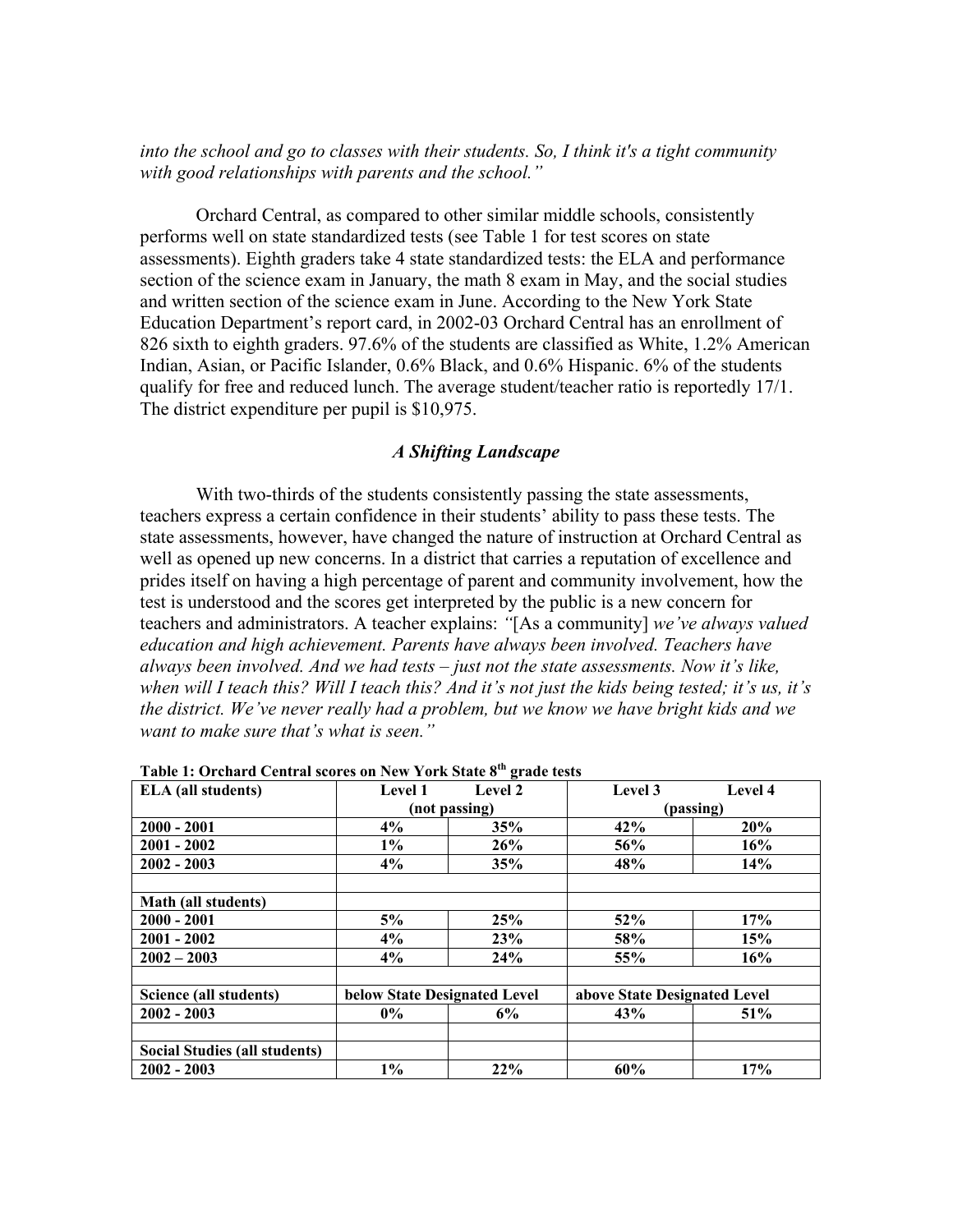For the most part, teachers feel that the test results give a false impression of what parents can expect from a school like this. The fact that the scores are generally good does not alleviate teachers' concerns that they do not represent the extent or even the core of what they feel students should be or are learning in school. For example, if the scores are good then there is pressure to keep producing high scores, even if a focus on the tests may not be the best instructional practice in the long term. Also, the scores may not provide adequate information to parents and, in a district where parents seek out this kind of information, may be misrepresentative. A teacher comments: *"The thing I see with the standardized tests is that unfortunately I think it becomes too often in the public eye, for example, this year is the first year that the 8th grade science assessment is going to be published publicly to see how kids have done, and too often I think the public sees that and makes it the sole measure of a school, sole measure of a program; 'wow, our kids are doing great, this must be a great school, must be a great place to be.' That's my one fear. There's so much other stuff that goes on, and a lot of time, that's the sole measure that they get to see."*

Furthermore, most teachers believe that the scores, in and of themselves, provide little information to the parents and the public about how much a student knows or needs to know to do well in  $8<sup>th</sup>$  grade and beyond. As these teachers share:

*"I guess looking at anywhere between 60-70% of the kids passing in English or math, I guess that's fairly good, although I'm sure people looking at that in the public and saying '40% of the kids can't read and write.' I see that. But it's just one particular score. And I'm sure that's going to happen in science too. It's not broken down enough to say anything about the kids' skills, or what their abilities are. It's only a 1, 2, 3, or 4. Do they need only a little bit of work, or just a little extra effort to be able to pass these tests? That number doesn't tell a whole lot about what's going on with how well these kids are doing."* 

*"And there's so much that isn't tested. At this level, you know kids' self-esteem and confidence and all of that I think is a big part. Some of them love to come to school every day; if you looked at attendance rates, you would have a measure of how the kids feel about the school. If you looked at how students do in a local art competition, or on the sports field, there are so many other things that for some of the kids are more important than the academic stuff is."* 

*"These tests are a set-up by the state. They can set the bar wherever they want to. So, what they are arbitrarily setting is a passing grade that is fairly high. Do I think that more than 68% of my students are doing 8th work? Yes, I do by most other standards*. *If you compare the ELA, math, and science tests, they are all the same kids, but everybody did superbly well on science, and only about 61% of them passed ELA and 68% passed*  math and they are the same kids. So it depends on where you want to set the bar. They set *the bar lower in science and higher in math and English."*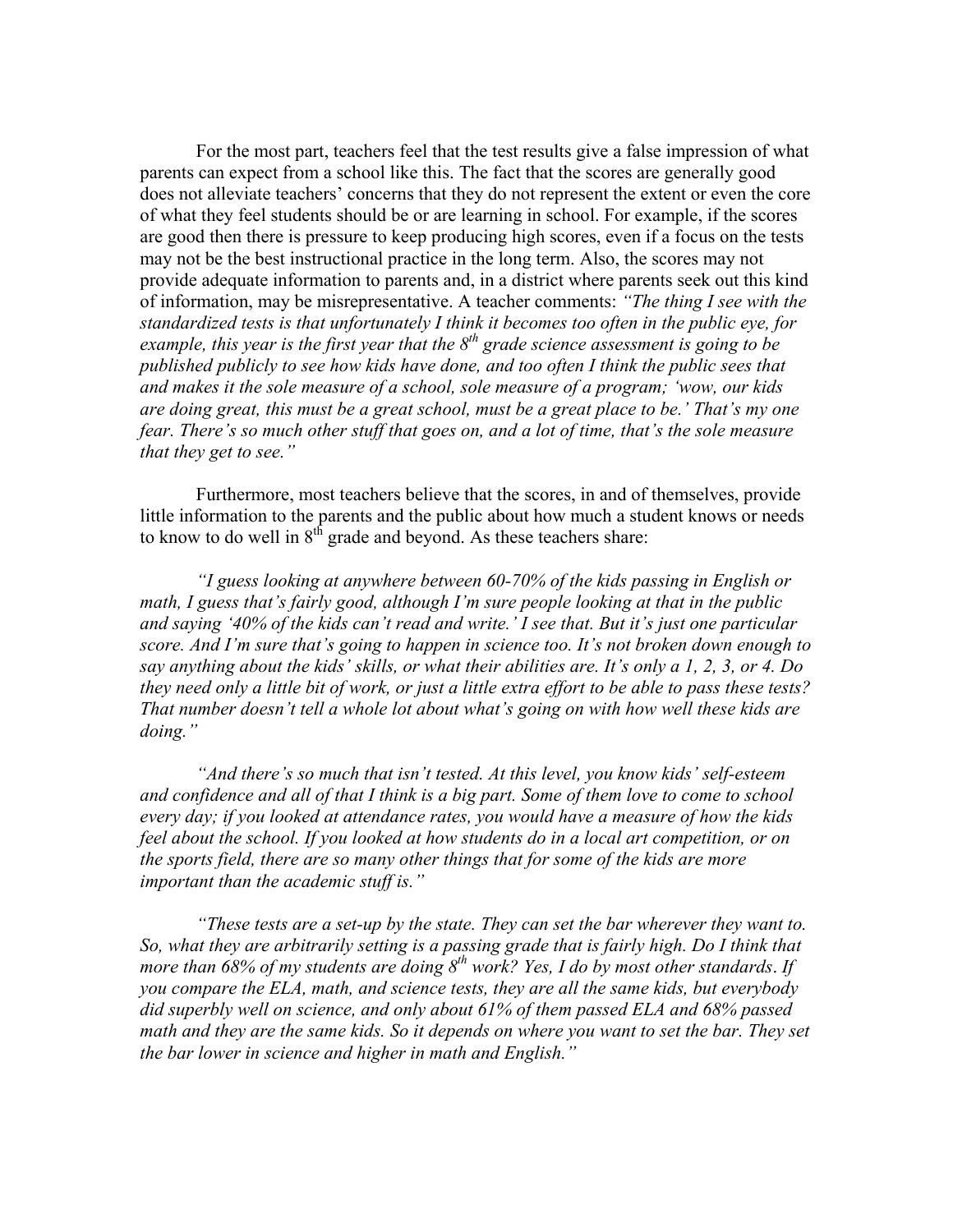*"There's nothing wrong with raising the bar, but I think that as teachers, as professionals, we should be able to raise the bar ourselves. I can't be anything but suspect about a lot of the reasons for these assessments. Are they to make teachers more accountable to students? I think there are no more sincere conscientious professionals than teachers who have demonstrated time and again that we want to see kids succeed."* 

Providing adequate feedback to the public, assessing students' strengths and weaknesses, and understanding how the state 'sets the bar,' as this particular teacher put it, are concerns among teachers of different disciplines. For example in science, a teacher comments that *"even our weak students pass the state assessment."* Whereas on the ELA and math the cut score for passing and failing is set much higher. This year students needed to score a 39/43 to receive a 4 on the ELA and a 31/43 to pass; in math students needed a 59/69 to receive a 4 and a 38/69 to pass. These cut scores change year to year based on how other New York students do. So while the teachers are pretty confident that their students have the ability to do well on these assessments, there is a certain amount of uncertainty around the state's overall intent for these assessments, the consequences for students who don't do well on them, and the kinds of decisions teachers need to make to successfully prepare their students for them when cut scores and specific content of tests change from year to year.

\* \* \*

This is a story about the impact of the state standardized tests on one suburban middle school in upstate New York during the 2002-03 school year. It brings together the voices of teachers, administrators, and parents and their day-to-day experiences in a high stakes testing environment.

#### **Maintaining an Expectation of Excellence**

 *In a community that already has high expectations for the school district and the performance of its children in all areas, whether it's academics, music, art, or athletics, the state assessments maintain those expectations and even raise them, which I think is a positive thing. We are blessed with a community that has education of its children as a really high priority. People move here, property owners tell us that by far the reason people are moving into this area is the school system. So, people come in with high expectations and our community is generally supportive of education and of the schools. There is a lot of support for the kinds of requests we have for parents that they might do in the home with their kids to help in the education of them. They've been very cooperative and supportive. So, I think some of the results we see and the publishing of those reinforce the high expectations, but*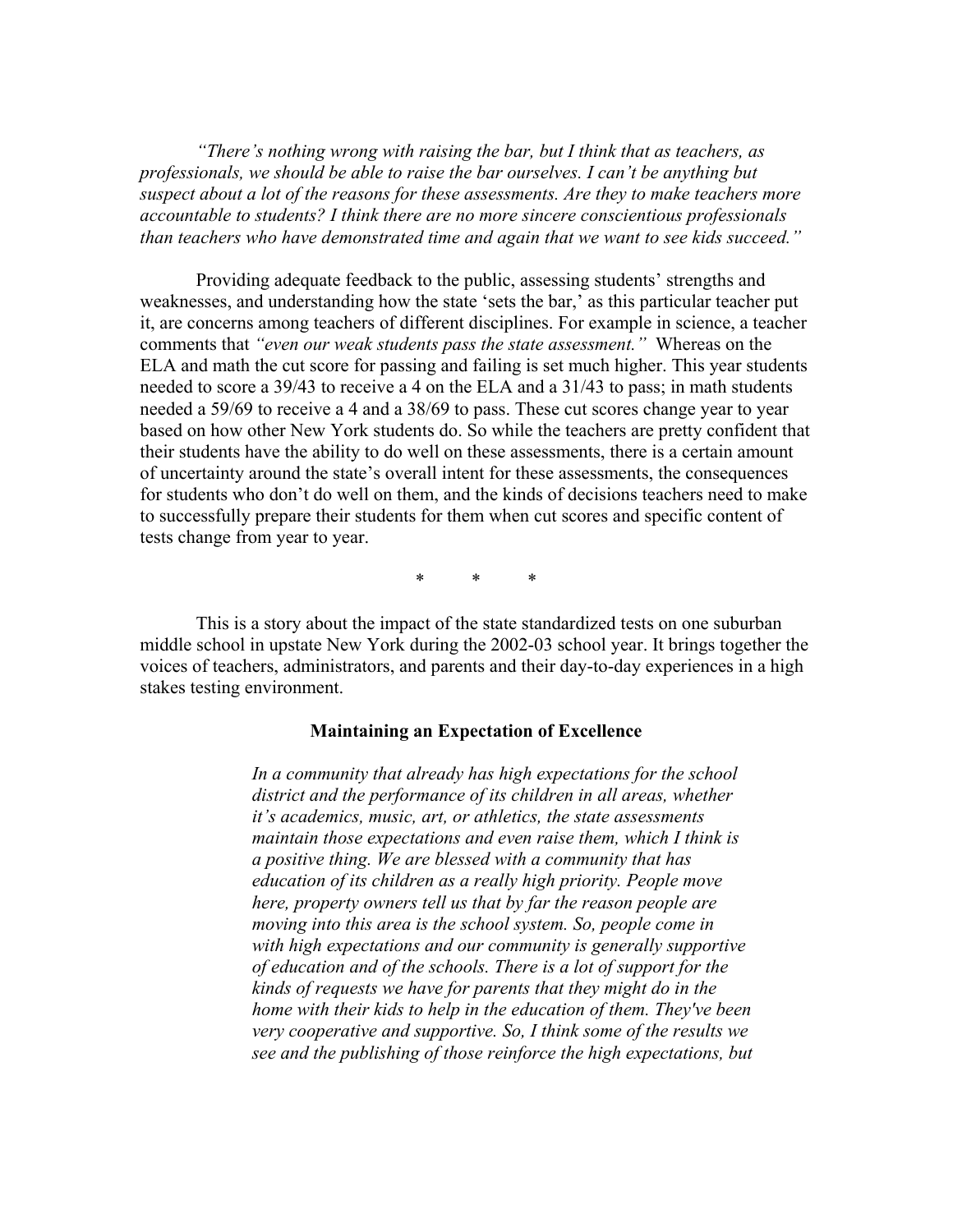*also reinforce the thinking on the part of parents that their kids are receiving a strong education and that they need to continue to support that.* 

- Orchard Hill District Administrator

#### *School as Community*

 A unifying belief Orchard Hill School District teachers, administrators and parents share is that, with or without state tests, the district strives for higher standards and educational excellence and, for the most part, that is what people are experiencing and feel the students are receiving. According to district administrators, Orchard Hill works hard to create a collaborative structure involving parents and community members in discussion and decision-making. The Superintendent explains: *"I see my major responsibility as providing a vision for the district, supporting the culture of the district which I think is very positive and hiring great people. We involve a lot of people in that because it's a people business, and we're so people intensive because you need to put great people with kids. I view that as a very important role and I think this district is as strong as it is because we've hired great people and then we tend to them. We do a lot of staff development and a lot of professional growth activities. We emphasize with them the importance of our culture, and this is a culturally rich district with a very supportive community. We have done a lot of work to identify our mission, our values, and our goals. So, I think we are well grounded in those."* 

 Beyond providing a vision, there is the sense that the school offers a physical space for various community groups to come together so that in fact, the school in this community plays a large role in the creation and maintenance of a sense of community. As the central location for multiple rural and suburban residential areas, it is one of the few locations that bring people together for a variety of community-related events, forums, and fundraisers. Furthermore, teachers and administrators feel that school should offer cultural opportunities above and beyond academics and so it is not uncommon for students to take time from their classes to attend a play or presentation. For example, one day in the library, students are listening to a presenter who is explaining how he invented the football helmet. The focus of his speech, however, goes beyond the process of invention, to one of attitude. The presenter talks about how at first people laughed at him in his makeshift helmet, but eventually everyone wore one. *"Don't be afraid to be creative. It is the having of ideas that leads to greatness."* He goes on to discuss other ideas all the while bringing forth the importance of human relationships, honesty and spirit. *"Remember kids it is in the aligning of body; be physically active, mind; have ideas, and spirit; be true to yourself and be honest. Only this will lead to fulfillment."*

 In a community that views education as a stepping stone into a competitive world market, having multiple learning and cultural experiences goes hand in hand with a curriculum of excellence. But not all students have access to the same curriculum and so while for the most part people speak highly of the educational system, there are also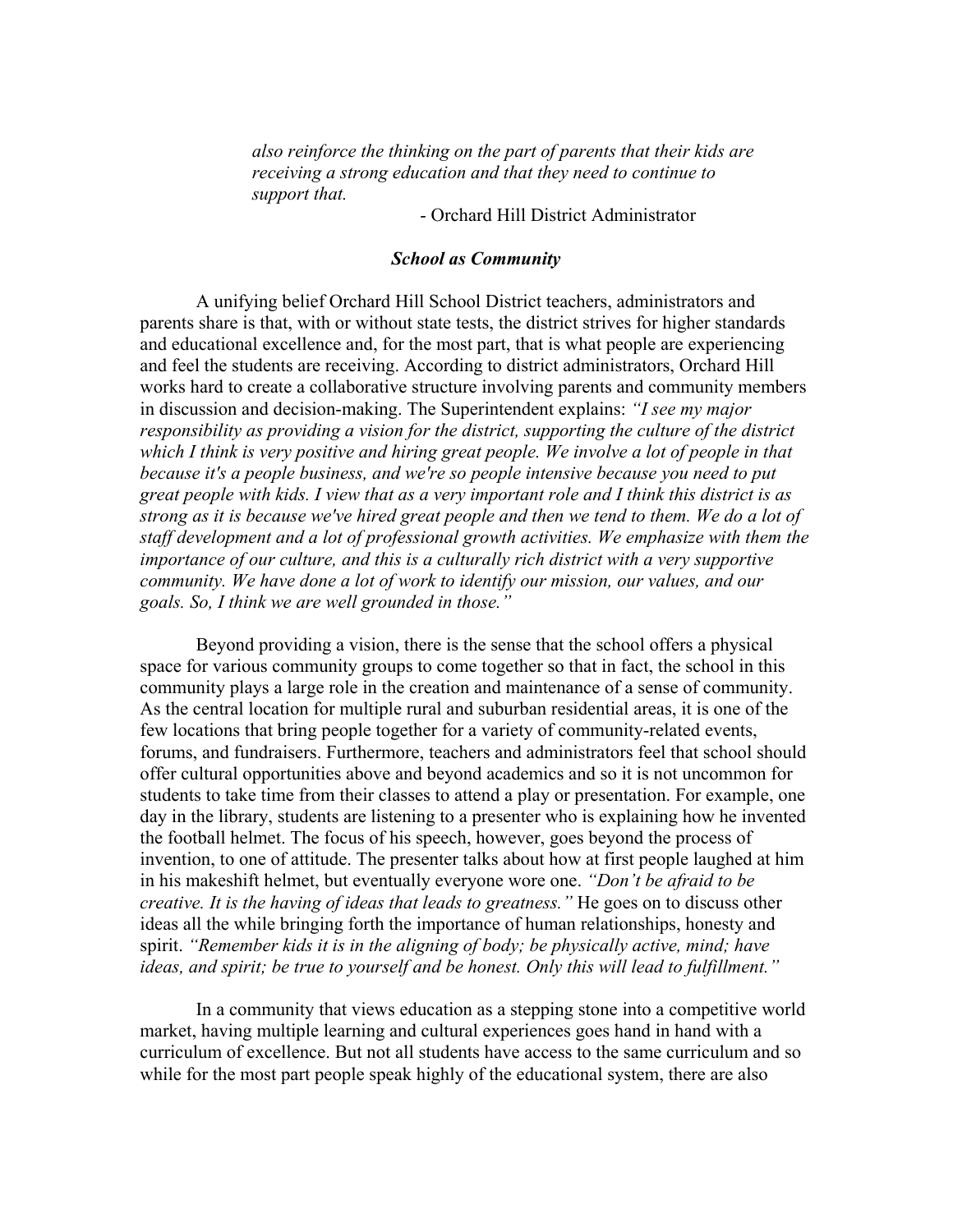criticisms of its structure. So, even while people talk of a supportive community and one in which communication is valued, there are still tensions around different interests. Parents and teachers do not speak with one voice, nor do all parents or all teachers speak for all other parents or all other teachers.

 There are several ways in which school systems strive to create and maintain the expectations inherent in an educational system: district-wide implementation of policies and practices, school-wide policies and practices, and classroom-based decisions and practices. While these are all interrelated and deal with a multiplicity of complex issues, two general themes stand out in the experiences of teachers, administrators and parents at Orchard Central and interact with the issues raised by state testing in particular ways. The first, which will be discussed here, raises questions about the way in which different organizational structures affect the experiences of middle school students in different ways. The second, addressed in the next section, raises questions about the way state testing has impacted curricular and instructional practices at Orchard Central.

#### *A Multi-Leveled Organizational Structure*

 Like most middle schools around the United States, Orchard Central Middle School routinely considers the positive and negative effects of its organizational structure. For the most part it fits a junior high school model in the sense that students are assigned to particular classes and teachers work independently from each other. The Principal explains: *"I think in practice we are pretty much a middle school, but in organization we are still a junior high school. So, I think we need to move more toward the middle school structure, creating the houses and the small teaching teams, and providing training so teachers learn how to collaborate. The intent of this type of organizational structure is to create smaller learning communities and personalize the educational process for all students."* 

 And like other schools, Orchard Central has altered its structure in response to educational theories and budgetary resources so that the concept of small teaching teams would not be something new to this community, but a return to a structure popular in the 1970s. Part of the idea for a house or team structure is to implement a flexible scheduling approach. Flexible scheduling removes the 42 minute classes and period bells and allows teachers to collaborate with other content area teachers within teams to enrich the curricular opportunities for students. The main reasons for team-based, flexible scheduling are to give teachers more choices over the time and content on specific educational tasks and to provide more heterogeneous group opportunities for all students. And as philosophies go, there are differing viewpoints as to their applicability and value. Because the middle school years are important transitional years for student social and academic growth, middle school teachers struggle with the dual demand of preparing students for the academic tasks they will face in high school while also nurturing their social and emotional needs. So while some teachers like the idea of more teaming and interdisciplinary projects because students *"could learn the same material in different*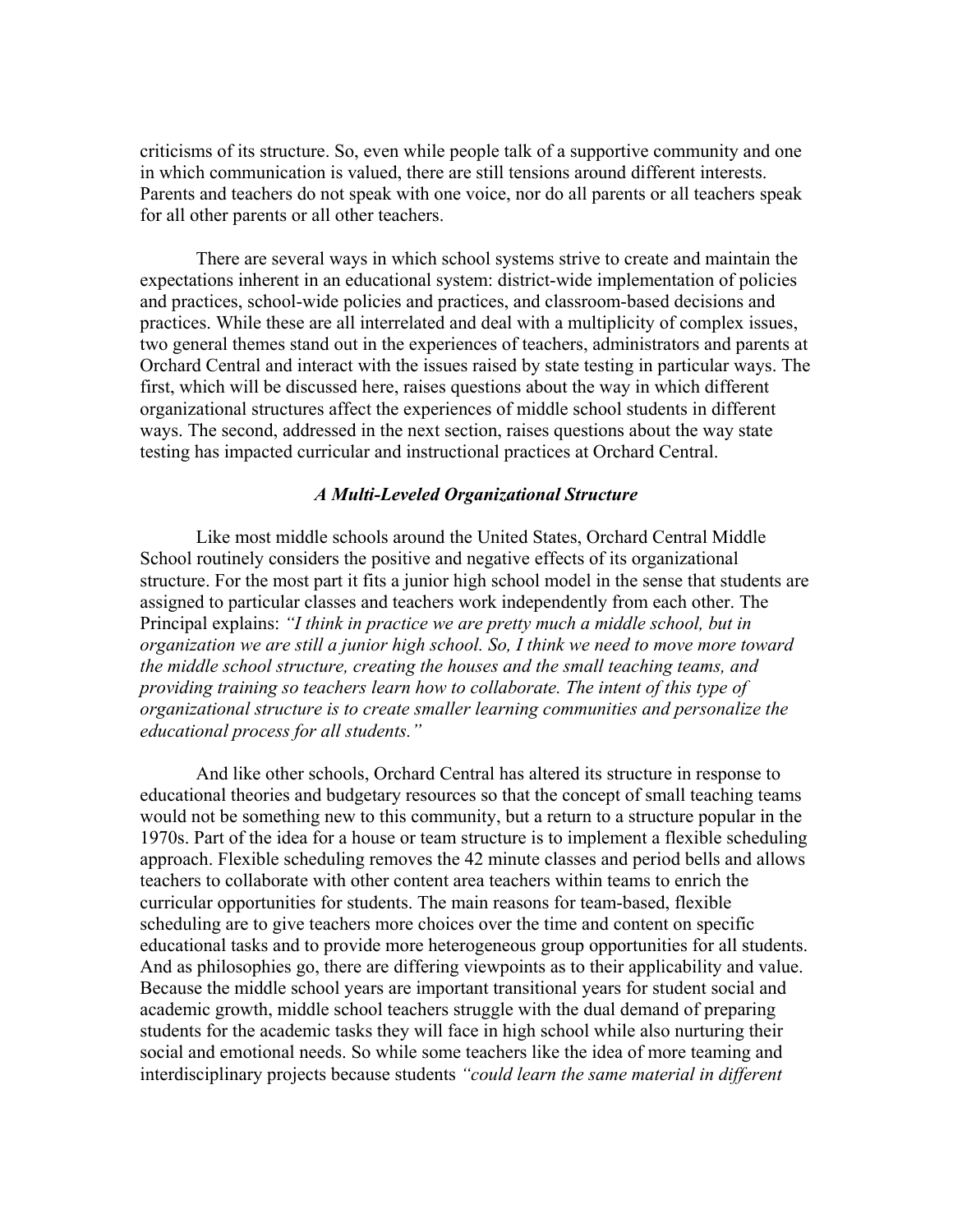*modes and different ways,"* others worry that too much focus on interdisciplinary projects will not prepare students well enough for high school. A teacher explains: *"In 7<sup>th</sup> and 8<sup>th</sup> grade you should be preparing them for high school and you need to give them an experience that's more than just clustered teaming projects. You need to give them the preparation to become high school students and work in disciplines, be responsible for their own work, and move on a regular basis."*

While flexible scheduling is going to be piloted at the  $6<sup>th</sup>$  grade level next year, the idea that it will ever spread to  $7<sup>th</sup>$  and  $8<sup>th</sup>$  grade is met with a large degree of skepticism. Many teachers believe that real questions about the value of homogeneous ability-grouping or tracking, the current state accountability agenda, and concern with declining monetary resources hinder this project from the beginning. A teacher explains: *"I don't know whose idea this was, but the way it's working out is that the kids will still be tracked and most teachers I've talked to do not believe that the collaborative crosscurricular activities will happen. This project would take a lot of money and staff that we don't have in this budget climate. My point is why bother, when it has already been so compromised that the original benefits won't occur."*

 The Principal comments on resistance to the idea of the house structure: *"The argument here is that we are a successful school. We are one of the top schools in the region. So that the theory here is why change something that is successful? My contention is yes we are successful, but we can always do better, and some of these middle level concepts that we're trying to apply would allow us to educate children better. We do not want to change the instructional model in terms of how we teach. You've been in our classrooms and you see it's varied, it's innovative, it's creative, there's a lot of risk-taking going on, so we don't really want to touch that. But the goal is to provide that organizational structure that will allow us to reach children on a more personal level than we do right now and to do away with a factory approach to education."* 

 Organizational restructuring, however, does not simply involve rescheduling but brings to the surface longstanding arguments about other organizational decisions like grouping, which is the process of assigning students to specific ability groups. Like other middle schools around the nation, grouping at Orchard Central Middle School has a long and complex history and is an issue with which people disagree. One feature that makes grouping at Orchard Central unique, however, is the presence of special accelerated classes that belong to a gifted and talented program called PACE (Programs for Achieving Children's Excellence), which begins in the  $4<sup>th</sup>$  grade and continues throughout high school and is specifically for English/Humanities and math.

 Many parents of PACE children belong to a parent group committed to advocating for gifted education and PACE is supposed to provide an accelerated program to those children considered gifted and talented as evidenced by their performance on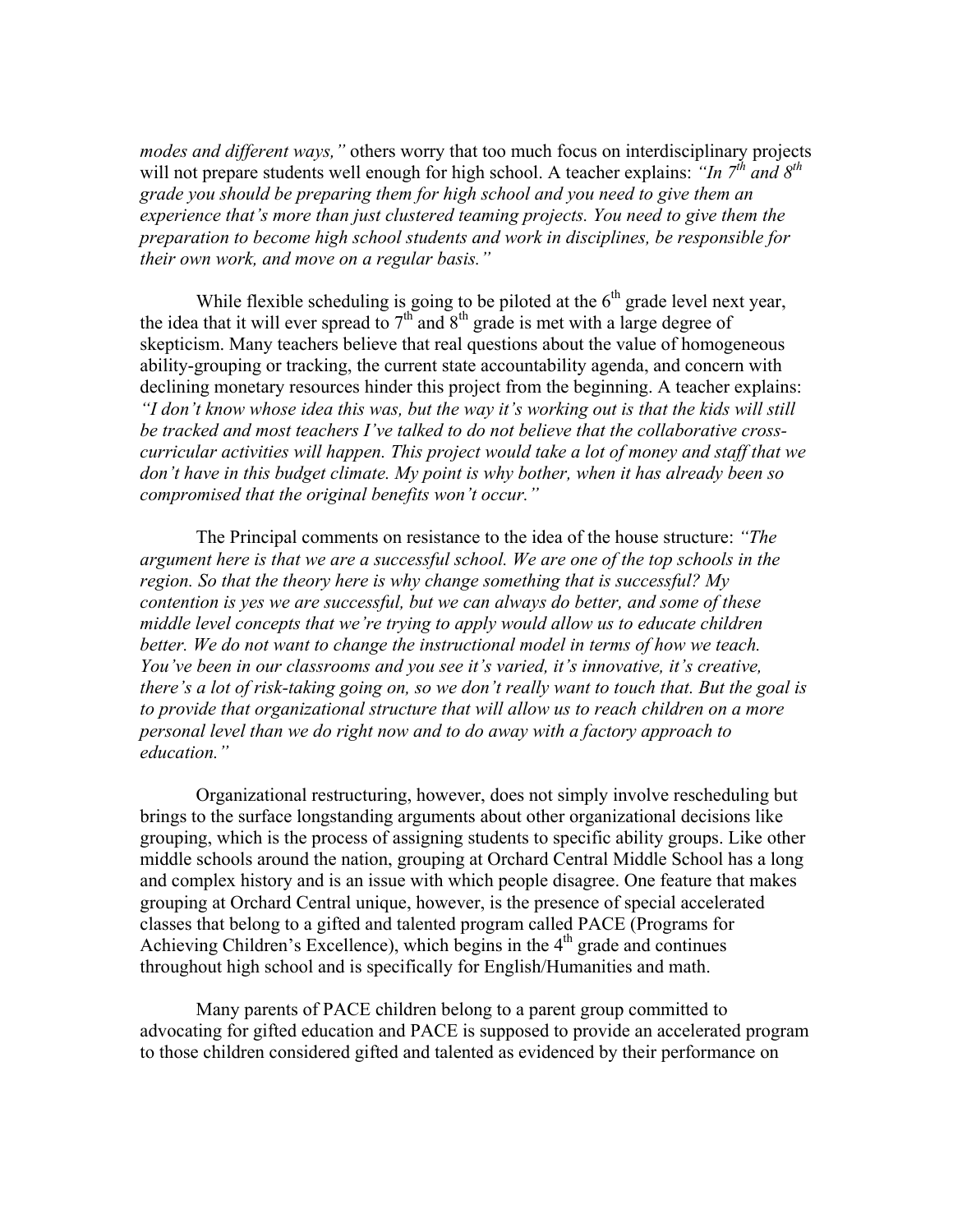several tests. These include the SCAT, CogAT, Terra Nova, Math 4, ELA 4, and teacher recommendation.

Several teachers explain how PACE came to be:

T1: *"It is 3 years old. Parents started it."* 

T2: *"They petitioned the board."* 

T3: *"In English."* 

 T1: *"Actually a number of years ago, we had accelerated English in 8th grade*  where they were actually taking 9<sup>th</sup> grade English. Then, we had 8<sup>th</sup> grade enriched *where they did the same basic kinds of English that the regular 8th graders did, but it was enriched with extra stuff. And then through a department decision, it was felt that this is creating a segregated group of students who are starting to feel elitist. The students were segregated and began to have this elitist kind of attitude. Many of the kids were in it because their parents were the most vocal in the community, so, they were placed in this program. So, we said, you know we offer a wide range of choices in our curriculum so we felt as educators we just wanted heterogeneous classes in English. And that went well for a number of years, 4 or 5 years. Then about 3 years ago, a group of parents felt they had special needs children; that they were highly gifted, and yes, according to standardized tests they were. So, they had support from the board. They met for a number of months to come up with a viable program and they presented it to the board, and the board was very conducive to agreeing to it. So, they added it."* 

 It is important to note that not all PACE students' parents belong to the advocacy group, and that parents who advocate for gifted education do not always seek to enroll their students in PACE classes. The two groups overlap significantly, but they are not one and the same. However, the presence of these two programs plays a significant role in the day-to-day discussions about grouping because grouping is not just an academic decision but a political one as well. Furthermore, the decision cannot simply be made on whether to group or not, but under what conditions is grouping versus not grouping considered beneficial. And this varies depending on the needs of the students and of the academic discipline in question. Figure 1 describes grouping at Orchard Central.

 The decision to maintain a tracked system or not brings forth a variety of opinions from those involved. Central to this discussion is the effect grouping has on the educational achievement of students, as well as issues around placement decisions, alternative instructional models such as differentiation, and the importance of communication. Each one will be taken up in turn.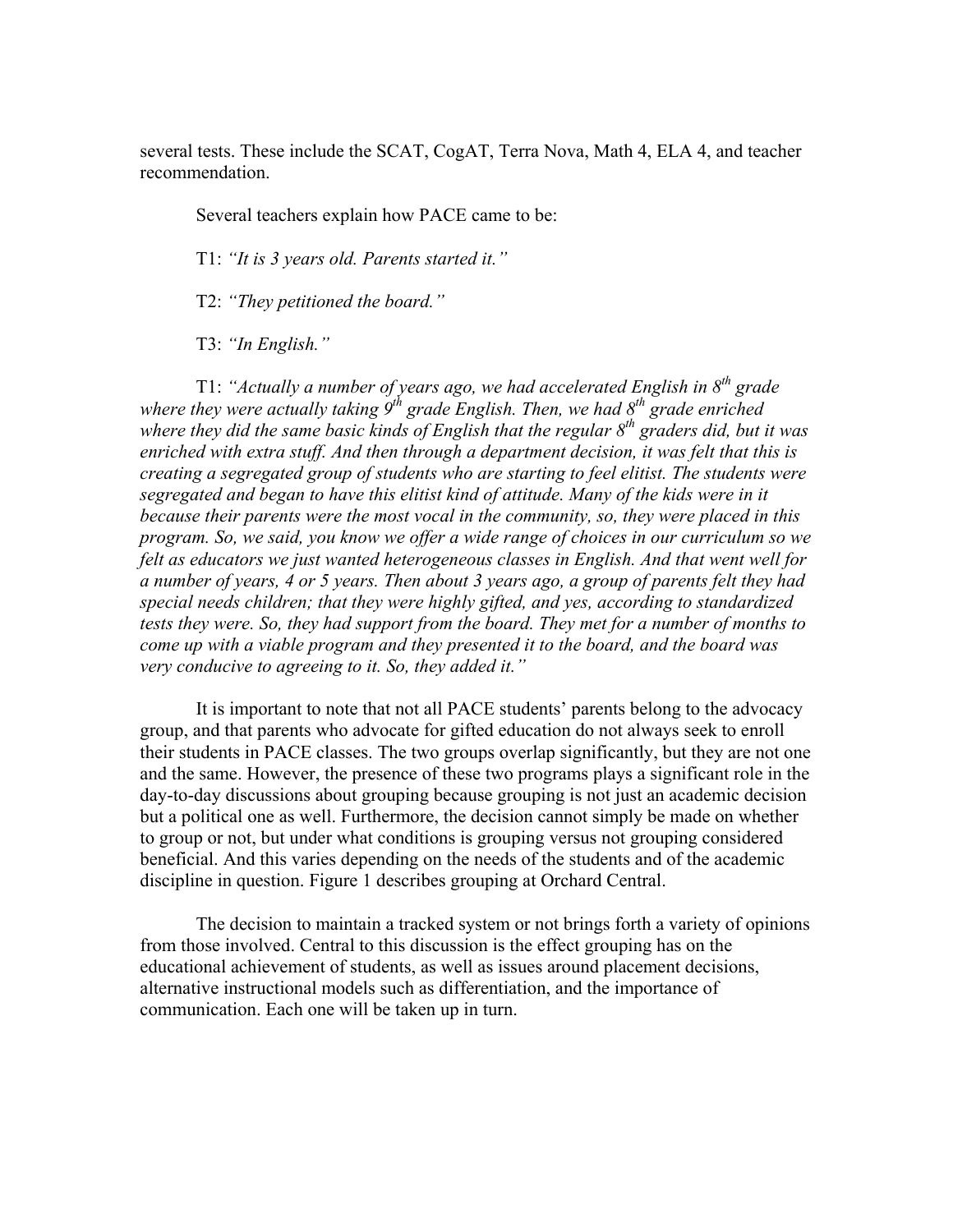| <b>Figure 1: Grouping at Orchard Central</b>          |
|-------------------------------------------------------|
| <b>English Language Arts &amp; Math Classes</b>       |
| <b>Spec. Ed</b> – Variety of Programs                 |
| Core - Below Grade Level                              |
| <b>Regular</b> – Grade Level                          |
| <b>Enriched (Math only)</b><br>- Grade Level Enriched |
| <b>PACE</b> – Above Grade Level                       |
| <b>Science</b>                                        |
| <b>Spec. Ed</b> – Variety of Programs                 |
| <b>Regular</b> – Grade Level                          |
| <b>Enriched</b> – Grade Level Enriched                |
| <b>Social Studies</b>                                 |
| <b>Spec. Ed</b> – Variety of Programs                 |
| <b>Regular</b> – All Classes Grade Level              |

#### **The effects of grouping**

 Grouping alters the nature of the organizational structure and it alters instructional practices as well. And yet, PACE, core classes, and enriched science classes only comprise a small percentage of all classes offered. The majority of students at Orchard Central receive their education in so-called regular classes. So why is its presence such an issue?

 The primary issue for teachers and administrators who favor heterogeneous groupings is the way homogeneous groupings isolate students from each other and in so doing alters their relationship to learning. Because of the presence of PACE, several teachers feel that they have in fact a four-tier system. *"We have a four-tier track,"* a teacher comments. *"I think it's segregation. The lower tiers move at a slower pace and emphasize basic skills more. The thing is, based on the research I've read, tracking, or whatever you want to call it, widens the gap and makes kids more different than they really are."* 

 Many teachers, parents, and administrators feel that creating special classes for certain students works against opportunities for those students to integrate and socialize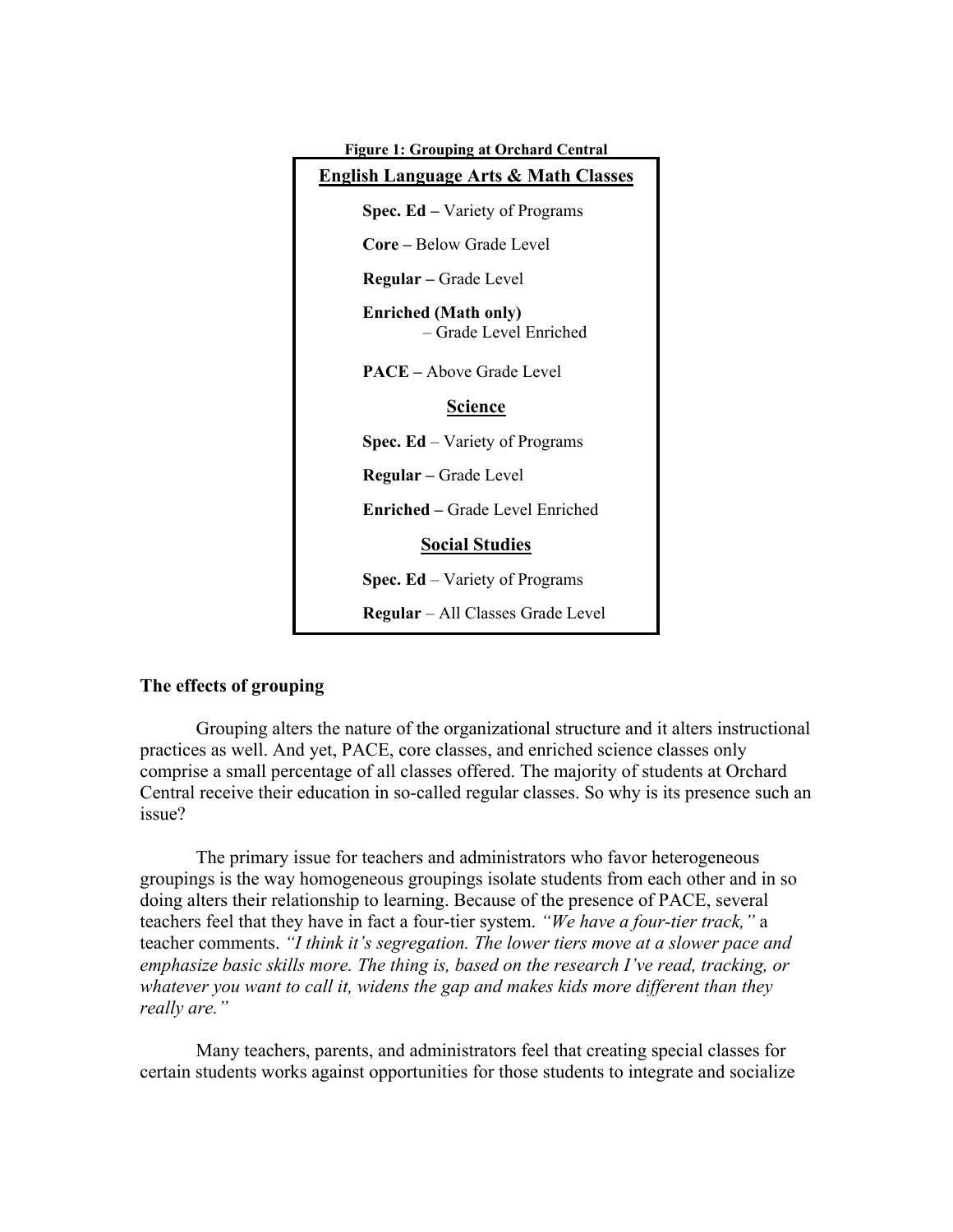well with others their age. Furthermore, the presence of academic levels alters the way students perceive their own abilities and potentials regardless of how well they perform in particular classes. For example, one teacher comments in response to another teacher's comment about elitism: *"I do see what* [other teacher] *was talking about pertaining to an elitist attitude. It really surprised me, because I've heard things like 'we're smarter and we're not doing what the regular classes are doing because we're smarter; we're better.' At this age, when they are just developing some of these skills, I don't think 'smart' is a good avenue to get on, especially when you go to high school. At some point they are going to be broken down, or else they are just going to have this elitist attitude keep growing and growing. And I think that's harmful. I'm not saying that all of the kids are like that, but you do see it a lot."* 

 Furthermore, teachers believe that the perception that enriched or PACE classes offer more of a variety of academic opportunities and projects, not only creates a false perception that regular classes are somehow less 'enriched' and varied, but may actually alter the way resources are distributed among all the classrooms, reducing opportunities for innovative activities in regular classrooms. A teacher comments: *"We as teachers would like to get rid of the tracking, we would like to see it all heterogeneous grouping so all students get similarly enriched programs."* She goes on to state: *"The Principal is in favor and all the teachers would prefer heterogeneous grouping but the community does*  not want to see it, they want to see that all of the upper level kids have a special program. *So it is difficult to sell it to them."* 

 Segregating students into different groups alters the distribution of students and therefore, the dynamics in each classroom situation in significant ways. This affects all students whether they are in enriched or core classes. A teacher explains: *"I would say there's got to be some ripple effect throughout some of the other classes because they are pulled and are stuck together; they are the high achievers, and they tend to be the high achievers in other classes too. I think it somewhat goes into the schedule and I'm not sure exactly how that works, but I've noticed in my classes, the rest of them... it kind of takes away from that heterogeneous mix that I would look for. It seems like there are not quite the people you would look for answering some of the questions and adding a little spice to the class and adding some knowledge to the class. I can give them that but it's not the same as coming from other kids answering questions that way."* 

 Administrators and teachers who prefer heterogeneous grouping feel that homogeneous grouping widens the gap between successful and less successful students rather than distributing resources equally. In other words they feel that the experiences of all students, whether core, regular, or enriched are diminished, rather than enhanced. And for the most part, the Principal agrees that this effect is something to be concerned about. He states: *"I think the grouping of students is a perceived weakness in this school district, but you get arguments on both sides – some argue, that we do well because our kids are tracked and we teach kids at their own level. I think there are a lot of other intangibles to be considered when you group; the social intangibles, the cultural intangibles, and all of*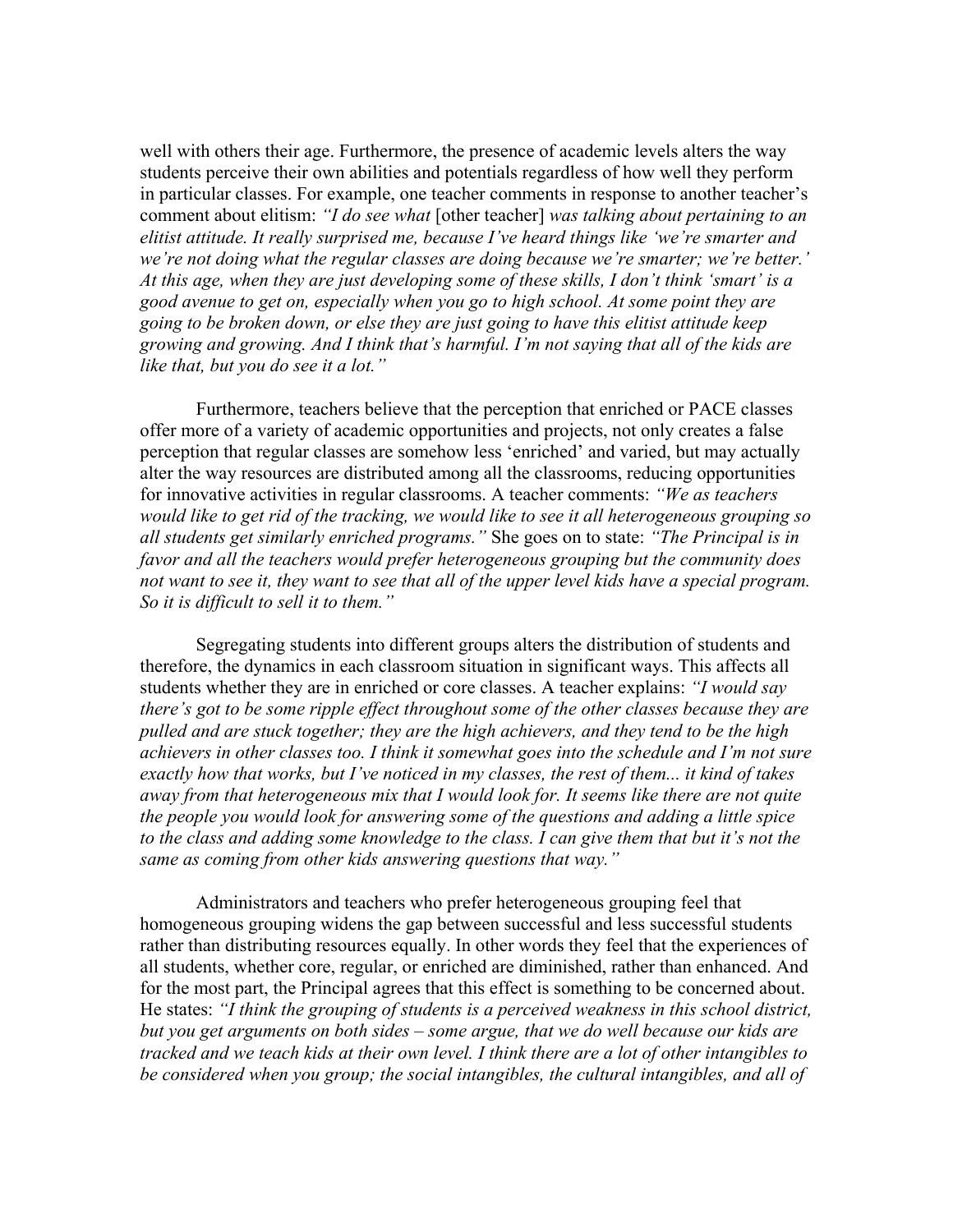*those things that influence student development at this critical age. Every child brings some strength to the classroom, so philosophically I disagree with the whole grouping system, but I understand that research recommends it in some academic subjects. Our grouping system here is pretty comprehensive if that's the right word. We have various levels of special education and we have our core classes which are low level learners. Then we have our regular classes which are supposed to be middle level learners and then we have our Enriched and PACE classes which are, in certain subject areas, our accelerated learners. So, that system has a lot of draw-backs in terms of studentdevelopment I believe. It also influences the structure and organization of the school. We*  lose flexibility with scheduling and things of that nature because of the grouping system, *the way it is structured right now. If we re-structured our school, we could probably do some other things that would be more beneficial to students. But, I think you would get an argument from the community that we need grouping. There's a very strong force out there promoting our accelerated, enriched programs. They are implemented differently here because we actually pull our kids out for those kinds of classes instead of utilizing other forms of support and challenge. There are other models out there that I like that integrate those kids into the regular curriculum but still provide for continuous challenges for all kids, while maintaining a structure of equity. I'm a strong proponent of integrated student populations and integrated learning systems, but that is a philosophical piece of the pie in this school district that really needs to be addressed over a long period of time in order to make some reasonable changes."* 

 Teachers and administrators who support homogeneous grouping, however, feel strongly that learning in certain academic disciplines is enhanced by grouping students. For example, there are ample studies on the effects of grouping that point to real differences in structural needs across subjects with math favoring homogeneity in grouping while social studies thrives on heterogeneity. Most proponents of grouping are not talking about widespread grouping, but favor flexible grouping, which involves grouping students for only part of the day and for only certain academic disciplines such as math and/or English. In their view, a completely tracked or detracked system may not be the most beneficial for promoting student achievement. For the most part, Orchard Central's unique grouping system is an attempt to reflect this literature.

 Many parents who favor homogeneous grouping believe that to achieve the best quality education, students should find themselves in classrooms that provide the best fit for their specific level of achievement, so that parents of lower-track students worry that their children might not be able to keep up, while parents of higher-track students worry that their children might be held back academically or bored. These parents feel that typically what happens in heterogeneous classes is that teachers end up teaching to the middle range of students overlooking the high and low ends. Providing students with a structure that is geared to their individual academic needs reassures them that their children's academic needs are not being overlooked.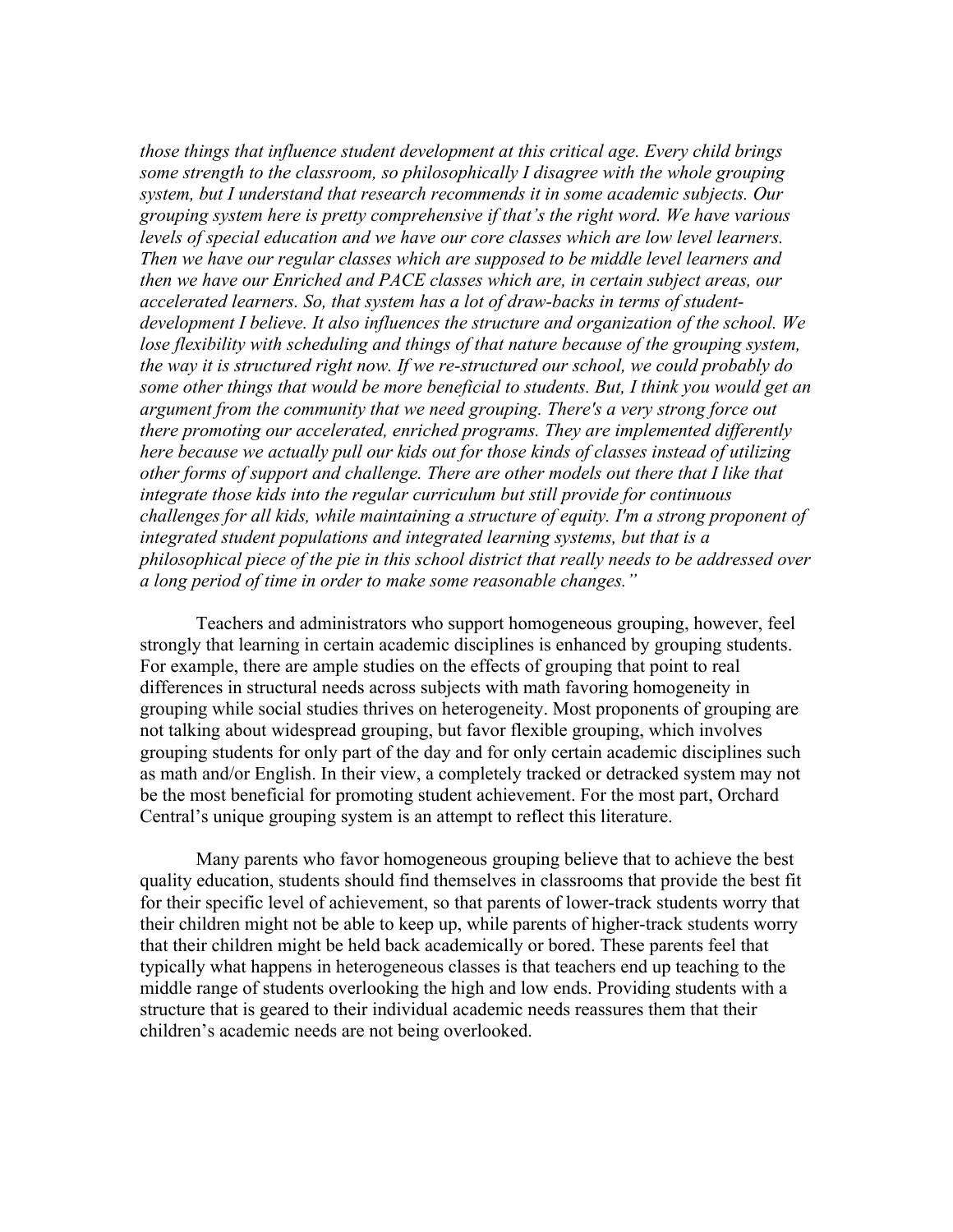When administrators and teachers talk about the resistance they face to detracking, they often mention parents who are members of the advocacy group for gifted children and/or parents of PACE children. The reality, however, is that depending on the discipline involved, many teachers and administrators, as well as other parents are in favor of some form of grouping. The reason the parent advocates are often mentioned in conversations with teachers is probably because they are particularly vocal about the needs of their children and created their advocacy group to provide support and information to other parents of gifted students as well as a platform from which to discuss and challenge the district on particular issues.

 According to the parent advocates, most educational systems have comprehensive programs for special education students, but few accommodations for gifted and talented students. Orchard Hill is no different. The problem for these parents is that in their view, gifted and talented students require the same individualized program as special education students, so their priority is not so much to advocate for advanced or enriched classes, although they do feel that most of their children benefit from enrolling in these, their concern is finding an appropriate fit between their child and his or her educational and social environment. Many of the parent advocates share stories of their child zoning out in the classroom, or worse getting picked on or bullied because they are different. And while they believe that they have accomplished a lot in getting district support and through the creation of PACE classes, they still find that most school personnel *"tend to run circles around us.* " For parents advocating for gifted education, grouping is one way to assure a certain amount of program choices for their children. Furthermore, they do not believe that the district would be able to implement a detracked system that keeps individual students' needs in the forefront. As discussed in the section on communication, they believe that the effects the state tests have had on instruction at Orchard Central make this unlikely.

#### **Placement decisions**

 Part of the tension around grouping, however, results from issues that go beyond the individual needs of students and includes the way that social status and power are perceived to play out in this community. So it is difficult to separate out disagreement with the role politics plays in the placement of students in advanced classes from disagreements around instruction. Both play a role in how teachers evaluate the strengths and weaknesses of a tracked system. A teacher explains how she sees students getting into PACE: *"These are kids who have been taken out of what I guess you would call regular classrooms and there are tests that they have to take between certain grades...in order to be in the accelerated program. But it's not necessarily a faster pace. I think that's what most people think – it's a faster pace, and that might be true. In some instances they may be able to grasp something quicker and you can move on to a higher level, you know you always talk about higher-level thinking skills, and that's kind of where you start with them, where you have to take two days to explain the foundation of your lesson with your regular kids, maybe you can just breeze through that in ten minutes*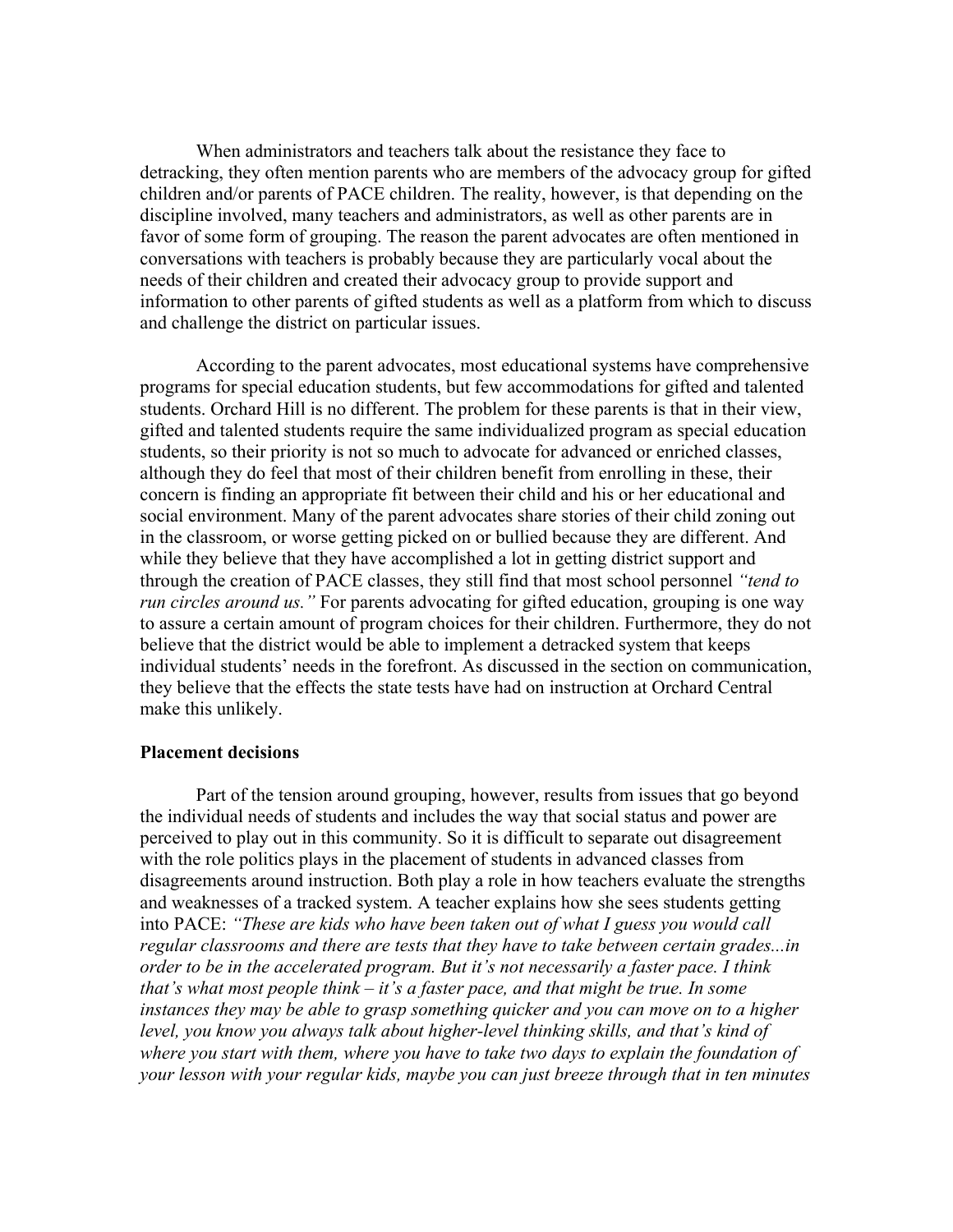*with your PACE class and then move on to the meatier stuff, more in depth sometimes. I don't want to generalize that this is true because there are some kids in my regular classes who have better abilities than the kids in my PACE class in certain things. I have kids in my regular classes who can write a heck of a lot better than my kids in PACE classes, so there's a lot of, it's a paradox."* 

 In fact several teachers go on to talk about how social status ends up being the primary criterion for selection, not achievement and so there is a certain level of resentment that is developed when children who did not make the cut-off level suddenly find themselves in the PACE or enriched classes because of their parents' status or community position. The teachers explain that while there is little difference between regular and PACE classes in instructional quality, there ends up being a large difference in the make-up of the class populations, and these differences are based on social class. A teacher comments on science: *"The enriched 8 is basically just 8th grade stuff supposedly some topics go in more depth; it depends on who is teaching it and their decision on how to go with that. We don't have any specific mandate that you must do this, you must do that, although it's been a tradition here that the enriched group in 8th grade goes on to the Science Fair. There's usually some kind of special projects that teachers do with their kids; for example they may ask more detailed questions involving higher-level thinking maybe more writing.... It's different depending on who teaches it, and part of it is that there's a social aspect; there's a status aspect. You know, the kids have the advantage of being with the cream of the crop, and so that's an issue."* 

 Teachers and administrators worry about the effect this separation has on the overall learning of all students. What happens, they feel, is that students who end up in the core classes are often students who come from lower-income households and may not have had the same kind of educational experiences as other students, or they are students who have behavioral or emotional issues. So the effect of separating them into one class is that it actually reduces their opportunity to catch up to the students in regular classes or to learn from exposure with more advanced learners. While core classes offer a more individualized environment where students get increased individual attention because they tend to have fewer students in them, it is difficult for teachers and administrators to assess the effect being isolated from experiences with regular and advanced students may have on the learning opportunities of these students. This issue forms the basis of the district's discussions about differentiation.

#### **Differentiation**

 District and school administrators are well aware of the complex issues around grouping. So, while many of them believe that detracking is the right way to go to provide the best educational experience to the majority of students, they also understand the need to provide a comprehensive alternative model of instruction and thorough training of teachers to implement it. This alternative model is called 'differentiation' and is an integrated program that seeks to provide individualized instructional opportunities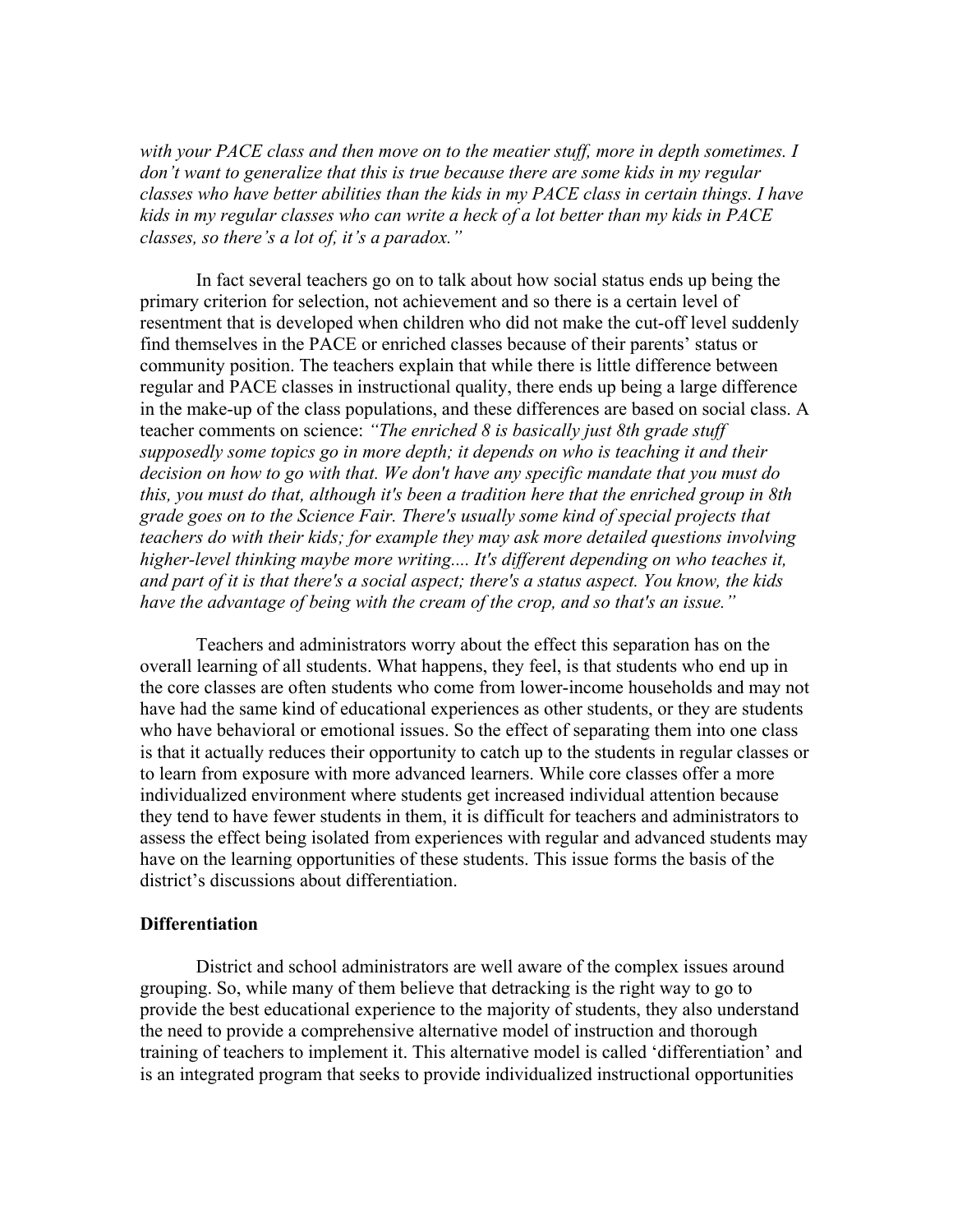to students in classrooms made up of mixed-ability students. A teacher explains: *"Differentiation is the buzz word so basically if we can learn how to do that effectively then we can offer a better program for everybody."* She goes on to say that this may be hard for some teachers especially in terms of accommodating special education students because it is a whole learning style they aren't familiar with, while advanced students' needs are more easily addressed. However, she explains that many special education students are already integrated in core and regular classrooms and so with adequate training, most classrooms would require little restructuring.

 While many teachers feel that they already provide differentiated opportunities in their classrooms and would welcome such an emphasis, other teachers have mixed feelings about their abilities to meet the needs of all their students in a diverse setting, or whether a diverse setting is the best way to meet those needs. A teacher comments: *"I've had the experience of teaching both non-accelerated and accelerated classes. It's an experience because just to see how they are different and how you need to meet their needs..., I constantly ask myself if I could meet their needs if it was a heterogeneous classroom. In a regular classroom how would I teach that class? I think their needs are being met, but I'm not sure it's for the best."*

#### **Communication**

 On back to school night, the Principal states: *"Middle school is a trying time and shared responsibility is necessary for success."* A pamphlet is handed out entitled: *Moving Right Along: Ways Parents Can Help Children Succeed in the Middle Grades.* This pamphlet included the following advice:

- Go to the school when you're invited
- Join the parent organization
- Learn who can help
- Read the newsletter
- Learn how to get in touch
- Make sure the school knows

 Central to any issue affecting education, is the issue of communication. Built into the district organization is a network of committees with built-in processes for crosscommunication and sharing. The Superintendent explains: *"I think one of the strengths* [of this district] *is in our organization because it promotes large conversations about instruction and program assessment and student needs; it's a system that is not just a pyramid. There's a lot of cross-talking, and I think the education council provides a larger forum, where people who sit on all of these committees come together 2 times a month ... and several times during the year we ask each of the K-12 people to share what's going on in their department.... Regular communication allows a lot of voices to be part of the process and also provides a communication vehicle back to all the stakeholders. So that's been an important part of this."*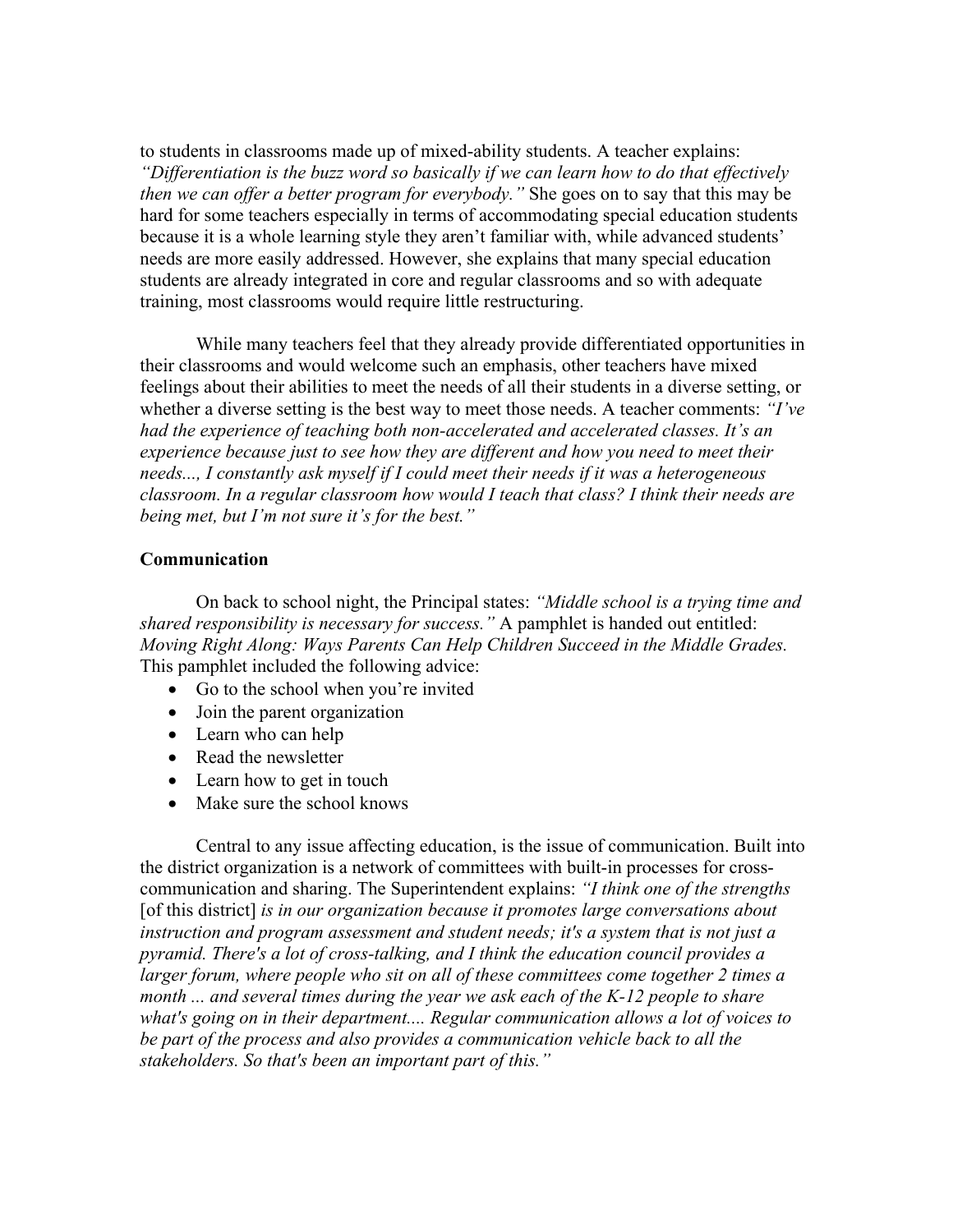An interesting question to consider here is how a tradition of communication and collaboration is created by the activities of parents, teachers and administrators as well as strengthened or weakened by them. What is at stake it seems is how a small group of vocal parents can impact the activities and responses of a community. It seems that this relationship would be quite complex. For example, most parents consider their role to be one of supporting the school system as well as their children. Keeping the communication open is seen as more of a mutually supportive role than one that seeks instructional or structural changes to a system. Several parents comment on this relationship:

 *"If there's not communication, if there's not responsibility on both parts, both the parent and the teacher, if there's not communication between them, if there's not what I mean by responsibility is responsibility of the parent to make sure that the child is doing their homework, is getting their homework done, and has their homework in and stuff. On the teachers' part is to be teaching so that this child can go home and do the homework and hand it in. Just in that working together system, I think if it's not there, then it's going to be harder on that student."* 

*"I know the teachers want it to be as open as possible. They encourage that. If you have a problem, go bring it up immediately to the teacher. But I've always felt like my job is to reinforce whatever they learn in school, which is why I try to pay attention to homework."* 

*"They want the parents to know what is going on. I think that teachers have to do more than they used to do and expect less from the parents."* 

 When asked if they feel they can share concerns that they have about the curriculum, in this case, the curriculum specifically geared towards the state tests, a parent responds: *"We can share them but they're going to tell me it's necessary. They're going to tell me that in 9th grade she's got to take that Regents, that science test and you know kids are not doing well on it so they need to introduce it earlier, and here it is."* 

 On the other hand, the actions of the parent advocates or parents of PACE children, while provoking criticisms for attempting to get what they want and even possibly getting what they want for their children, impact the district in others ways as well. By engaging in a critical discussion around their interests, they push the district into deeper discussions around these issues. While the school board and district administrators still go about making decisions and implementing them, the presence of a vocal group of parents can foster deeper articulation of these decisions as well as push teachers, administrators and parents into more critical conversations around them. It is partly because these parents do not feel that adequate information is being provided to them about district decisions that they are critical of the district. So while it is true that the parents who advocate for gifted education may disagree with Orchard Central's decision to detrack the system, their disagreement stems in part from dissatisfaction with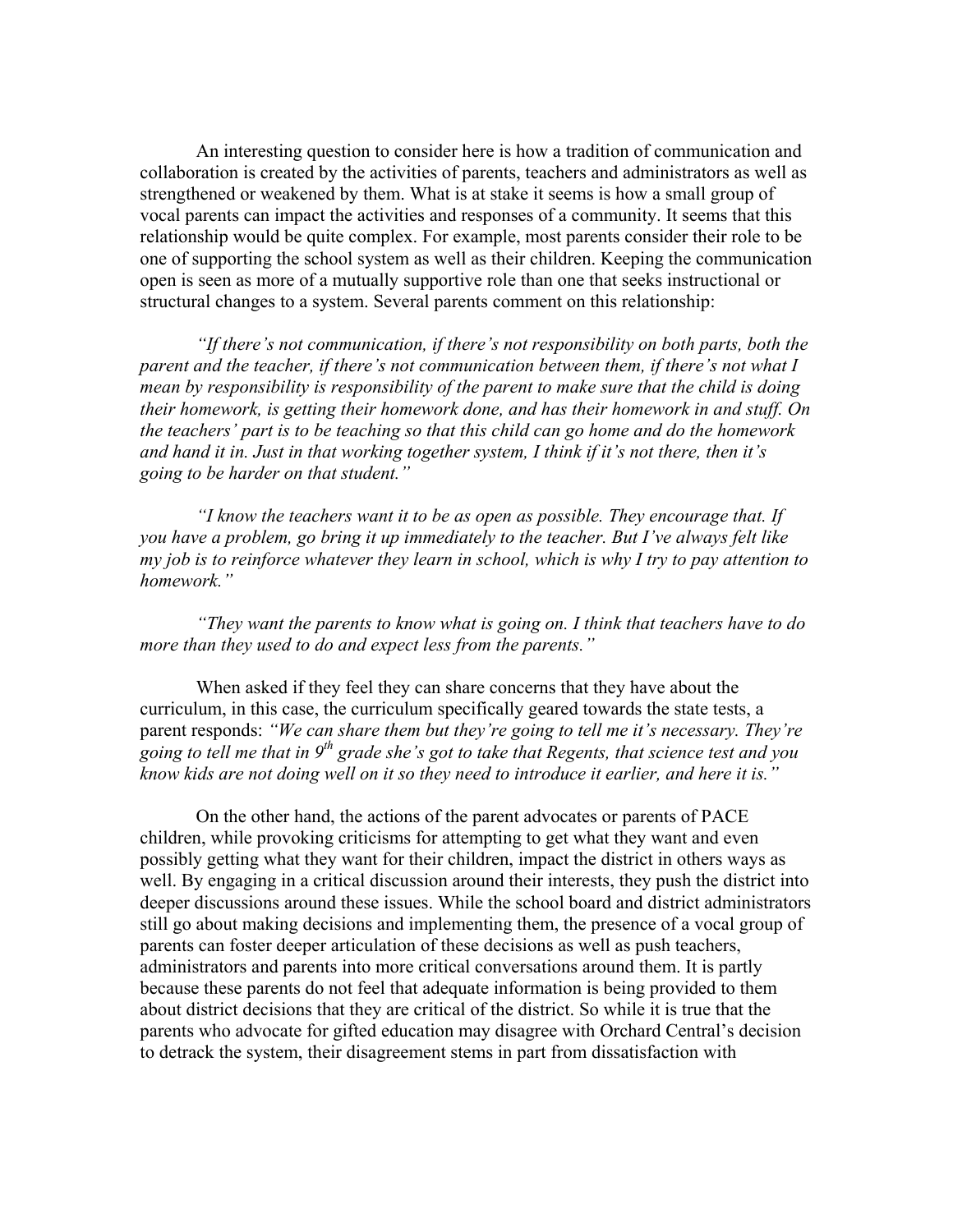information around the impact of detracking and the implementation of a differentiated model for instruction. Several parents discuss these concerns:

 P1: *"There's a very strong fear here from at least one individual that I think has a lot of influence that if there's homogeneous grouping you're going to have children with an elitist attitude who think that they are better than anybody else."* 

 P2: *"I mean something like that might happen if you have these five kids spread out.... I don't know we'll see. I'd like the chance to hear that they've thought about these questions. I'd like to hear that they've thought about it and if they haven't thought about it I'd like us to have a chance to ask them. I'd like to give them credit for having thought this through."* 

 P1: *"But do we get a forum to say yeah, but, yeah, but, yeah, but? Or is it one of these things where we get it delivered to us and then they say, 'what are you bitching about, we already decided?'"* 

P3: *"Well they have already decided."* 

P2: *"Or you get canned answers. I get very frustrated with the canned answers."* 

 P1: *"So the questions I have here* [about differentiation]*. Training - who, what, how many hours, the content, the assessment of the teacher learning, and the assessment of the training? How the teachers are being selected? Will they be reading the same selections, at the same pace, with the same assignments? Will there be grouping? How*  will differentiation be graded, applied, etc.? How will efficacy be measured? How will *this change the tenth grade curriculum? How will class sizes change?"* 

 They go on to suggest drafting a letter to several people, including the PACE committee, and outline some specific things they are interested in knowing more about. The core of their concerns with degrouping and differentiated instruction, however, has been exacerbated by what they see happening in the classroom as a result of the state standardized tests. Many of these parents feel that the issue raised above about the tendency for teachers to teach to the middle in heterogeneously mixed classes is being encouraged rather than discouraged in the way teachers are responding to the demands of the state tests. They are finding that more and more teachers are standardizing, not differentiating their instruction. A parent advocate comments: *"They do* [teach to the test]. *They justify what you have to do this year in preparation for a test next year. They*  have to learn this method this year because that's how it's going to be tested. Can't do it *any other way, cannot."* Another parent agrees: *"*[The students] *are being forced to practice every single day information that they already have and that they had before they even started that class."* For these parents, the tests have not only lowered the bar on what counts as a quality education, they threaten any chance at successfully implementing the district's vision for differentiation.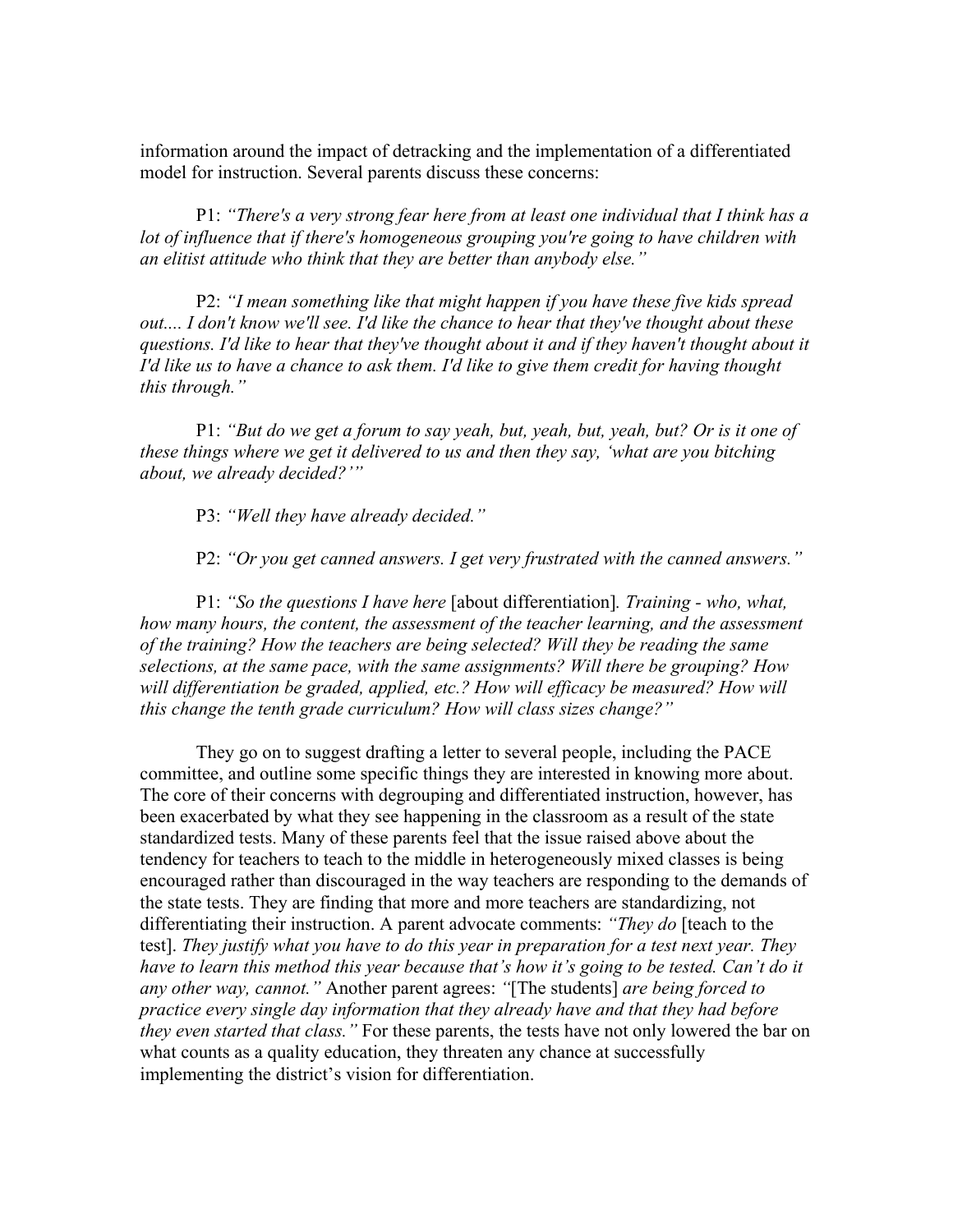Moreover, what this parent conversation suggests is that district-wide communication may not always include the kind of critical conversations these parents are looking for, and that discussions that address real structural changes may require more substantive types of conversations. Several people have commented that this may be exactly what the Principal is trying to establish through his monthly morning breakfasts. The Principal describes these meetings: *"We have instituted Principal's Tea here in the mornings once a month. We call it Tea and Tour and that's been very*  successful. I've had great dialogue with the parents.... For me as a principal it is essential *to communicate with the community and I think a lot of people like the idea of seeing the school in it's working mode, see their kids in action, and come in and talk about educational issues in a non-threatening environment."* 

 It would seem that providing a forum for conversations is a step in the right direction since it provides a physical space for parents to get together, learn from each other, and discuss issues. A parent comments about the importance of voicing one's thoughts: *"I would have an influence because I would show up. You can disagree at home, and never go to the school, and it wouldn't really matter would it? If you showed up a meeting with other parents, then you can get a group that contested what was going on and it'd be a healthy thing."* 

 To achieve change is difficult. To achieve change when the local locus of control is being threatened by the state mandates and testing may seem impossible. For some, the need to prepare students for state tests that are perceived to be increasingly rigorous and difficult means that students must receive an education tailored to their particular needs, and this is achieved only through tracking. For others, it is precisely because standardized tests must be passed by all students that they feel that the kinds of messages and expectations embedded in a hierarchical structure need to be eliminated and replaced with an alternative message of success for all. This conversation is occurring in the midst of a larger conversation about the impact of the state tests on the learning and instruction that is occurring at Orchard Central.

#### *The Good, the Bad, and the Necessary Impacts of High Stakes Tests*

*"I am Oz, the Great and Terrible. Why do you seek me?"* 

*They looked again in every part of the room, and then, seeing no one, Dorothy asked, "Where are you?"* 

*"I am everywhere," answered the Voice, "but to the eyes of common mortals I am invisible. I will now seat myself upon my throne that you may converse with me."* 

*Indeed, the Voice seemed just then to come straight from the throne itself; so they walked toward it and stood in a row while Dorothy said:*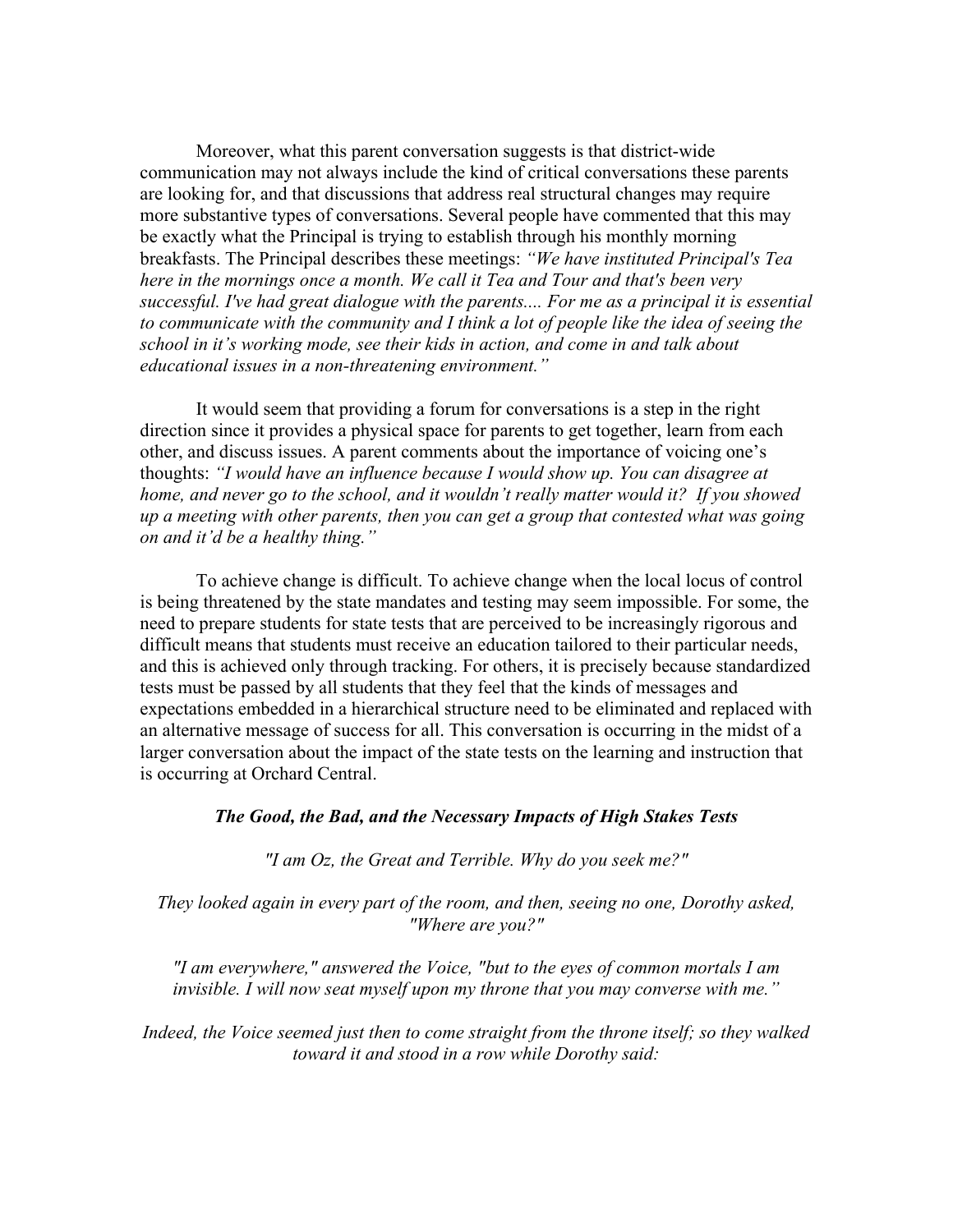*"We have come to claim our promise, O Oz."* 

(From The Wonderful Wizard of Oz, L. Frank Baum, http://www2.cs.cmu.edu/People/rgs/wizoz10.html)

#### **A specter of mystery**

Just like the voice behind the curtain, state tests pose a specter of mystery and dread among both teachers and students at Orchard Central. A teacher explains: *"It's almost like the students feel like they're being tricked, or it's working against them, the standardized test. It's like the Wizard of Oz with the standardized tests. You don't want to be a paranoid person, that everything's out there to trick you, but I think a lot of kids feel that way automatically."* 

Another teacher agrees: *"With the teachers' tests they know that they are going to be tested on what they were taught. With the standardized test, it can be anything."*

And as the tests draw nearer it is clear that regardless of how prepared they are or feel, uncertainty around the state expectations and requirements increases as students ask worriedly whether the state test *"is going to be hard*," and teachers can only half reassure them that they are well-prepared. They know from experience that preparedness and performance don't always correlate in expected ways together, and that the state tests always manage to throw the students some sort of unexpected twist.

In the face of this specter, some administrators, teachers, parents, and students wonder what the state will throw at them on the next test and how they can best prepare for it, but they also question what the state's real intentions are. If it is to assist with the assessment of individual students then the teachers feel that state testing is good. If on the other hand, it is to impose some form of lock-step curriculum or public scrutiny, then they are bad. A teacher comments: *"If the sole purpose of the 8th grade assessment test was to identify those kids that are in danger of not passing the Regents in high school, I would have no problem with it. I don't see why it's necessary to publish those test results in the newspaper if that's what its purpose is."*

#### **The good**

The curriculum in grades 7 and 8 at Orchard Central is organized into units and largely builds on the content and concepts already introduced in elementary school. Many teachers and administrators feel this is a good thing because it offers a more comprehensive program for the students and it helps guarantee that teachers will cover necessary grade level content. The result, teachers and administrators feel, is that students should then be more likely to come prepared when they walk into the next grade level in September. Orchard Hill as a district may be unique in the sense that it already has in place a K-12 curriculum committee and its own set of standards which they have not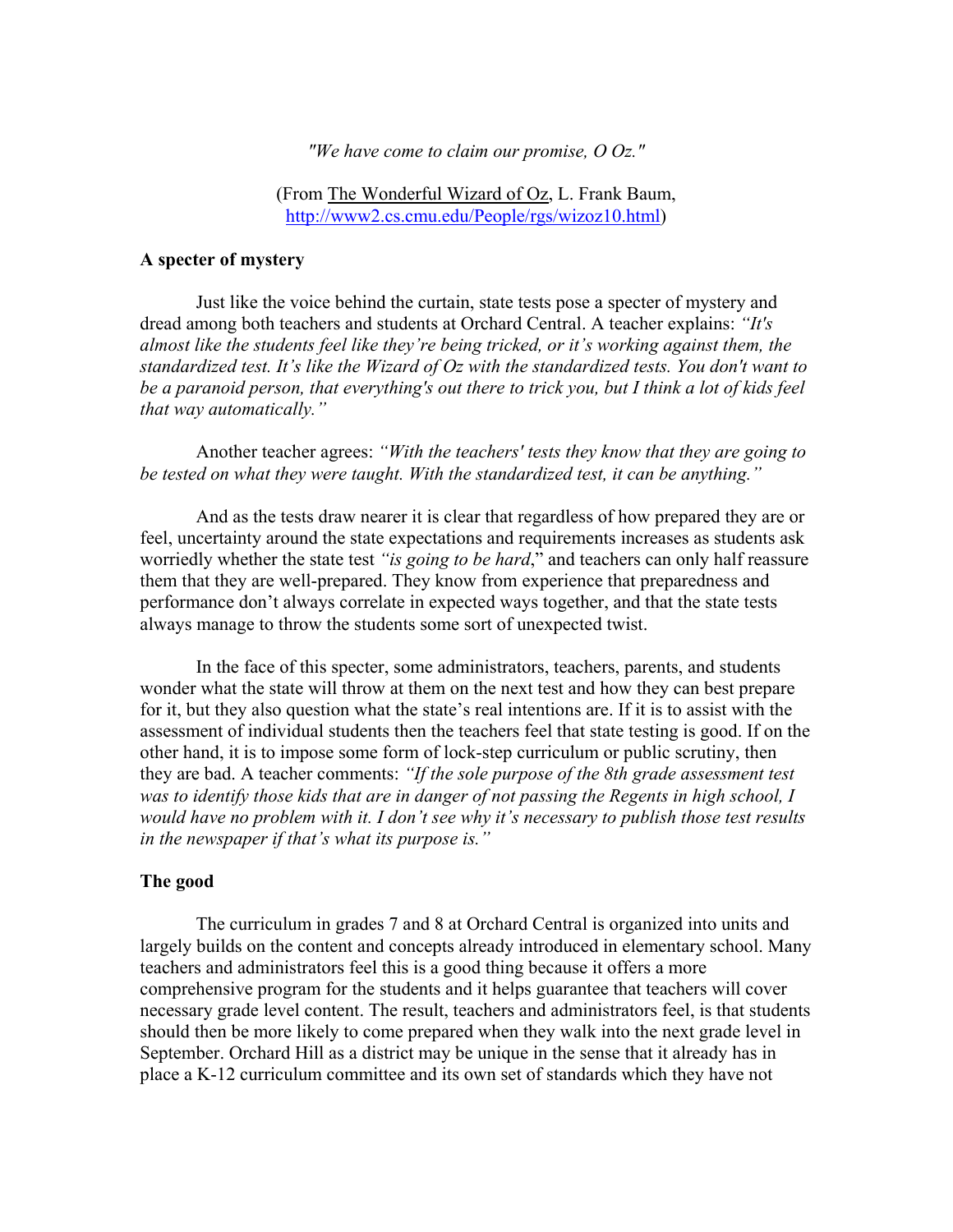altered, viewing state standards as a gauge of their own standards, not as a replacement. What this has meant is that the organizational components were already in place to absorb the impact of the state tests without needing to alter the district's general organizational structure. Instead what they have addressed because of the state tests is the overall alignment and mapping of the K-12 curriculum.

There are three ways in which the state assessment system is seen to have had a general positive effect on the school district: First, it provides a state-wide framework from which to evaluate and reorganize the local curriculum; second, it has reinforced Orchard Hill's image as a successful district and so in many ways supports the kind of instruction that has been going on; and third, it has pushed the district to pay more attention to the processes they have in place for students who are not meeting the standards.

#### *Curriculum alignment*

 *I think the good thing about the state assessments is that everything is in alignment from the 4th grade to the 8th grade, and then your high-stakes assessments, those Regents in the high school. So the same types of skills are tested, at least in the ELA throughout*  $4^{th}$ ,  $8^{th}$ , and  $11^{th}$ .

- Middle School Teacher

 Even before the advent of state testing and state standards, Orchard Hill administrators prided themselves on developing a comprehensive set of educational standards. However, when the state standards and tests were implemented, Orchard Hill department committees worked on curriculum mapping and alignment with state standards across all content areas. Department administrators attended workshops on curriculum mapping then went back to their departments and had conversations in whatever way they thought best suited the needs of that department. A teacher remembers this process: *"I believe memos went out from the state asking for the alignment. The curriculum mapping was the department's strategy after going to workshops about aligning with the state's curriculum - taking a close look at what we have, the state standards, curriculum, and in some cases moving things around in terms of grade levels and maybe emphasizing those concepts again later on."* 

 In the 2002-03 school year, different departments are in varying places in their curriculum mapping, standards and state test alignment efforts. The K-12 Math Department Head explains: *"We've redone our curriculum. We've taken a look at the core curriculum from the state and we've done a mapping project. We're in a mapping project right now which focuses on K-6 and we've got new textbooks. So the textbooks for 7th and 8th are coming in this summer and so we're going to begin the mapping of that curriculum after the textbooks come in. But we've revised our curriculum and we have given extra classes for review for the 8th grade assessments."*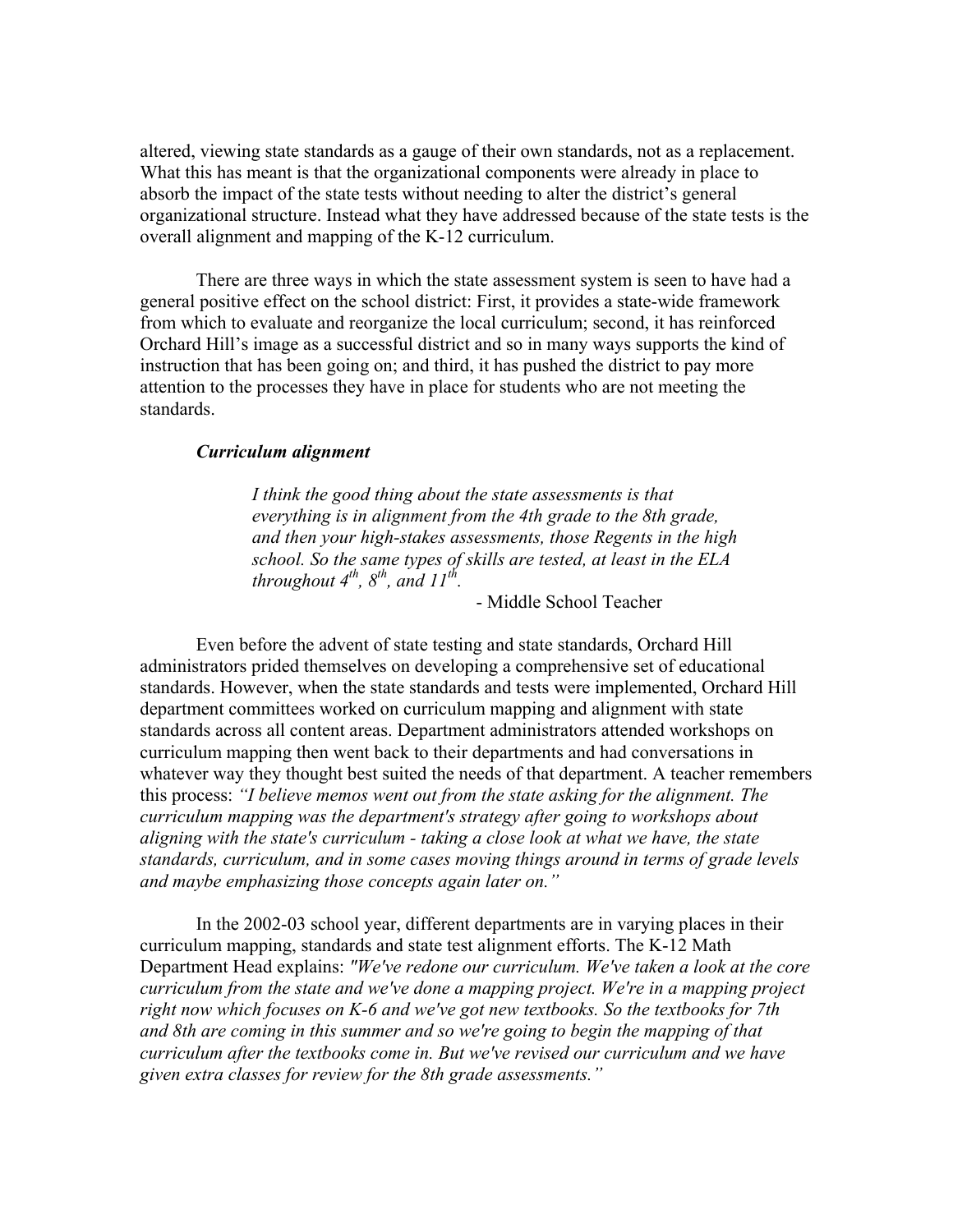She goes on to summarize the process of alignment in math: *"This year we drew the line in saying ok, now we have all the ammunition we need: We've got the core curriculum. They haven't changed that on us in the last few years. We've got the state assessments. They've finally settled down to where we're pretty comfortable knowing how they're going to be. We've got a brand new textbook series. We never had a textbook series to my knowledge. We took a look at the state objectives first, our objectives second - made sure that we were in alignment with them and if not then, we said let's get in alignment."*

*We view the standards as the organizing principles of the State assessments, and the State assessments as the accountability mechanism of the standards. In between the two, curriculum development and classroom instruction, aligned to the standards, bring the standards to life and provide the mechanisms for student learning. These four elements, the standards, curriculum development, classroom instruction, and assessment, are essential components of our education reform effort.* 

*- New York State Education Department: http://www.emsc.nysed.gov/osa/inform/inform arch/stoamemo901.pdf* 

 According to the K-12 Science Department Head, the district core science curriculum is also *"based on the state's core curriculum."* He recounts efforts to align curriculum in science: *"We have the core curriculum guide that we go by. What we are trying to do is to look at that and make sure which parts get covered in 5th, 6th, 7th, and 8th grade. It's all based on the state's core curriculum and we just try to modify it to make sure it all gets covered."* He states: *"The core guide identifies broad concepts and performance indicators of what students need to know. This is supposed to give teachers more flexibility.* " The teachers would then take these broad concepts and develop lesson plans or a course syllabus. But with everything teachers have to do, district administrators worry about teachers finding the time to do this well. A teacher explains: *"I use it, except for the classroom activities. I have found that time is a big consideration with the amount of content that we cover. The explorative exercises take away from much needed time. The core curriculum the state developed is our curriculum. The order may not be exactly the same, but I do everything that's on there, time permitting."* 

Whether the state tests are needed to assure curricular alignment is an issue with which people disagree however. Two parents discuss this question:

P1: *"You've got three elementaries that go into one middle school, and one middle school going into one high school and in that loop you can't guarantee the teachers are teaching basically the same curriculum and everything."* 

P2: *"You're assuming they don't talk within themselves."*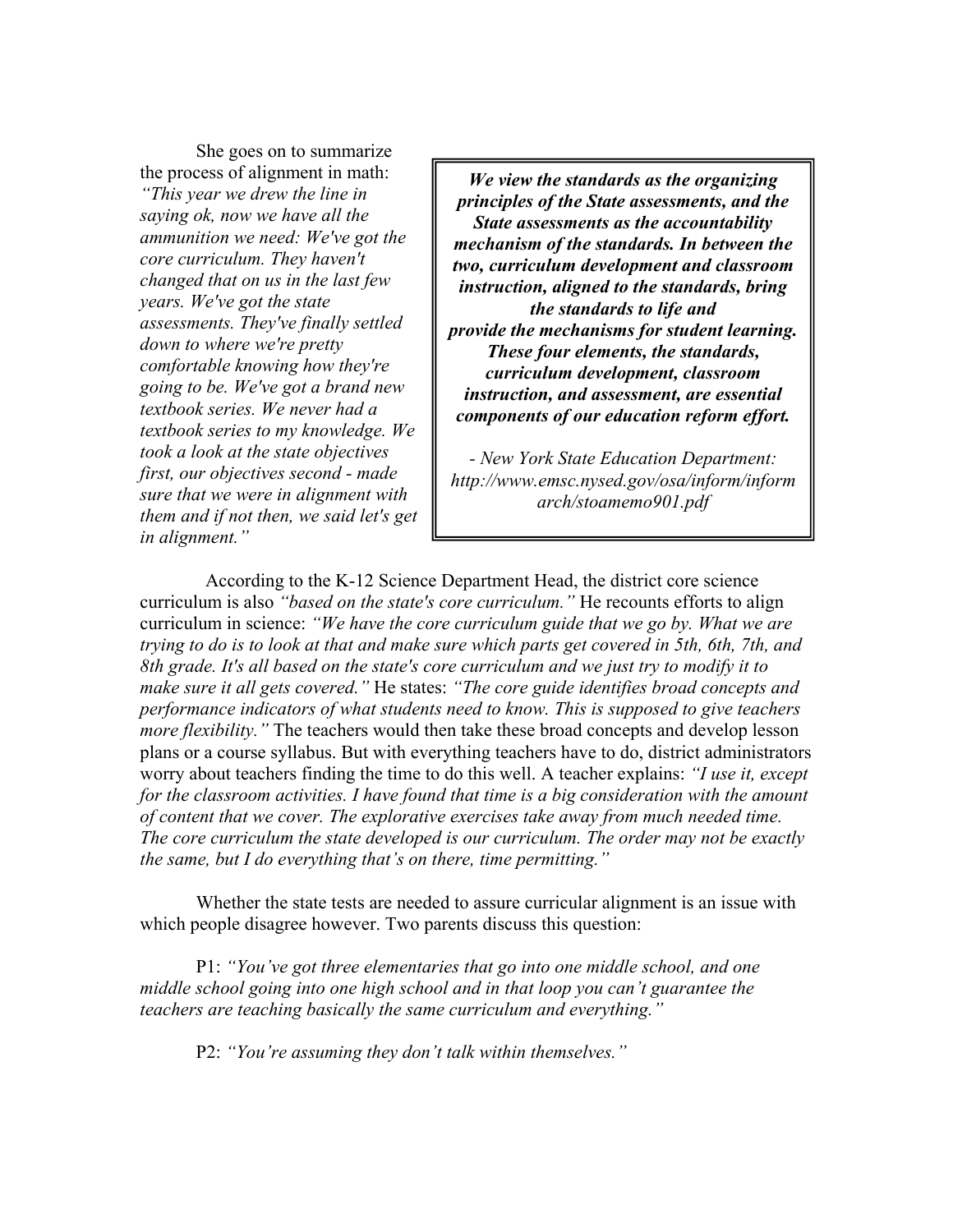P1: *"In that sense, but with the state testing it's basically said, OK this is what you teach them. Where without that, the guidelines for teaching are much wider."* 

P2: *"I have a family member who is teaching. Who is one of the teachers in Orchard Hill and what I see is the different schools talk to each other. They work together and in Orchard Hill it might be better without standardized testing with the way they work together from what I see."* 

#### *Instructional diversity*

How the core curriculum and the state tests affect individual teachers' instruction is as varied as the teachers are. Some teachers teach lecture style, while others create small group collaborative activities regardless of the impact of the tests: it is just their style they argue. Teachers state being blessed with multiple resources including a mobile computer lab, students who behave and can be counted on not to destroy these resources, and an administration that trusts their professional judgment and supports creative teaching in any way they can. Many of the activities teachers have developed and use were implemented before the state tests and standards and many teachers explains that besides changes in the order of the topics or needing to fit more in (as discussed in the next section), they have changed little of their instructional style. As a group, they employ question and answer approaches, do multiple hands-on projects, use a variety of multi-media, and feel that students learn best when actively engaged in their learning.

For example, an 8<sup>th</sup> grade English teacher explains how English is a literaturebased program and there is no textbook. Students read a variety of genres from September to June. They have library day where they talk about a book that they read in its entirety and write up reviews of the book on index cards instead of book reports. Once or twice a week they get a chance to read in the classroom. Other days they can sign up for class book talks or work on projects. The teacher explains that the ELA has not necessarily altered the curriculum that much. What they have done is embed ELA type skills in the curriculum beginning in elementary school and continuing throughout  $6<sup>th</sup>$ ,  $7<sup>th</sup>$ and  $8<sup>th</sup>$  grade English, so that it becomes a natural function of what they do. One area the ELA has changed the curriculum is that they did not include a lot of non-fiction in the readings. To address this, they developed a civil rights project where small groups of students research and read books around civil rights issues such as the rights of children. They also do a 1930s radio show and they integrate a lot of technology into the projects. The teacher explains that all the projects are aligned to the standards. She states: *"This district has always supported teacher initiatives and ideas. There is a curriculum but you have a lot of latitude with what to cover and how to cover it. It has a lot to do with having a leadership that has confidence in the teachers to deliver a curriculum that is rich and has a lot of strength. The assumption is that you will integrate the standards."*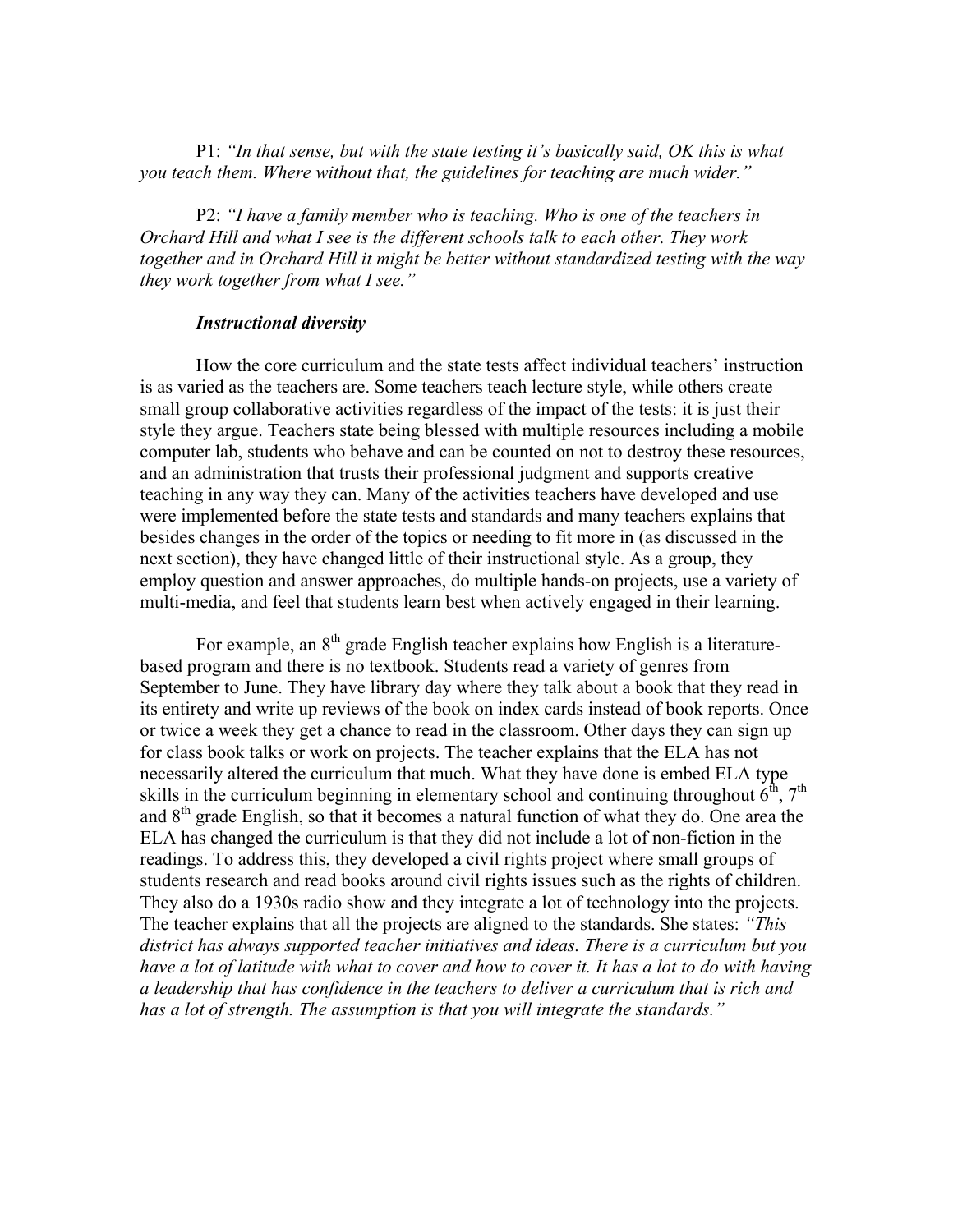On top of reading, students do a lot of writing and listening activities, PowerPoint presentations, and arts-based projects. For example, a teacher directs students in a PowerPoint assignment:

 Students are in groups of 4; each group has a laptop in the middle of their formed table. The teacher states: *"American culture is like a quilt, with the pieces being the contributions of people from different ethnic and racial backgrounds. Your task is to research and present information in a PowerPoint presentation about one African American contributor to the Arts, Literature, and History. Your group can choose whomever you would like as long as you include: 1) when this person lived, 2) what this person did to make a difference, 3) their achievements, 4) what effects they had on the culture of our country, and 5) what are the admirable qualities this person possessed?"* A list of websites is on the board for their reference, and the students get to work.

\* \* \*

Similarly, in science, a teacher explains: *"The textbook does not drive what we do. We use certain sections of the text as they apply to the concepts and ideas we are currently studying. We use and develop whatever labs we like. We know the concepts we need to cover and so we work these in to what we do. We usually give notes by PowerPoint.*" She goes on to state that they use very few packets in science. Instead, science *"is project-driven and lab-driven. The types of projects we do usually take anywhere from 2 to 8 days.*" Science in 8<sup>th</sup> grade is divided into 6 sections: Chemistry, Matter, Electricity and Magnetism, Work and Energy, Sound and Light, and Motion Forces and Energy. In order to get students engaged with the key ideas of these units, they do several projects, such as: building a rocket and launching it, building a boat, researching one of the elements and creating a model of it. A teacher explains why they focus so much on labs: *"I think it's the best way for them to learn – to be able to discover on their own instead of reading what it might be like in a textbook."* 

 Science labs often take the students out of the classroom, either into the many fields around the school or into the hallway. On one such day, a class of  $8<sup>th</sup>$  graders are scattered throughout the hallway in small groups. Each group is gathered around a 5 foot long Slinky. A student explains: *"We're using these Slinkies to examine frequency and wavelength."* The students also have stop watches, measuring tapes, and lab sheets. Repeatedly, someone from the group shakes the Slinky causing waves or ripples to flow through it. Then the students measure and record their results on their lab sheet.

\* \* \*

While the state tests have altered the overall educational experiences of students, some of the emphases brought forth by the state were already widely used by teachers in the classroom. An example of this is the Document-Based Question in social studies. A social studies teacher explains that they have used documents in social studies for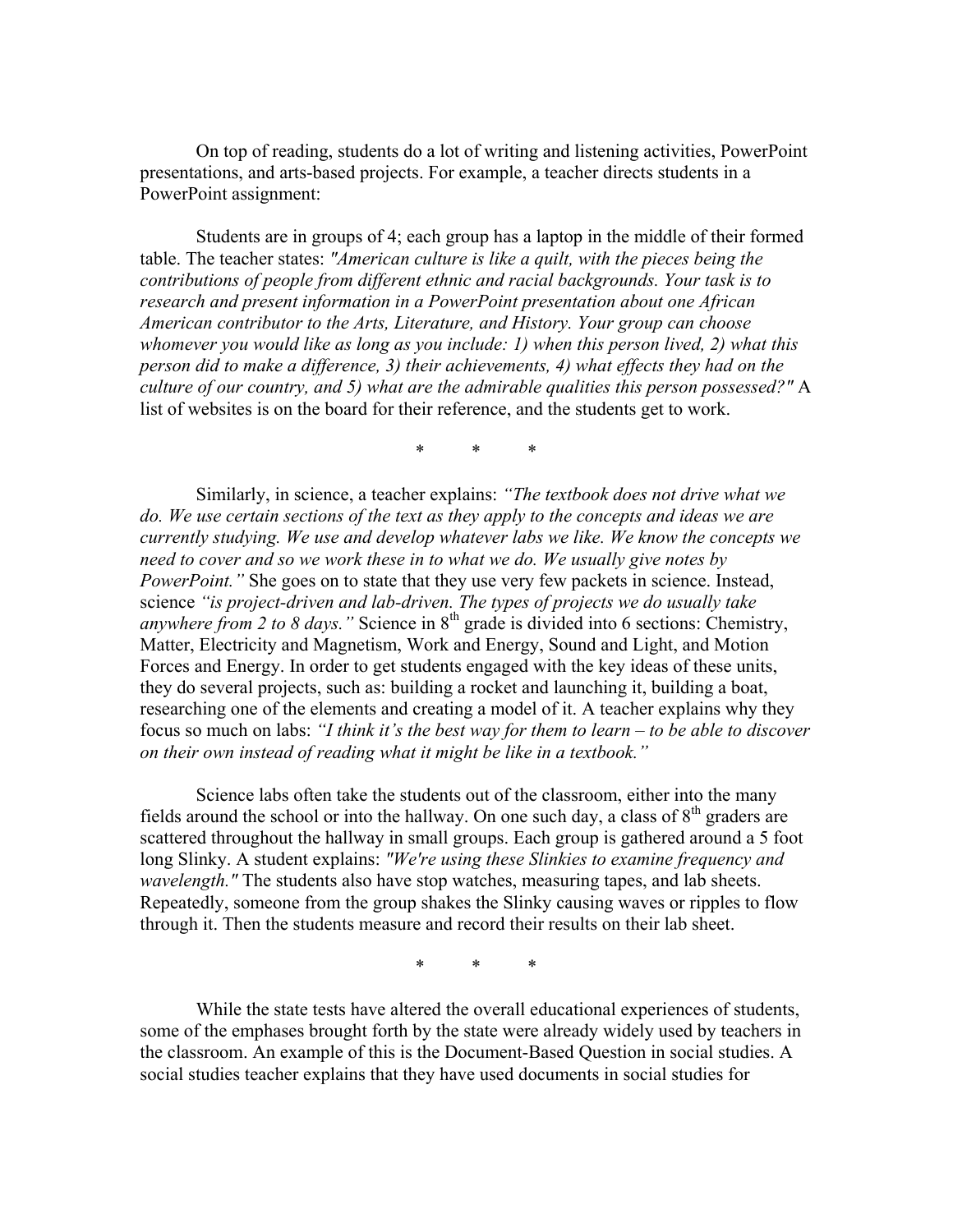decades, that at least at Orchard Central the use of primary documents has always been a basis of the curriculum. For example in a social studies class, the teacher is beginning a unit on the Cold War. In preparation for the students, he has placed a pile of documents at the corner of each desk. In each desk, students also have access to a textbook and an historical atlas. After the students arrive, they dive right into the lesson:

 After some introductory comments, the teacher has the students open up their textbooks to a map of Europe and the Soviet Union with a lot of little red arrows on it. He has them focus on the map and then turn their attention to the first document on their desk which is of soldiers. He explains that the little red arrows are the soldiers, the human beings. Through a mixture of factual statements and stories that contextualize and bring these to life he takes the students through the beginning of the events that shaped the Cold War. They discuss the next document which is about soldiers shaking hands. Through these documents, the teacher engages the students in a purposeful question and answer session over the different events that led up to the cold war. He has them listen to part of a speech given by Churchill where he talks about the Iron Curtain. They then move on the next document which is a cartoon. It is a man standing on some caskets with country names on them.

T: *"Who is that?"*

S1: *"Stalin."* 

T: *"What is he standing on?"* 

S2: *"A stage."*

T: *"Yes, but what is he physically standing on?"* 

- S3: *"Countries."*
- T: *"Yes, but what are they?"*
- S4: *"Coffins."*

T: *"Yes and what do they represent?"* 

He tells the student who answered before that he can give his answer now.

S3: *"All the countries."*

T: *"Yes, all the countries whose freedom he has killed."* 

 The teacher then raises a map and reveals a diagram he drew on the blackboard. It shows the word TRUMAN and the word DOCTRINE under it forming a sort of circle with the word COMMUNISM in the middle. He has the students write their answers and then asks for a few.

S5: *"To surround communism."* 

S2: *"To kill communism, to like trap it."* 

 The teacher is satisfied with trap it. He goes on to explain that's the answer he's looking for, the idea of containment. There are a couple of groans as several students obviously wanted to share their own answer. A boy shares his anyway: *"To isolate it."* T: *"Yes, isolate is a good idea* [the boy is obviously pleased]. *Yes, the idea is to contain communism. On Monday I am going to give you an assignment where you are going to create your own cartoon to represent communism being contained. So you can start thinking about that. If you understand the idea of containing communism, you understand the whole Truman Doctrine. This becomes the lens through which the next 40 years*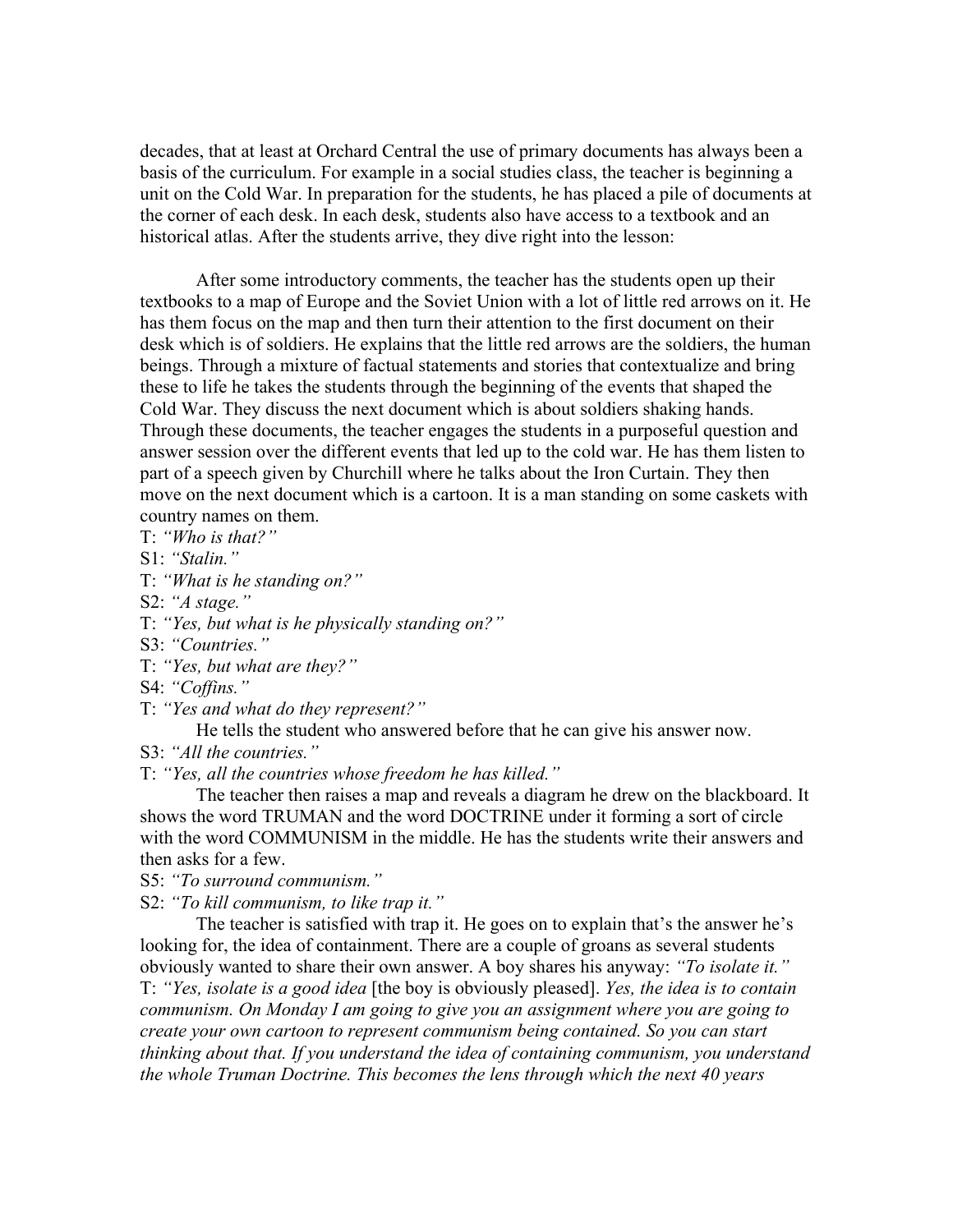#### *looked at foreign policy. We always looked at foreign policy through the Truman Doctrine. Everything I see, everything I do is to make sure communism does not spread."*

 He puts on a large pair of yellow sunglasses to represent how that lens has shaded US decision making, how the Vietnam War and the Korean War were all about not letting communism spread. How this affected policy in good and bad ways, like U.S. support of Saddam Hussein because he would help contain communism. They turn to more documents and cartoons as they continue the lesson.

\* \* \*

While teachers comment that administrators do not pressure them to change the way they teach, they acknowledge that the state tests have added pressure in many ways. This is evident in other changes that are occurring throughout the school around instruction and will be discussed in the sections on 'the bad' and 'the necessary,' and it is evident in teachers' renewed focus on students who perform below the state standards. A teacher comments: *"I think the curriculum is pretty much the same: things have moved around a bit. Things I would've done earlier in the year have been pushed back. We have weekly tests, we got review books, I hold review sessions after school to go over rules and stuff, but I still teach in the same way. But with the kids who are struggling* [with the tests and test preparation] *I do make sure they are getting down the basic facts and procedures and we practice and practice more."*

#### *Identification for academic intervention*

[The state assessments] *reflect what I teach, because I teach the curriculum that is sent out by the state. It's just to see whether kids need special intervention services, which ones just have no idea and need extra help. That's the idea anyway - what it's intended for.* 

- Middle School Teacher

 Teachers at Orchard Central voice support for the high stakes testing system when they see the tests as a means to identify students for Academic Intervention Services (AIS) which if implemented correctly should help students pass the Regents when they get to high school. A teacher explains her understanding of the connection between the state assessments and AIS: *"Ninety percent* [of the students] *pass the social studies and science exams. The kids do seem to perform weaker on the math and ELA. Do I think more kids can do math, read, and write? Yes, but for whatever reason, whether it's the*  way the state sets the pass rates in math and ELA, or maybe the kids panicked.... So, what *happens is AIS, Academic Intervention Services tries to locate what those students struggled with and work with them. I mean the intention of these assessments was supposedly to catch kids early so they can pass the Regents later on."*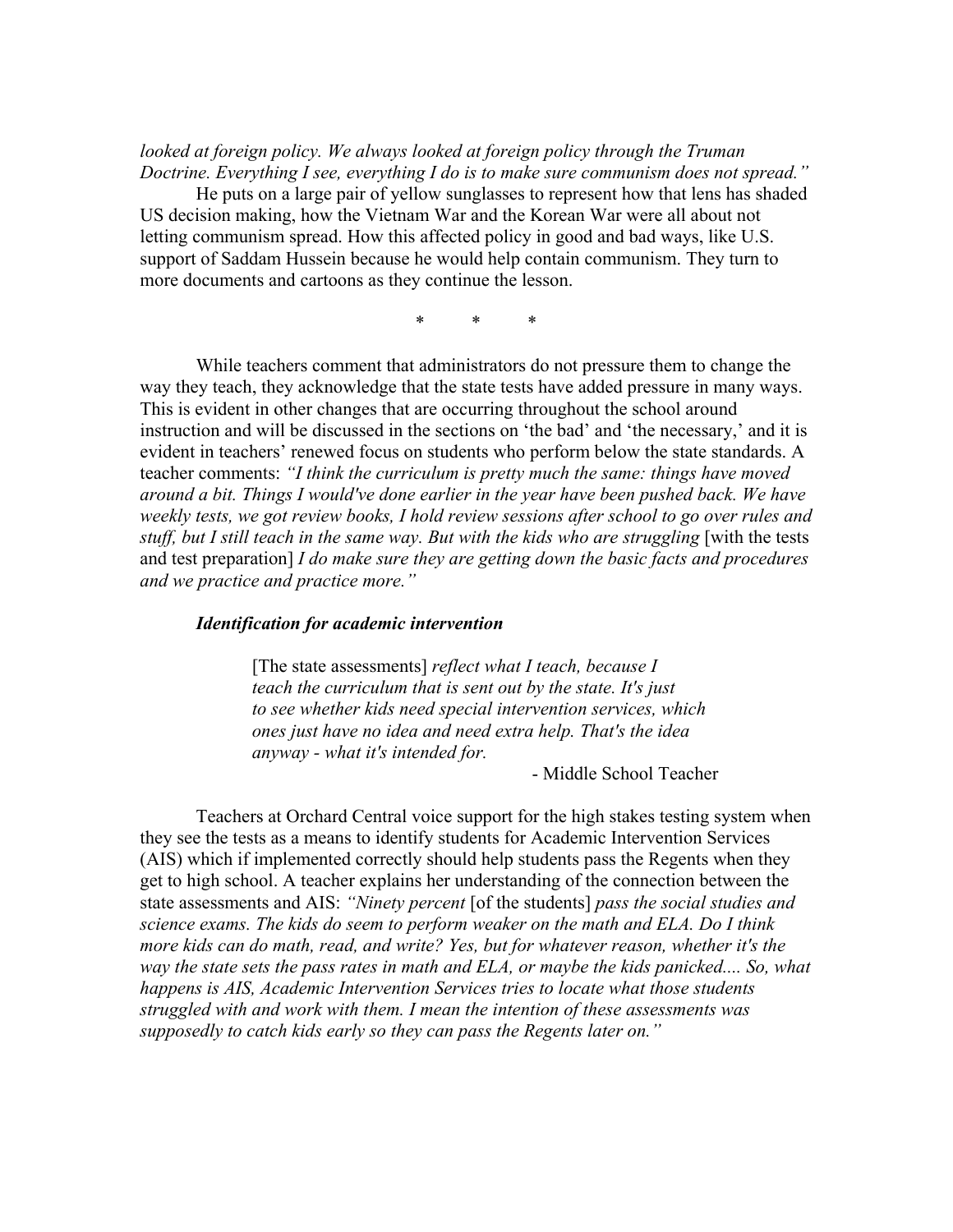A teacher comments about the importance of AIS: *"Well, I think some students might benefit through the extra programs that they'd be given in terms of meeting basic minimum competencies in ELA or Math. We're still not reaching the total population. The kids in the upper 20%, will succeed regardless of us. It's the 20% on the bottom, with the special education population, I don't know if they are still included with this special high school degree, but the 60% in the middle, especially the lower part of the middle, those are the kids I worry will drop out of school out of frustration and lack of self-esteem from constant failure on these tests."* 

AIS entail direct instruction, practice and memorization sessions to ostensibly help students improve their academic performance and pass the state assessments. However, as one teacher argues, approaches toward teaching and learning, such as more *"drill and practice"* that teachers generally try to avoid in the classroom are employed in AIS. She notes the dilemma: *"More drill and practice might be considered teaching to the test which is a no-no, but you want your kids to look good. It's a catch 22."*

 Whether the approaches employed to assist students to do better on the state assessments in AIS or in the classroom are considered good or bad matters less when the greater goal is seen as helping students achieve a high school diploma. A teacher argues: *"The good thing about the assessments is that there's a period after the 4th grade ELA where there's a safety net for those kids that didn't perform well. So, they have a chance with AIS to hone in on those skills that they're deficient in to perhaps do better in 8th grade. And then of course, the safety net after 8th grade is to prepare for the 11th grade Regents, to make sure they pass it, so they can graduate."* 

 The state tests, in this view, provide a "safety net" for those students who are not meeting the standards and provide them with the services they need to graduate. Alignment of the Orchard Central curriculum to the state's core curriculum and tests, although requiring flexibility and effort on the part of teachers and administrators, is viewed by many as one of the ways the school and district can prepare students for the challenges ahead of them. This effort is seen by some as a relatively seamless one since the district has a long-standing commitment to rigorous review of assessment data to ensure students are prepared for any assessments they might take. A teacher asserts: *"I don't believe we prepare our middle school students for the test in isolation what-so-ever. We have created a culture of preparedness for our students. For English, for every novel that we read, there are specific writing assignments that are directly related to each of the tasks on the 8th grade ELA. So, students are not necessarily preparing for the test in isolation, it's become part of the culture of our English curriculum. These writing assignments are not just off the top our head assignments, but rather well-thought out, well-planned assignments that are in direct relation to the listening, writing, reading tasks of the ELA 8."*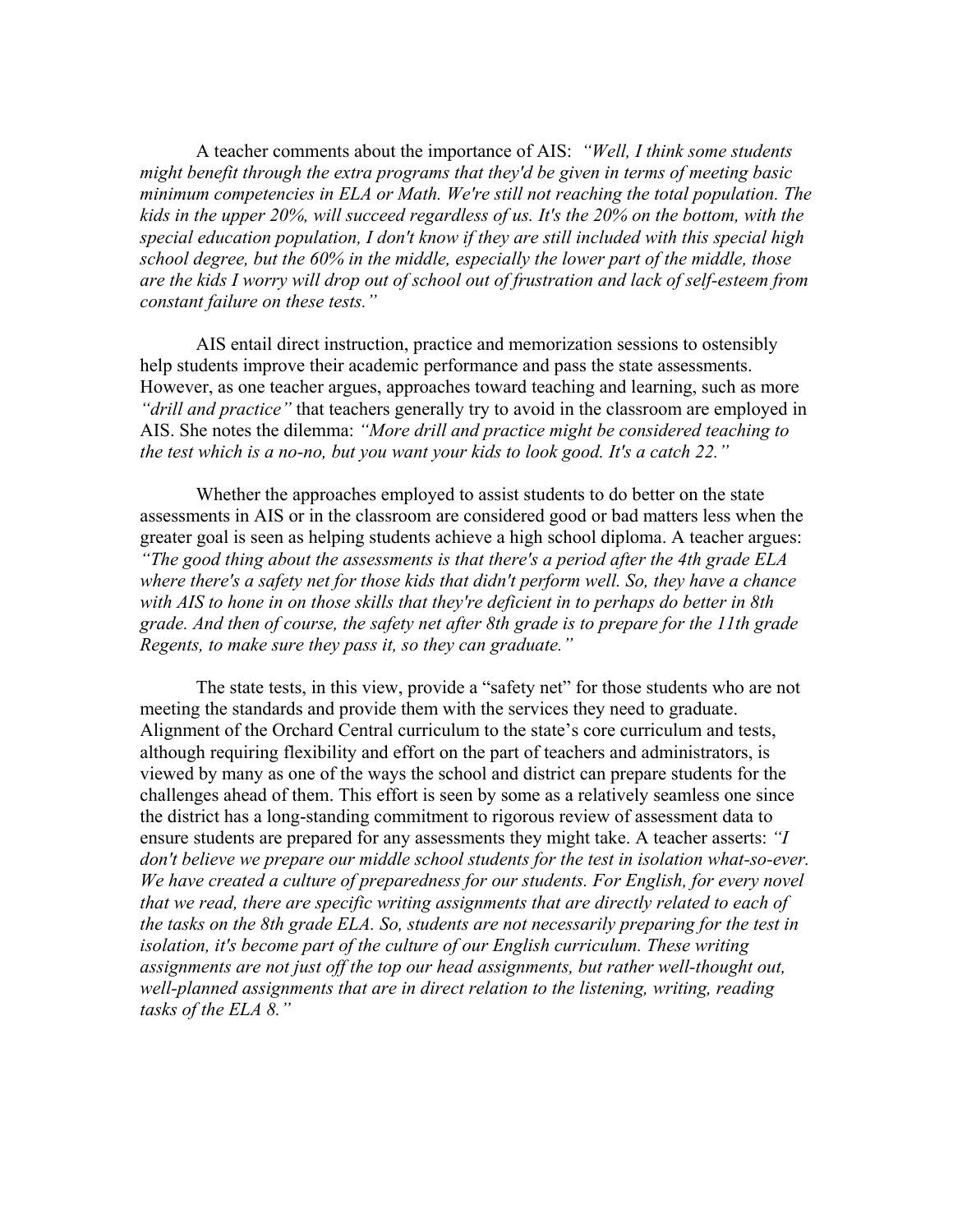Although Orchard Central promotes a "culture of preparedness," differing views of what to be prepared for and for what reasons complicate how the Orchard Central community responds to the demands of the state tests.

#### **The bad**

 *How can you have a state test that does take into consideration the child's individuality? There's the problem. I understand the need for testing: on one side you need a scale, then again, you can't have a catch-all test. If you don't have the same test, and you change the system, and gear it towards individual students, then it's not standardized testing at all. It's kind of, you're damned if you do, damned if you don't kind of predicament.* 

- Orchard Central Parent

#### *Damned if you do*

 While most teachers and administrators see the tests as a way to identify students in need of extra help, to align curriculum across grade levels to standardized outcomes, and prepare students to ultimately graduate from high school, they are also finding that focusing on the state tests as a way to achieve these things is not standing up to their own expectations or standards. They are finding instead that these assessments are dehumanizing to students, promote undesirable instructional practices, and provide inadequate measures to evaluate how well students are learning the standards.

#### *Dehumanization*

 Many teachers, parents, and administrators at Orchard Central feel that district goals are much wider than what is measured on the state tests, and that placing such an emphasis on a few narrow objectives not only distorts the message provided to students but may also have negative consequences to their personal well-being. Education should prepare students for more than just knowledge in the content areas, and include a multitude of other skills and knowledge, such as life skills, wellness, civic values, critical thinking, scientific inquiry, interpersonal skills, and cultural and environmental awareness. The issue for teachers, administrators and parents, is that assessment in one area impacts students' self-perception in all areas, and that these other objectives have been compromised because of the state assessments. A teacher states: *"There are so many things I want the students to be able to do – and the state tests do not reflect any of that in my opinion."* 

 Several teachers discuss other ways in which they assess not only students' growth, but also their own impact on students: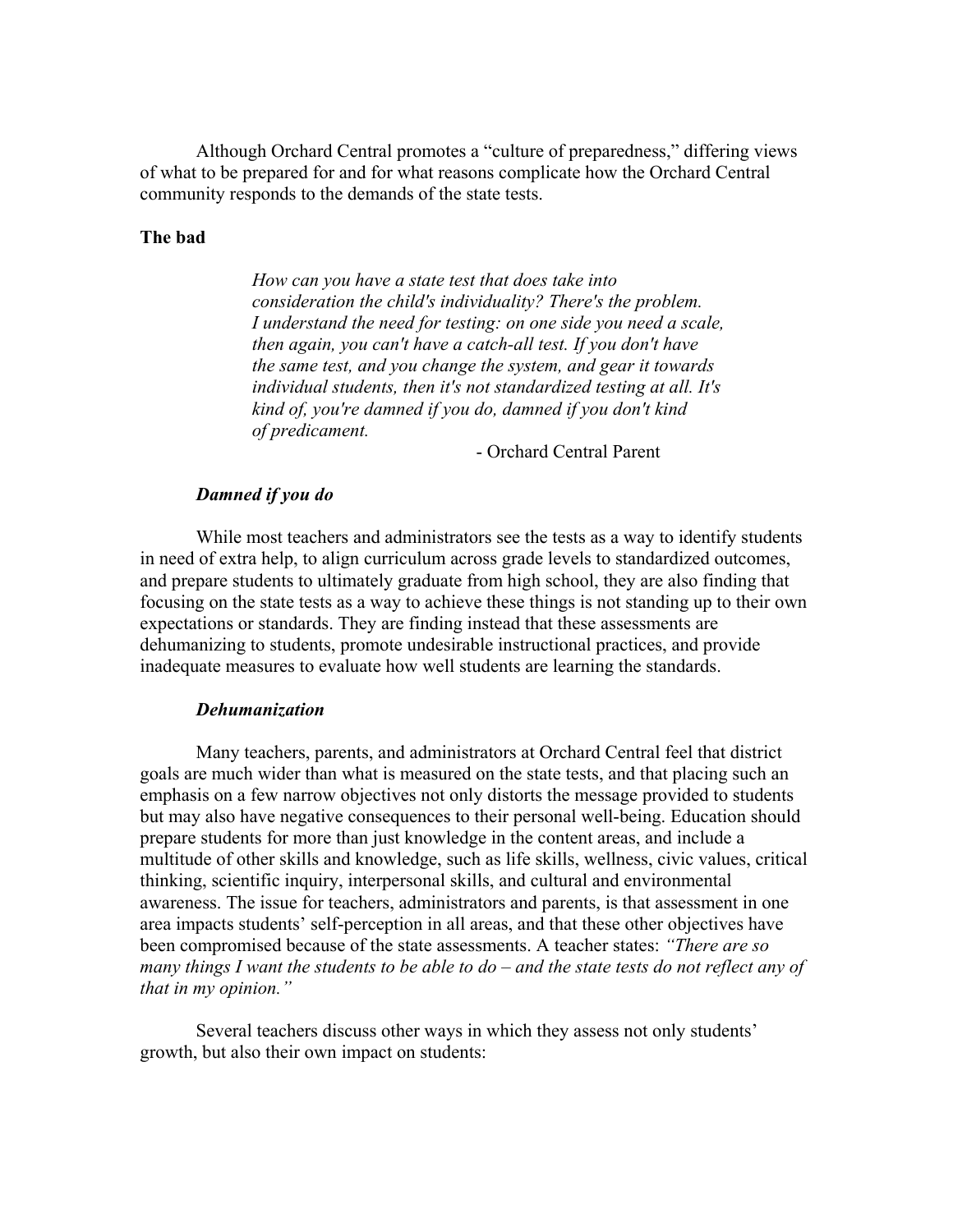*"A school can be measured by the extracurricular activities that they offer. As an educator, I'm concerned about the whole child, not just the child's score on the 8th grade ELA test. You know in life, let's face it, no one's going to say how did you do on the English Regents? That's not it, there's a lot more that goes into a successful adult, from elementary through middle school is pretty critical. The path the kid takes in high school and things like self-esteem, what does a school offer, what services to help kids through difficult times? The extracurricular activities, are there after-school programs to keep kids safe, and not home alone? So, there are a lot of other things."* 

*"Even a connection with a teacher, with the way home lives are now, sometimes they can make a difference with how children deal with the rest of their career in school if they make some type of connection, if they really enjoy a class or something that can motivate them to keep going, and it's something that you can't measure. I've had kids come back and say, I used to hate math, but you made it fun, or I enjoyed it, so I kept taking it, and now I love it."* 

*"You notice what the kids write in your yearbook at the end of the year and those are the things that measure, like the kid who says I used to hate math, and now I like it, or the kid who says thank you for helping me through this tough time, I don't know how I could have made it without you. Those are the things that make it all worthwhile."* 

*"The standardized tests hurt the kids who are not academically gifted, the ones that are working their hearts out, giving all they can give, and are still failing the assessment tests, whether in 4th grade, 8th grade, or taking the Regents over and over at the high school and they just can not do it. Those kids the state is saying to them 'you are a failure.' These kids are going to give up, drop out, or worse."* 

And many parents agree, as this mother does: *"I think some students can only do, well we can put it as, there's the students that are A average, the students that are B average, the students that are C average. And there's students that struggle to be that C average that on this test they have to do a B to A average to get to where they want to be and if that's where they can get, if that's the best they can do is that C average and that's pushing it all the way. Yet, this test is saying, no, no, no, no, no you have to be this A, B average then you're going to see kids saying why should I? Why should I? Why should I do this? I know I can't because this is my average. This is where I'm at. So you're going to see a lot more drop-outs.... You're going to see a lot of that. And with the teachers it's going to be, 'they're not putting in the effort so why should I?' Because they're going to get those same students in there. And there are going to be teachers that say, 'OK let's try, let's try a different way and stuff,' but there's going to be other teachers that give up also because of the standardized testing."* 

 Parents struggle with trying to understand the impact high-stakes standardized tests may have on children. One of the ways parents make sense of this impact is through comparing their children's school experience to their own. They talk about having taken a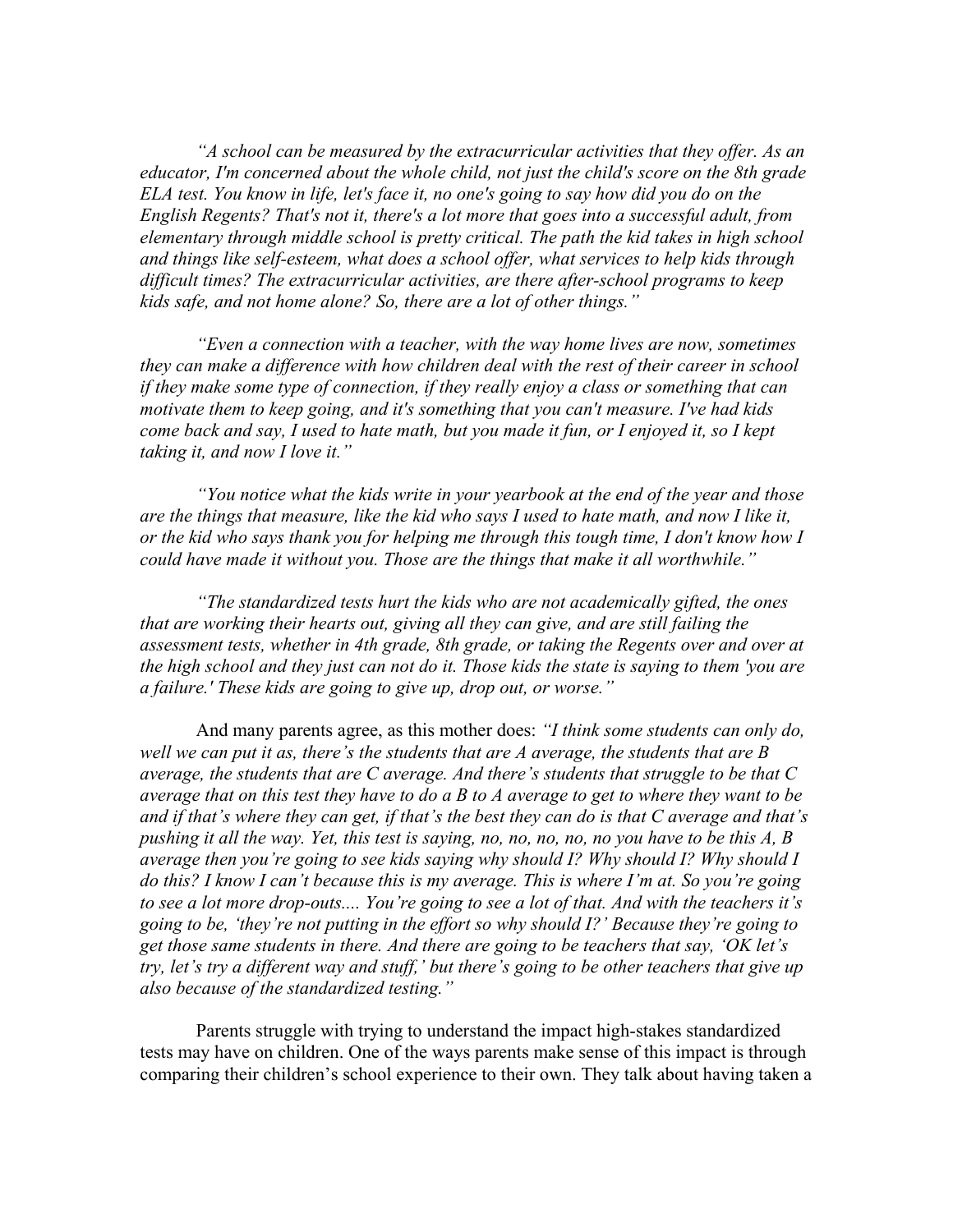standardized test or two throughout their K-12 education, but, besides the Regents, they don't remember those tests being central to their overall academic success or failure. A parent recalls her experience with standardized tests as she looks over questions from an 8th grade Social Studies test: *"Compared to the exams I took ten years ago, mainly the Regents exams, looking through these examples here, what I took was considerably different.* [The tests I took] *were pretty basic. They didn't have as much detail; the essay questions seem to be a little more difficult in here. These are for 8th graders?"* 

Besides noticing what seems to some parents as a higher level of difficulty and complexity to the state tests their children are taking, some parents notice how tests questions, no matter how well written, seem to privilege some children's knowledge over others. A parent comments: *"Actually looking through some of these questions, I know it's a standardized test, but I would think regional issues might be a problem. If this exam is given to everybody I think it would be a problem. Some of these questions are specifically geared toward upstate NY people. I think some others may have problems with this."* 

 And while some parents feel that the tests bias some knowledge over others, they also realize that Orchard Central has the right demographics to do well on the tests. A parent explains: *"They say that demographics have nothing to do with* [test score performance]*, but it has a lot to do with it. We are a typical suburban school, very narrow in cultural diversity and very economically advantaged in terms of our family structure."* 

Although Orchard Central has favorable demographics for performing well on standardized assessments, it is not without students in need of extra help. Questions about test bias raise concerns for parents who see how state test scores are used to identify their children for special services such as AIS, which in turn raises a specter of uncertainty as to whether their children will eventually be able to graduate from high school. A parent remarks: *"We don't know what the consequences, especially if they finish low* [on the ELA]. *I'm concerned about the students who can't get past the Regents. There are just some who don't test well, and if the mind-set is the test, the test, the test, that's a lot of stress. And if you fail then you don't have a high school diploma; your child is definitely going to be limited as far as options for the future. You know, the army can only take so many people. Actually, you know what the army can't take them either. From what I understand, McDonald's isn't doing that well, so they're not going to want all of these kids either."*

 This comment is countered with a view from another parent who shares that *"you're always going to have some fall through the cracks."*

 Balancing between providing a standard by which children's learning can be measured and delineating a bar that all must jump to have access to opportunities only a high school diploma and higher education can offer, challenges Orchard Central parents,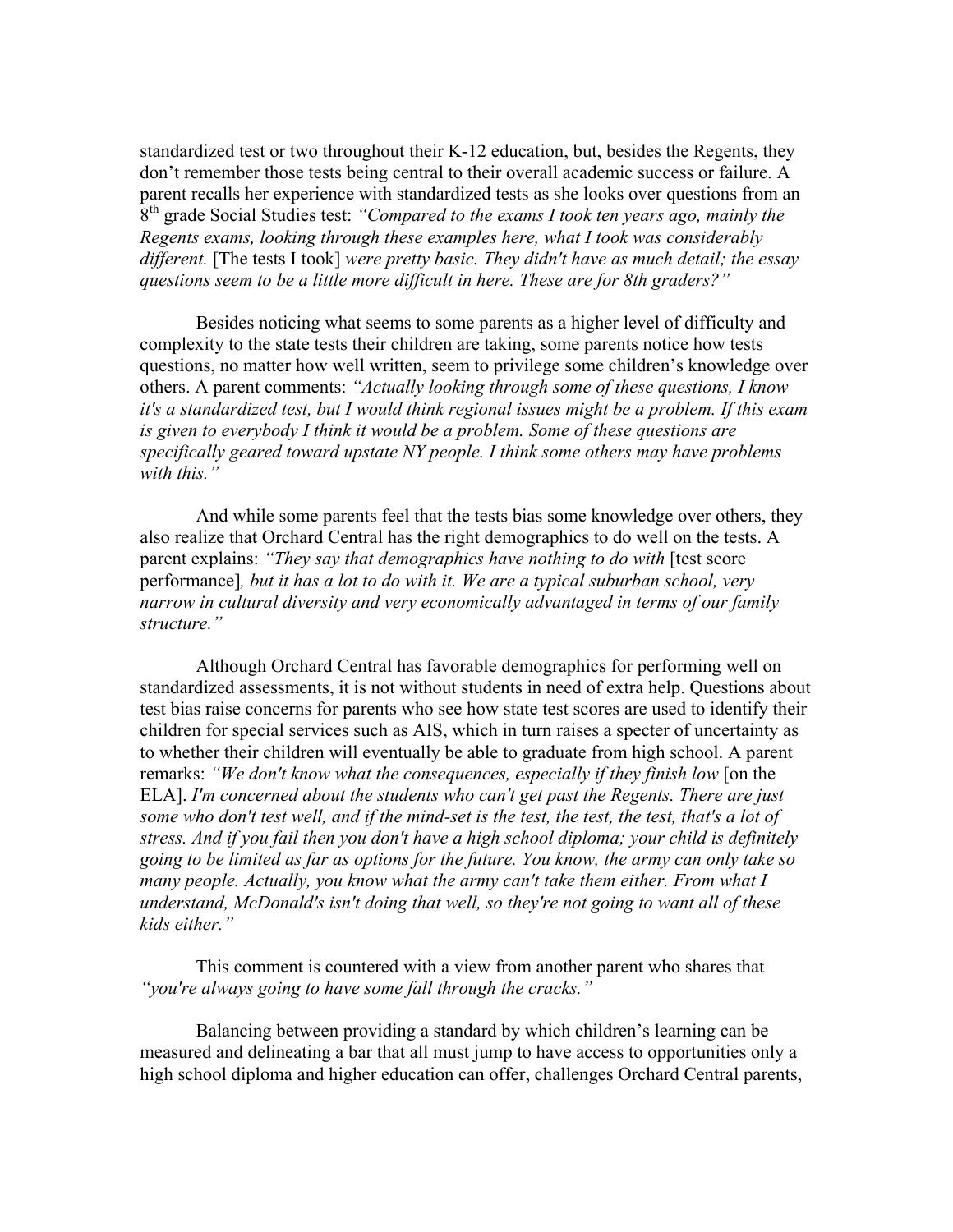teachers, and administrators in how they treat children as developing human beings with complex emotional worlds. Where is the line drawn between marking a child as in need of "Academic Intervention" because they don't cross that bar, and being sensitive to the child's sense of what he or she can do academically and in life? A parent voices her worry about the emphasis on state test scores from this perspective: *"I can't say that I know too much at all about the state tests. I don't understand how to create a test. I know in order to be a system of gauging people, it needs to be unbiased, one set test; then again, a one set catch-all test really would be geared toward some, and you know better for some, and be detrimental to others. It bothers me that kids are being judged by a number; I mean you're a 1, you're a 2, you're a 4. If you're a 4, you're going to feel pretty good. Your confidence is going to be great, but if you're a 1 or a 2? I think the main message is that it's a very stressful situation for the kids to be judged by a number. I see some serious problems. And what kind of safeguards are there for kids that score*  low? What do you do with them, and why did they score low? So there's a message there, *we're categorizing kids I think. It's kind of dehumanizing in that way I think."* 

 In this parent's view, "categorizing" students can ultimately damage children's emotional development and possibly their academic development too. But how do you take into account the whole child while comparing him or her to others?

\* \* \*

To what extent and in what ways Orchard Central teachers and administrators work to prepare students specifically for the state tests becomes a point of dissension. Some teachers, parents, and administrators do not believe that paying a great deal of attention to the state tests is worth the sacrifices they must make. The Orchard Central Principal asserts: *"Personally, I'm afraid of what the state assessments are going to do to our children. I think the one size fits all concept does not work. America has been successful because one size does not fit all. I think high quality standards are important,*  but I also think the concentration of our efforts towards the assessments drag us down. If *you look at the states that are involved in high-stakes testing the performance of their students is not improving. The drop-out rates are going up; the frustration rates of the kids are changing for the worse and we are not providing those well-rounded kids that make America what America is. You know, creative, free-thinking students that can go out there and tackle challenges and manipulate their skills according to those challenges. When you provide a one size fits all education, students will not be able to successfully meet life's challenges because they won't have the skills to think and create outside of the box. Middle school students, in particular, need an educational program that fosters the development of skills over a diverse learning spectrum, while enabling them to explore many aspects of life. By doing this, we help them to recognize their aptitude and ability, while strengthening their ability to achieve."*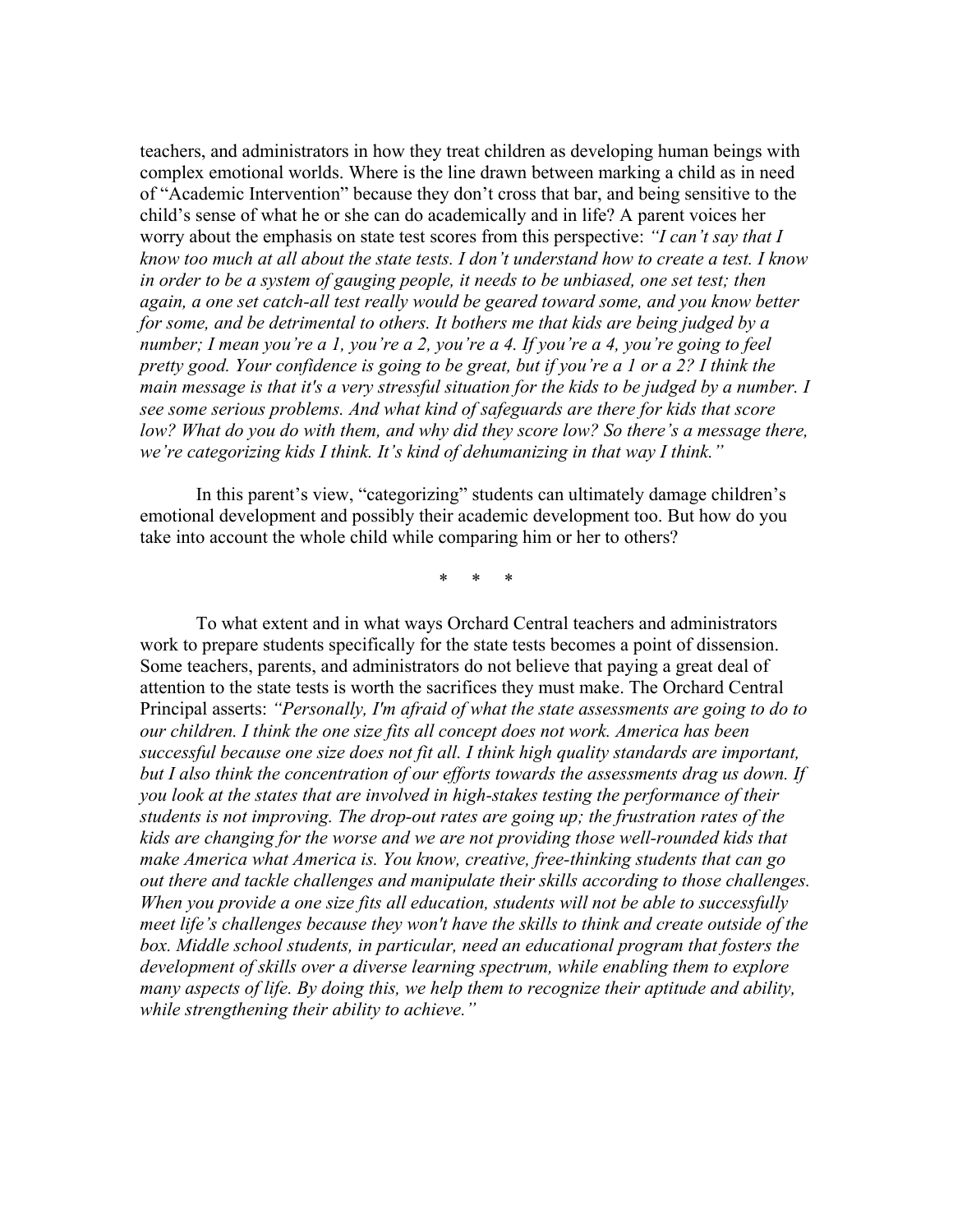#### *Compression*

 *I don't think we've changed our curriculum within 8th grade math to meet the testing requirements, but a lot of the extra things we used to do have fallen to the wayside.*   $-8$ <sup>th</sup> Grade Math Teacher

 While many teachers and administrators agree that paying too much attention to the state tests may be harmful to district goals and objectives, they find themselves caught despite themselves in their grip. This is due to the fact that the state tests cover the entire 8<sup>th</sup> grade curriculum on top of the curriculum covered in previous years. For subject matters that have a lot of content like social studies, science and math, making sure students have been exposed to and hopefully mastered all of the necessary content for the state tests has altered the way teachers make instructional decisions in the classroom. For teachers, covering the curriculum they think will be on the tests, and preparing students for the format of the tests, requires sacrifices elsewhere. A math teacher explains: *"We compress the curriculum to get through it, to make sure all parts of it have been covered by May. After the assessment test, what we do is pre-algebra to prepare students for 9th grade. We teach algebra at the very beginning of the year, use it through-out the year, and then we go more deeply into algebra after the test."* 

Depending on when the state assessments are given in the course of a school year can make a huge difference. A teacher comments: *"This next year coming up, they are moving the state test up a few more weeks; I was thinking 'great, now I'll have even less time to get through all of the material.' In the beginning I told myself that I would do all kinds of creative activities, but now that has all gone out the window."* 

 In science, for example, there are some activities and topics teachers say they want to do but feel they no longer have enough time to do them due to the demands of the state tests. Furthermore, some teachers mention that they have an expertise in an area, and/or certain equipment available, but are not fully utilizing these resources because of the focus on the tests. Some teachers also assert that since the state assessments became high stakes, some content area units such as the Forensics unit in 7th grade, have been cut completely, while others have been emphasized because they will be on the test. A teacher remembers the Forensics unit: *"We had a nice Forensics unit, so that took pretty close to three and a half weeks to complete, and there's just no way to get that in and get all of the other things in. I don't know, it's kind of a toss up, as far as doing good science with the kids. The Forensics unit was far superior to what replaced it. It was so much more hands-on, and really had the kids thinking, and a lot of the stuff for the state*  assessment is not that kind of stuff at all really, when you really get down to, it's not *really doing science as such."*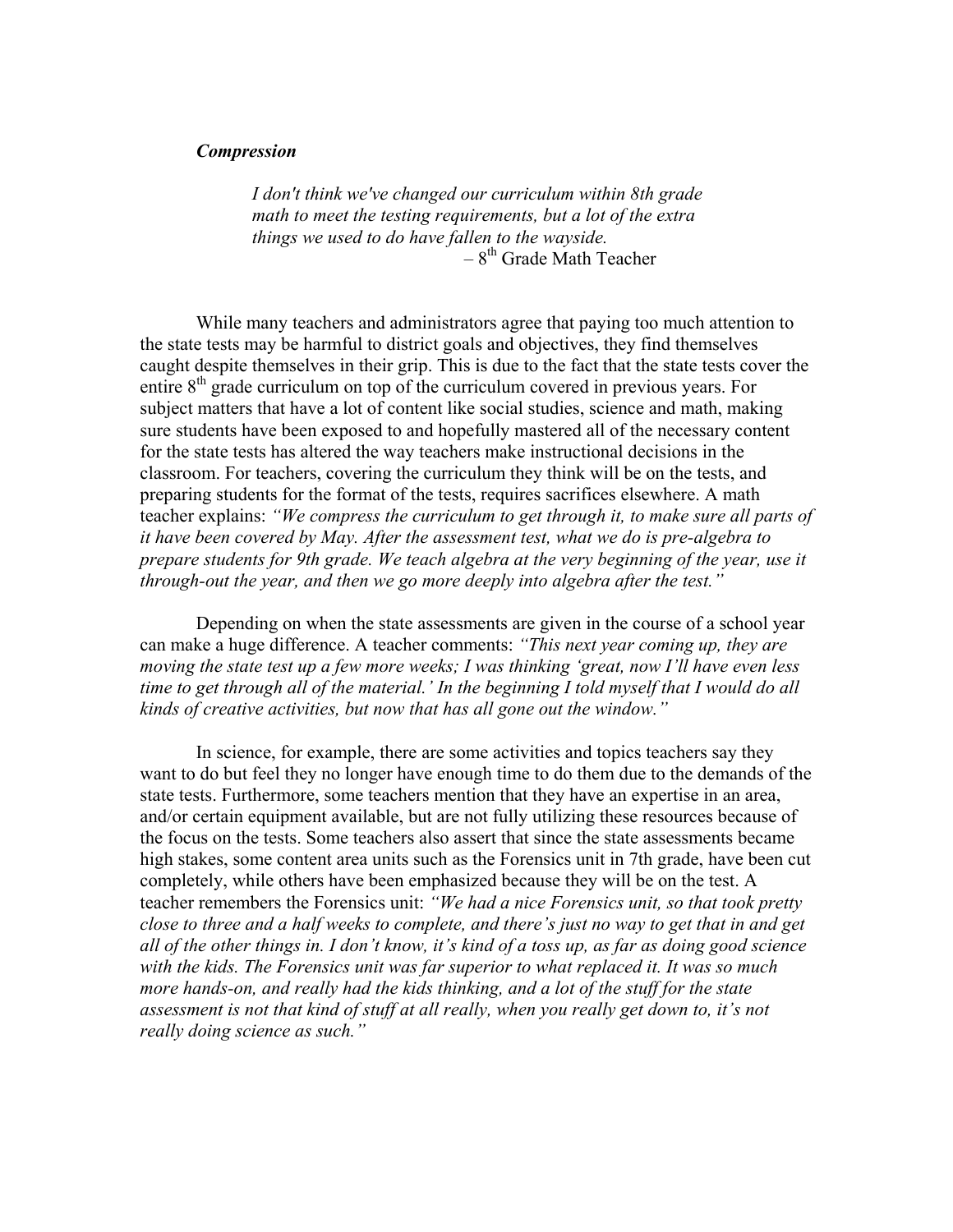Similarly,  $8<sup>th</sup>$  grade social studies covers everything after The Reconstruction. In order to make sure students know enough about everything that might appear on the state tests, social studies teachers find themselves needing to drop important projects such as fish bowl discussions, mock trials, and group projects in order to skim over decades of American History superficially. A teacher explains: *"I try to sprinkle activities in there but I've also eliminated some activities. It also forces the kids who are having trouble with the material to keep moving on because I have to at least expose them to all of it."* But even this strategy is ineffective and leaves too many periods uncovered; there is simply too much content. A teacher comments: *"I don't know what the kids will do if the state test asks about the 90s and 80s, they are not going to know a thing. I doubt we will get anywhere near there. I don't mind having some kind of test but come and talk to us. There has to be some flexibility."*

 What frustrates teachers is that the state acts as if every minute detail in history is essential instead of working with teachers to prioritize content areas and important skills such as conducting mock trials or research, which are activities that teachers do but in the end do not get reported to the public. A teacher comments: *"If we do mock trials, fishbowls, and other activities, these don't get reported to the public. What get reported are the test scores and that only covers a small amount of what we do. At least give some weight to what is going on in the classroom. Add criteria that take into account these critical thinking activities."* Furthermore, he goes on: *"There is the war on Iraq that is occurring and I should spend time on that but I have to give lip service to it, and I do. But I should spend more time on it and I can't."* 

 Furthermore, compression occurs because of the amount of review teachers need to fit in to prepare students for the state tests. A science teacher explains: *"I know one of the things that's really affected science is that we spend 3 weeks before the exam trying to review things the kids have learned in grades five through seven, and whatever they've done in 8th grade too, just a quick review on that. And that's taking away from the curriculum and other things that we could be doing instead of that. I'd say that's one of the negative aspects that I've run into."* 

 Needing to fit everything in over a short period of time affects the quality of the delivery as well as the quality of the educational experience for students. Parents and teachers worry about this effect. Two parents comment:

*"I think that it limits the teachers on what they can do. Maybe there would be other things that they'd want to do that might be more exciting or more fun and just as educational but they have these test scores to worry about so they need to make sure all that is covered and there's not a whole lot of room left for other things."* 

*"I think it takes away all the other things that the teacher might do in the classroom that are fun and exciting and wonderful. I mean learning should be really fun when they're small. It should be fun. My daughter is in 6th grade and she's learning*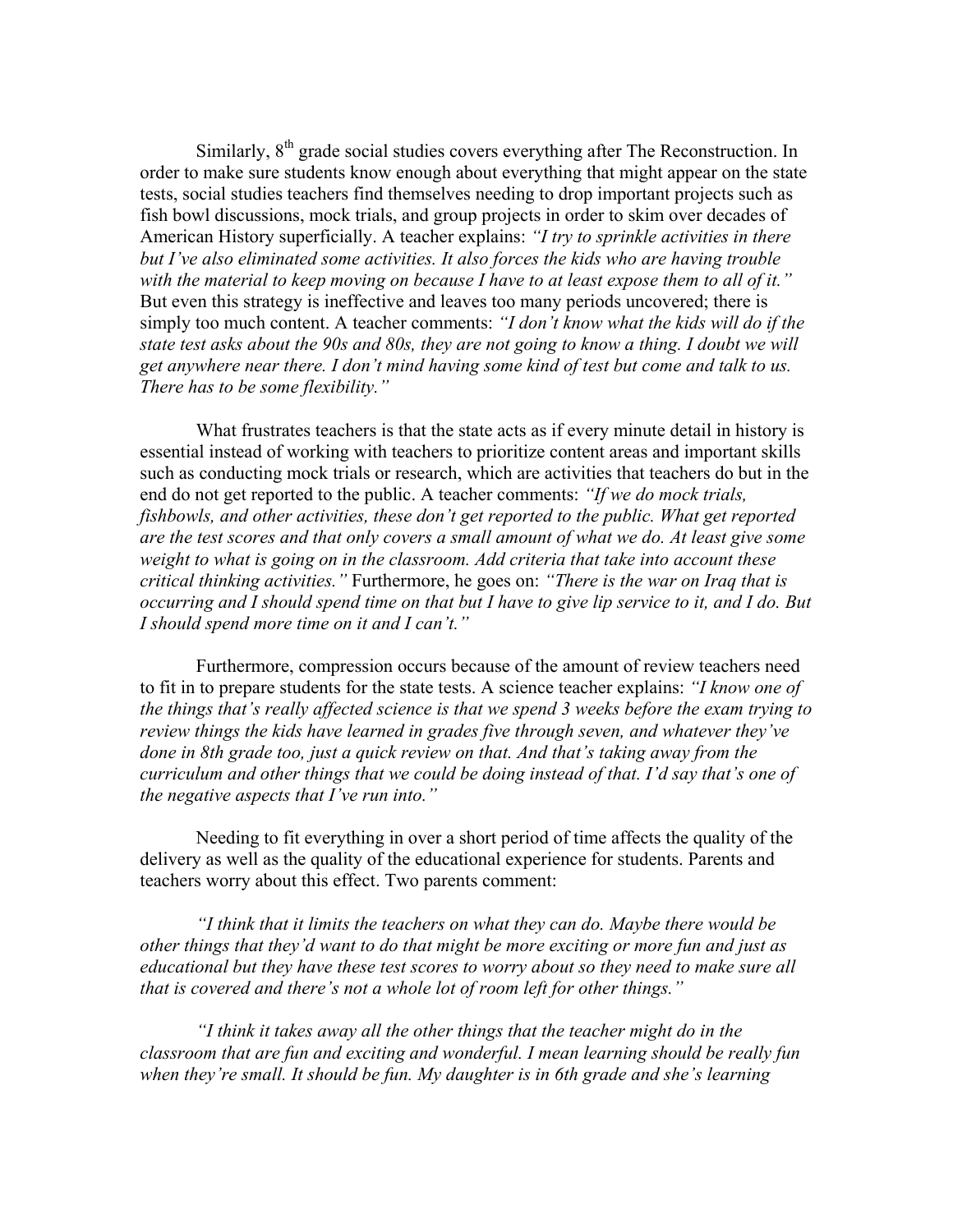*about nuclear power, fission, fusion. I didn't learn about nuclear power when I was in 6th grade. And she's ten you know I just, I don't know."* 

 On top of the issue of instructional quality is the related one of choice over educational topics. The need to compress leaves many teachers wondering what they should or could cut out and frustrated with the lack of guidelines for making these choices. Teachers feel that they can't actually pick and choose the amount of focus to give on different units in their curriculum. They are told to cut, but since they cannot cut out entire units, they are left with choosing particular sections of units. A social studies teacher talks about this dilemma in a unit such as the Cold War: *"Well what do I cut out? The Marshall Plan? The Truman Doctrine? The Iron Curtain? They are all part of the story. For example, I end up covering the Korean War in 15 minutes, and considering all the people who died in that war it really is an unethical thing to do. It really does a disservice to history."*

#### *Prioritization*

*We change the order in which we teach things.*   $-8$ <sup>th</sup> Grade Teacher

 In addition to compressing the curriculum, some teachers notice changes in what is prioritized in the curriculum throughout the school year. A science teacher notes the role the test deadlines play in how teachers prioritize what components of the curriculum get covered and when: *"To a degree the test does alter the curriculum. This is because the lab test* [performance portion of the science state test] *is in January and we have to get all those skills in."* She explains that the golf ball activity is a physics experiment and so it forces teachers to cover physics earlier than they would normally: *"If you want to start with chemistry you can't because the ramp experiment is physics and so you have to start with physics,"* which she says does not create a coherent program because you start with some physics, do chemistry and then go back to physics.

 Similar to the work done with curriculum mapping, this kind of issue pushes departments to reorganize the curriculum in ways that allow teachers to embed important skills, while staying true to grade level curriculum. For example, since the  $8<sup>th</sup>$  grade science performance exam asks students to use a microscope but using the microscope is taught in a previous grade level, the science department in Orchard Hill is trying to develop an activity that would provide a review session on microscope use to  $8<sup>th</sup>$  graders, but within a curricular topic appropriate for  $8<sup>th</sup>$  graders, thus minimizing the amount of content time lost in review.

Prioritizing affects the order, as well as the coherence and depth of the  $8<sup>th</sup>$  grade curriculum. A math teacher explains: *"We do, at least in 8th grade, daily or weekly tests for math similar to the formal assessment test we give them. We practice writing answers in words or showing work that they're supposed to show on the assessment test. We have*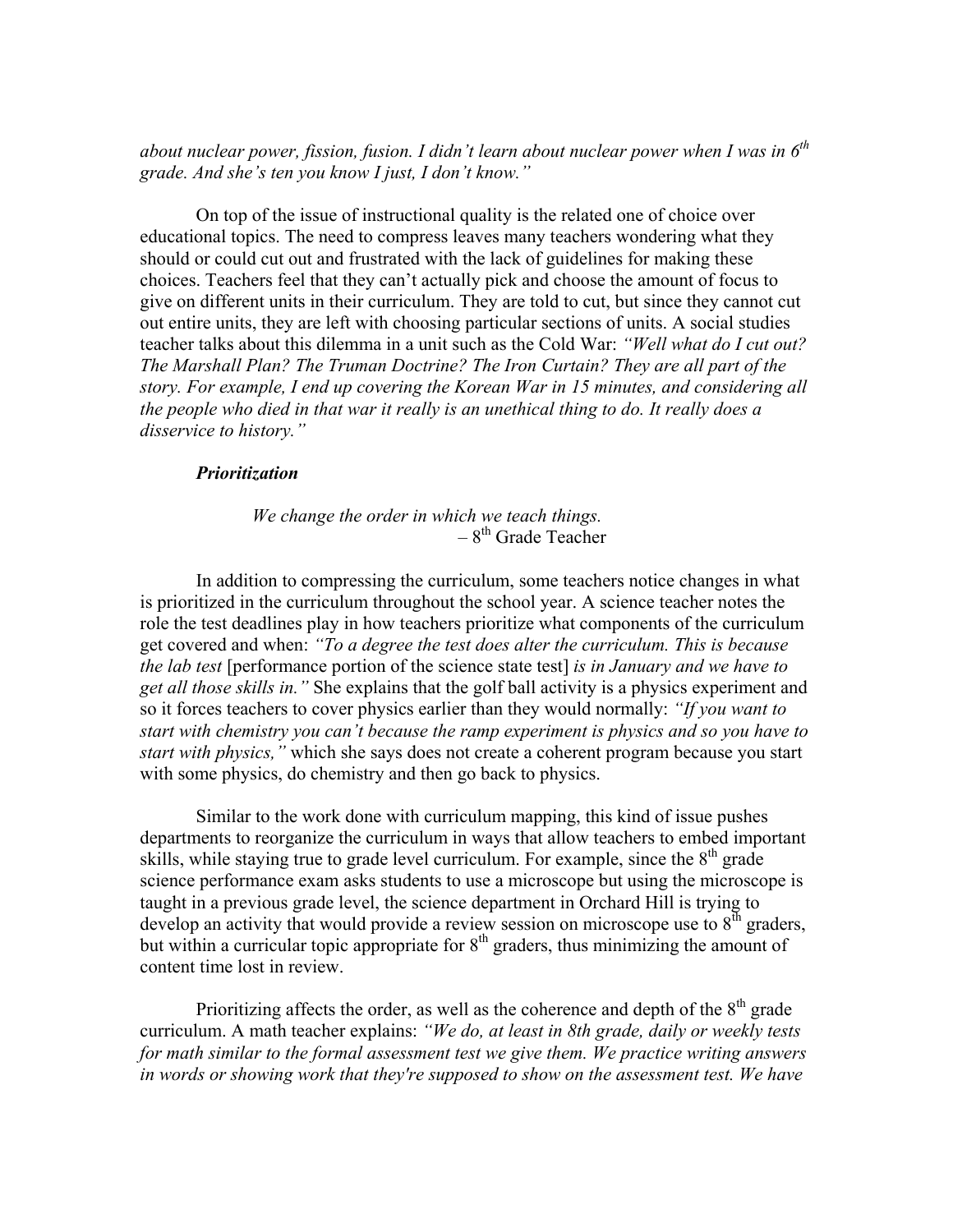*to prepare them for the assessment test in May; we'll do the things that are more likely to be on the assessment test before May, and then after May, near the end of the year, we'll teach things that are less likely to be on it, so in the end we cover the same curriculum, just in a different order.... An example would be trigonometry. Certainly we teach trig before May based on what's on most of the other assessment tests. It isn't something that I'd say well we can do that when we feel like it, or when the kids might be a little more ready for it."*

 Another math teacher agrees: *"I want to make sure the kids are confident with the material that will be on the state assessment, so I make sure I cover that first."* 

In a math class, compressing and prioritizing ends up looking like a fast paced, question and answer review session:

 As students file into class, they take out worksheets. The bell rings and the teacher walks around checking to see if everyone has completed the assignment.

T: *"Today we are reviewing probability. It will be on the state assessment in a few weeks, so let's see how much you remember. Does anyone have any questions about the homework?"*

A few hands go up, and someone is called on.

S1: *"I couldn't remember how to figure out how many possible outcomes there are in questions nine and ten."* 

T: "*Can anyone help her out?"*

A couple of students raise their hands.

S2: *"You take the number of options like win, lose, tie by the number of teams or players; I mean like in question 9 there's 2 teams and they have 3 options, so it's, can I go to the board?"* 

T: *"Go ahead.* 

S2: "Okay, so it's \* : 2 lines because there's 2 teams and it's 3<sup>\*3</sup> because there's 3 *options win, lose, and tie; so it's 9 possible outcomes."*

T: *"Is she right?"* He asks the girl with the original question.

She answers: *"Yeah."*

T: *"Why don't you try #10. There's still 3 options, win, lose, tie, and there's 3 teams ...So how many lines?*

S1: "3 Okay... \* \* : 3\*3\*3."

T: *"What's another way of thinking of that?"*

S1: *"I don't know."* 

T: *"Help her out."*

S2: *"3 to the third power."* 

T: *"Do you want to try another one?"*

S1: "*No I think I got it."*

T: "*Okay let's move on then, any other questions?"*

A few more students raise their hands and ask questions.

S3: *"I don't understand what the range, mode, and mean have to do with probability."* 

T: *"Which question?"*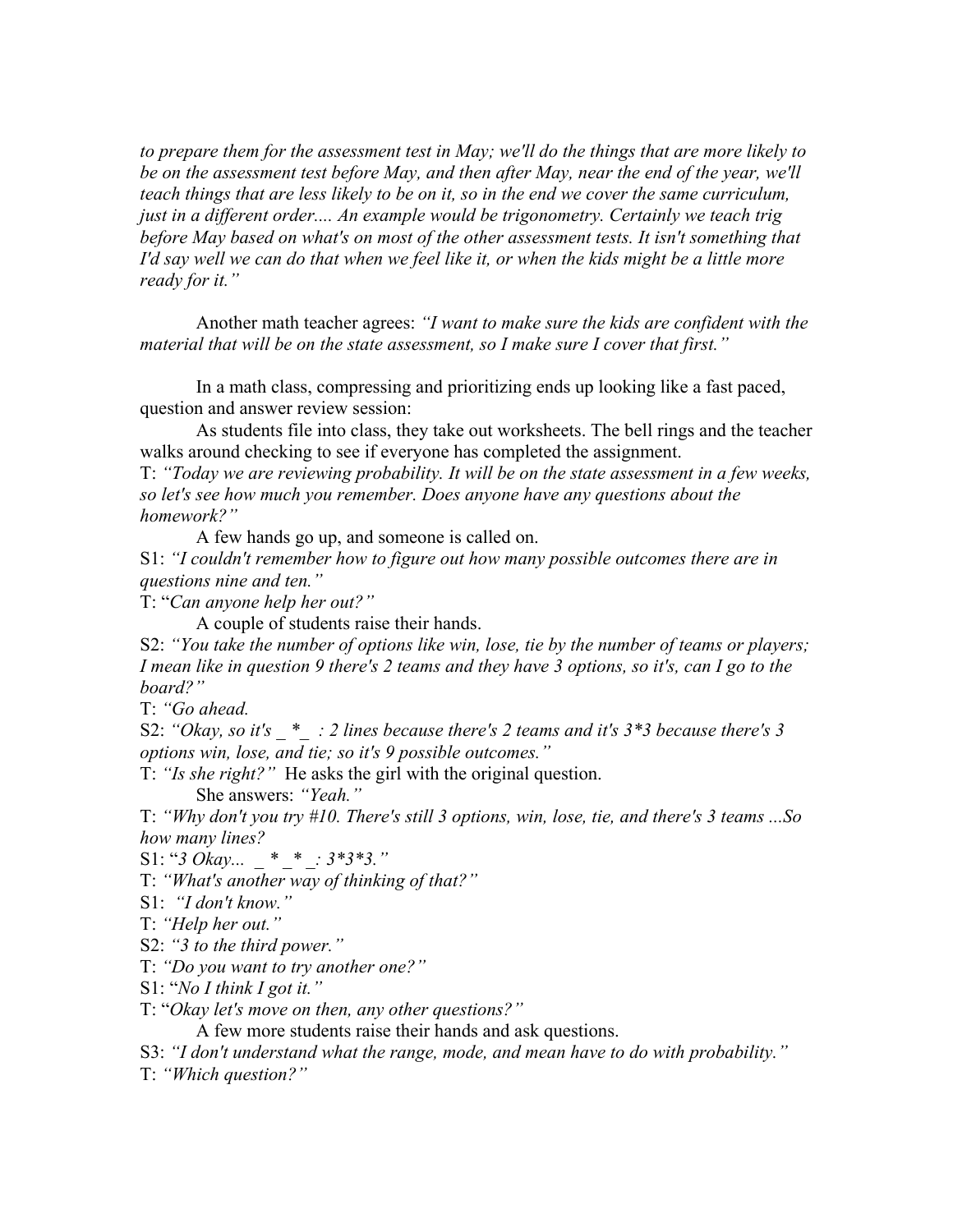S3: *"Like in #12, we have to calculate the mean, mode, and range, and then it asks us what our best guess for an outcome is."* 

T: *"Can someone help her out?"* 

 A student offers an answer. The teacher clarifies. The student with the original question responds: *"That still doesn't make sense, I know how to do it, but I'm not sure why is one guess any better than another?"*

T: *"Some answers are more informed. Well we're running out of time, but let me pass out the next review sheet, it's on functions... save any questions you have left for next time."* 

Compressing months and years worth of review into  $8<sup>th</sup>$  grade can appear to overwhelm teachers and students, but can also be seen as a way of evaluating what students' weaknesses are before they show up on the state tests.

#### *Evaluation*

 *We have more tests and I think this has added another form of pressure to perform. I know I check the state website at least once a week just to see what they have on there. It's another level of accountability. We need to make sure we're teaching the state's curriculum, and that the kids are prepared for the assessments. I mean we do well, and we haven't had a problem, but say we didn't perform, then things around here would really change, it would be all about those tests, but that's not where we are.* 

- Middle School Teacher

 Evaluating how well students are prepared for the state tests, while also taking stock of the quality of the education offered, is based on criteria other than how well they know the material. Unfortunately, it often creates a loop back to the style and form of the state assessments themselves. For example, a math teacher says that when looking at how students perform on practice tests and review materials, she looks at how well students *"write answers in words or show work that they're supposed to show on the assessment test."* So, while teachers disagree as to whether the skills and knowledge emphasized by the state tests are appropriate or even valuable, they find themselves focusing on these nonetheless. Doing so, however, provides teachers with a platform from which to understand, support, and/or criticize the state's educational plan.

 Using and correcting practice tests from previous years' tests, participating in the scoring of state tests, and evaluating students' overall performance on the state tests provide teachers with the experience and basis to evaluate the quality and form of these state assessments, and for the most part, teachers at Orchard Central are disappointed with what they see. Several math teachers discuss their perceptions of the state assessments: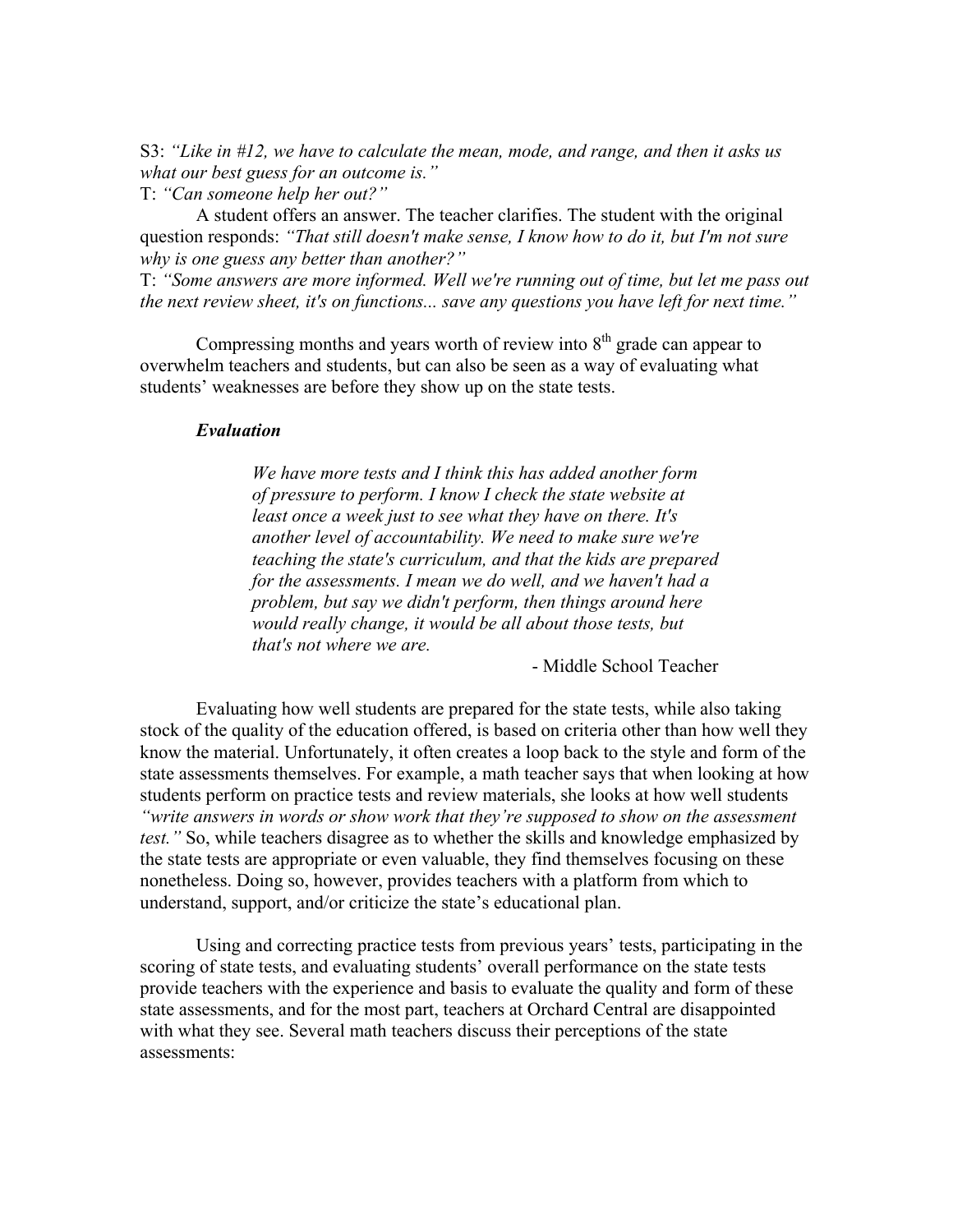*"I think they are important. You need some type of standard to see where kids are. I don't like how we have to take points off for some of the writing with the math, that's my biggest thing."* 

*"A lot of times when they are asking math questions, they are asking them also to write, and I understand a lot of times they do go hand-in-hand, but when we're grading it we're taking off points because it's not written correctly, but the math is done correctly; so, what are we testing? Are we testing that they can write it correctly, or that they can actually do the math? Because I remember a specific question where we were taking off points where they did the math correctly and they knew what the words meant in math, but wrote it wrong, and we had to take a point off; so, I think for math, it's like what are we testing? What do we want them to know?"* 

 *"And some of the questions are worded, even for us are confusing or could be interpreted in different ways or we understand why a student would do things a certain way, whatever they did, because of the way it was worded."* 

 *"Yeah, and again, what are we testing? What's the goal of the questions? I also don't like the 'if you show too much work you can get penalized,' because we enforce put everything down, show everything; how you got every number in every problem. Then, on the state assessment we end up having to take off points because they did this right, but they did this also, so they get penalized."* 

*"We don't know how they go from the 69 points on the math test to that scale that they publish; I don't know where those numbers come from. They don't share that; I guess that's a secret, or the dividing lines between the levels. How they do it, I have no idea. I wish they'd share that."* 

 Similarly, other subject matter teachers have issues with the purpose of the state assessments and what is actually being evaluated by them. An English teacher explains: *"What do we do with the kid who performs magnificently in class and on weekly tests and quizzes, and then they are taking a timed-test and freeze-up, they're terrible test-takers? That is not a good indicator of a child's intellectual performance. And another thing I really have difficulty with is this timed ELA 8. I'm a real proponent of the writing process and I advocate that with my students. There is never a time I say you have an essay to write overnight, because they need time to process the task, they need time to think about the task, and then they need to pre-write and generate ideas, edit, first draft, peer-editing, conversations, conferences with me and work towards a final draft. Now, invariably the students say to me when I say '90 minutes after I read the 2nd reading of this listening part write an essay,' 'but you tell us you shouldn't sit down and write a whole essay at one sitting'. I'm at a loss for what to say. You know I carry this conversation on within my department, or whenever there's professional conversations with other English teachers at meetings, and recently someone said 'you know there is such a thing as on demand writing' and that's what this is all about. But I can't see any adult application at all.*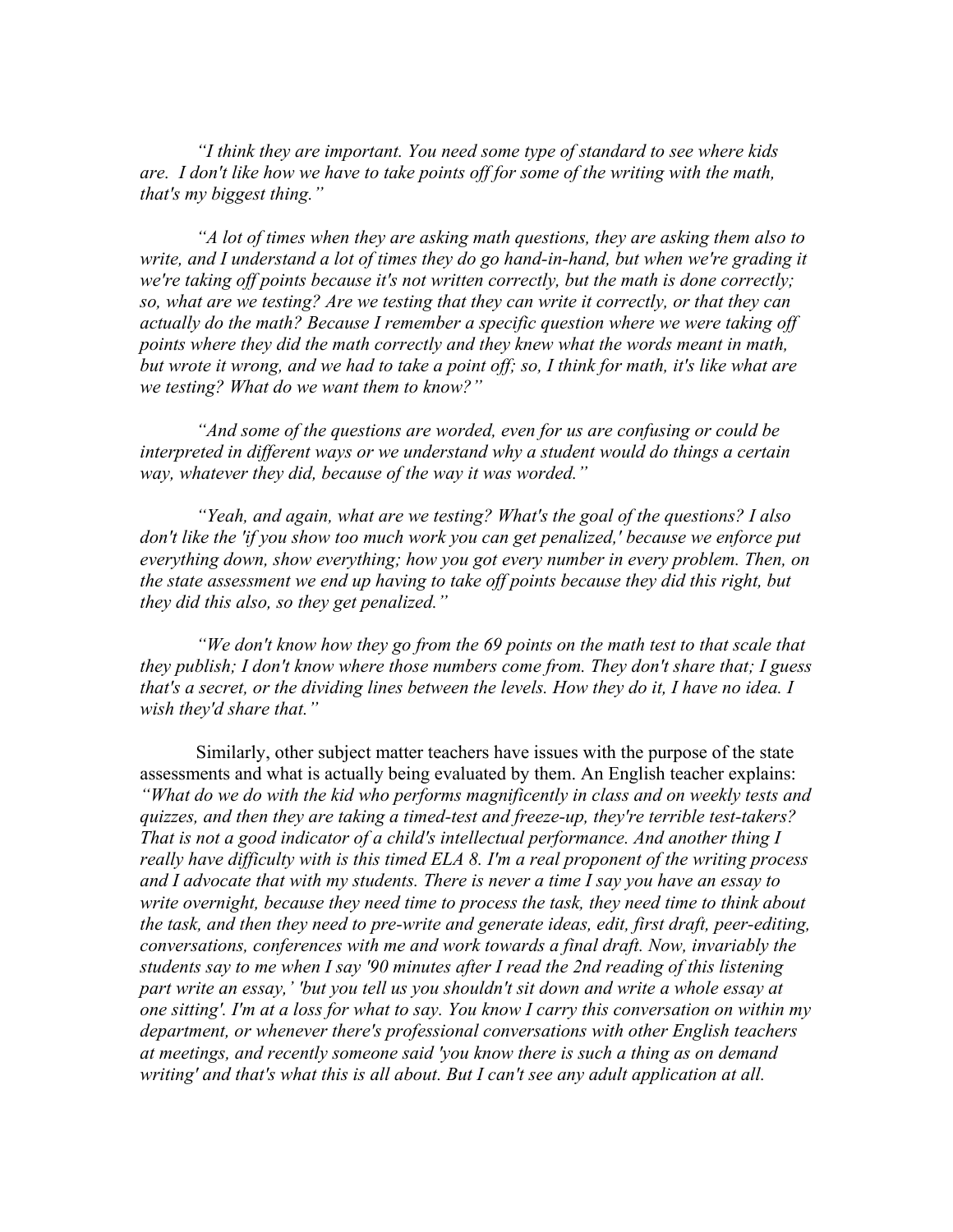#### *When I have to write a paper for a class, I'm not given 90 minutes to write a paper that has such severe consequences to it."*

While, the New York State test scores are viewed as only one indicator of students' success at learning the standards, they are important scores not only to students who have graduating from high school some day in mind, but also because the scores are reported to the public in ways that compare schools and thereby compare teachers and communities. So, teachers and administrators are cognizant of the fact that these test scores are reported to the public as good measures of how well students are learning the standards, even while they are finding more and more reasons for thinking otherwise.

 Through the process of test scoring and past years' test reviewing, teachers become aware of inconsistencies in the quality of test questions and levels of difficulty in different subject areas. Both teachers and administrators voice concerns about the adequacy of the tests in carrying so much weight in evaluating student learning with these weaknesses in mind. A teacher asserts: *"The 8th grade science test is not rigorous enough. Too many of our kids are passing. Kids we feel need remediation, according to this* [state test score report] *they are passing through, but when we correlate them to math, math has a much higher number. I don't think it's because* [the students] *are doing so much better in science but because of the way* [the state test developers] *are assessing it. Living Environments and Earth Science have lax standards, so a great number of kids*  pass. Chemistry and Physics are going in the opposite direction [being made more difficult]*. So there are some inconsistencies. I personally wonder if some of that is because of graduation requirements. If we have to make sure enough kids pass Earth Science and Biology, then they are trying to have higher standards in* [them]...*so somehow the whole picture is inconsistent."*

 A teacher comments that when she asked her students about what they thought of the science test, they said it was *"easy."* The teacher says, *"it basically tested their ability to measure."* So, in addition to a lack of consistency in the level of difficulty, teachers also point out the difficulty of assessing science when math skills, for example, are also part of the assessment. A science teacher notes: *"Overall, it doesn't test that much about the concepts. Some of it does, little parts of it, but a lot of it has to do with how well does this kid measure and do some math, or 'what's that vocabulary word that I needed to know' and some of it, there's a certain vocabulary with science that you need to know, but in terms of concepts there's a big picture and sometimes I don't think it tests the big picture, the overall concept. What were they supposed to have learned about this?*  Instead of whether they know the actual vocabulary for it. They are important parts of *science, but I would tend to try to make something that's a little more quote 'real world.' That would be performance or authentic assessment; I don't think it's the greatest test."* 

Another refrain among teachers is that part of their jobs in  $8<sup>th</sup>$  grade is to prepare students for  $9<sup>th</sup>$  grade, but preparing them for the state tests may not help them do this. A teacher explains his dilemma: *"If our purpose in 8th grade is to prepare them for 9th*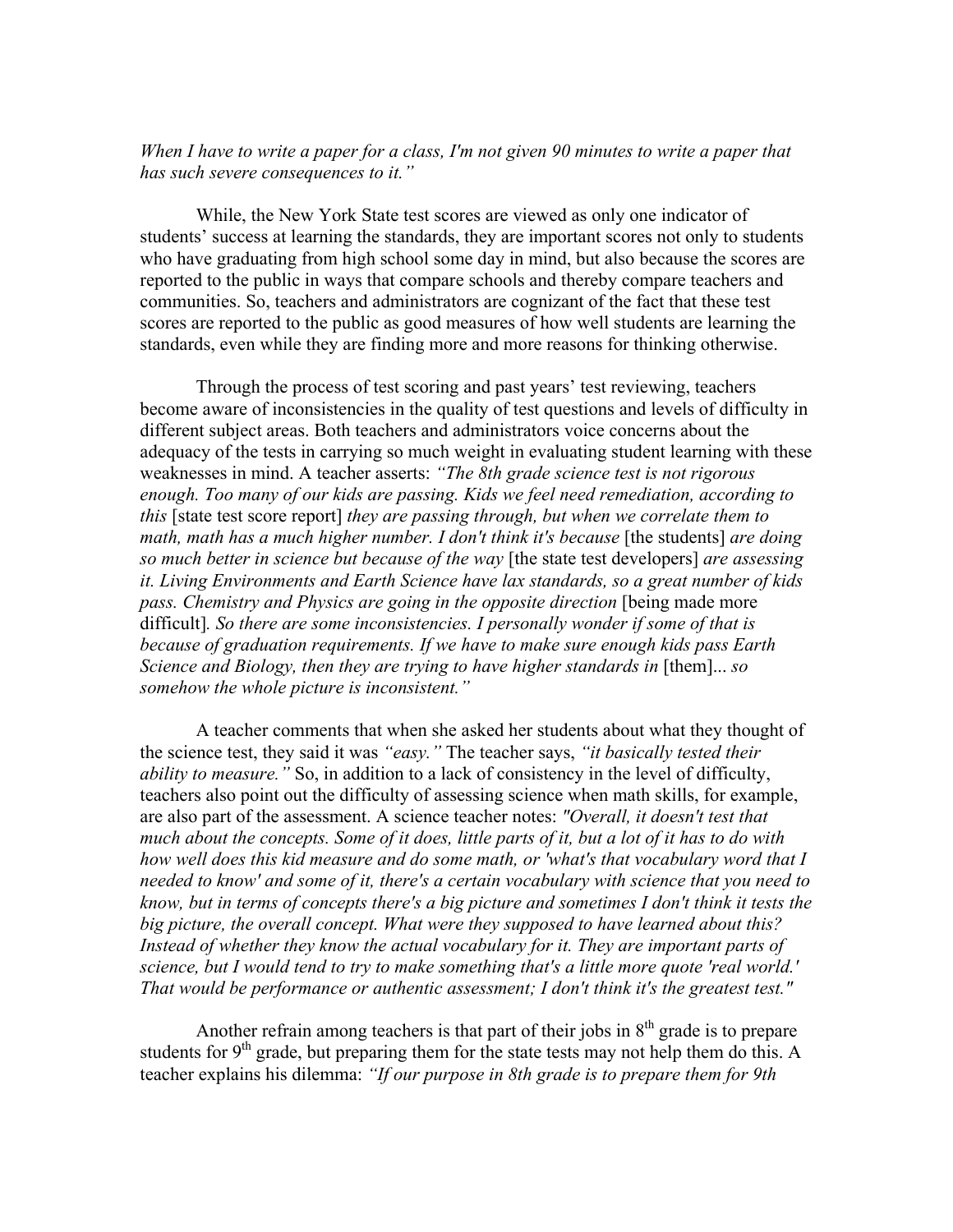*grade, the assessment tests don't really test pre-algebra skills. If the purpose is to teach them enough to survive, make it in life and be able to deal with everyday mathematical problem-solving, I would say they test that well, at least to an extent; although, their problems tend to be terribly contrived. For example* (he gets out an old test) *they get telephone poles; they get the diagonal difference between the poles and the kids are told to find the distance between the 2 poles. This question was printed in the newspapers as an example of their good every day, real-world problems. Yet, this question is difficult for kids to relate to a real-world situation. Really, you would use a direct measure of distance."* 

This teacher, as several others, alludes to how tests and test scores have become popular topics in newspapers and other media. The Orchard Central community expects good test scores and making them public only reinforces their importance. The Principal notes this problem: *"When you look at the media portrayal of scores, not having all of the data available to assess the meaning of those scores, a false picture of a school's service to students can be given. The test scores do not measure in total a child's success or failure in the educational setting. To publish those scores without providing the supporting data can be perceived as an injustice to schools and children. The standards are the same, but the districts and children are different. We wouldn't evaluate a child on one piece of assessment, wouldn't promote them, wouldn't deny them graduation, or put them in a job based on one evaluative tool. So why should we do that with these test scores? It's not a true picture of what a school district is really all about, nor what the children are capable of or have accomplished."*

Compression, prioritization, and on-going evaluations of the curriculum help some Orchard Central teachers feel they are doing what they need to do to prepare students for the state tests. Whether these activities are making students more prepared or shortchanging them in some way is unclear, but the frustration and tension of teachers in trying to do these things is palpable among many. What seems more and more clear to Orchard Central teachers is that they are damned if they do focus on the tests, in the sense that the tests and the instruction geared toward them may be seen as encouraging dehumanization of students, compression and prioritization of the curriculum, which takes time away from instruction. But, teachers are damned if they don't focus on the tests, since these scores represent, for some community members, the success of the school and its staff.

#### **The necessary**

 *We are situated in a testing society. In order to get anywhere you need to pass tests. I know I had to, and so does everyone else right? Doctors, lawyers, it's you need to know this and show me that you do.* 

- Middle School Teacher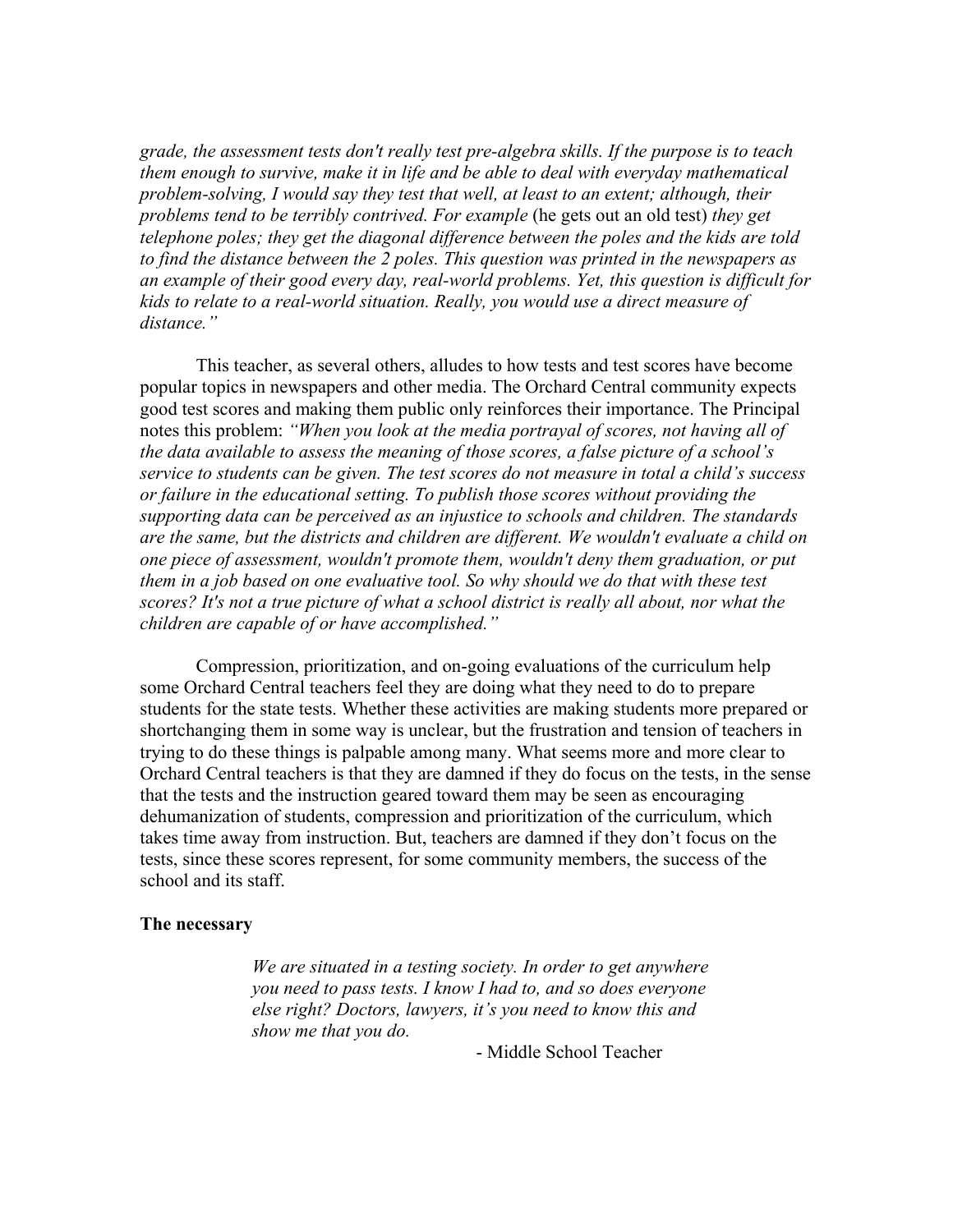Most parents and teachers see preparing students to take tests as a necessary part of the educational process because test taking is part of American culture. When asked about complying with state assessments, a teacher states: *"I never thought to not comply. I would really have to be against these tests along with some really good reasons. I don't know. If I didn't give the kids the tests, I'm sure someone else would."* 

 Teaching students to take tests is necessary because teachers believe that their job is to help students master the skills and requirements that determine students' success in school. A teacher comments: *"The tests could use some work in terms of question writing, sometimes the scoring rubrics are poorly phrased ... but I'm a teacher who wants to see my kids succeed and doing well on these tests is important for their futures."* 

And another agrees: *"I would be doing the kids an injustice if I didn't familiarize them with the test and its format. It's always on my mind. All we do are those damn DBQs!"* 

#### *Damned if you don't*

 With the core curriculum guides being quite comprehensive, four state tests to get ready for, and preparation for the next grade level in mind, teachers' frustration becomes clear. One teacher complains, *"There's a lot to cover."* Another agrees, *"We have a lot to do."* Still another adds: *"You know there's the need and then there's the want. The desire to try to make sure each child is successful in whatever they need to do. I would say there's some nervousness, 'Will I have to spend more time or less time on trying to get this concept down?' I have all-of-this curriculum to cover. There's pressure from both sides. It's a tough balance."*

 Several teachers agree that aligning the curriculum to the state's core curriculum and tests, has in turn encouraged aligning instruction to the types of on-demand tasks students are asked to do on the state tests. They feel their instruction can't help but be shaped by the specific outcomes defined by the tests and test deadlines that force covering that content at a stressful pace and sometimes in a non-sensical order. Two teachers wonder how they would teach differently if there were no high stakes tests:

*"We'd have more freedom to teach the way we want to teach. I think we'd be more*  willing to take risks with our teaching methods. The curriculum would be the same, the *end results would be the same, but our delivery may be a little more varied."* 

*"Obviously, there would still be some sort of test that would assess the kid. I'm a believer more in authentic assessment, you know performance assessment."* 

The sentiment of most teachers is that the state tests and test preparation is necessary regardless of whether their intents or impacts are good or bad. In their view, teachers have always needed to be accountable for the performance of their students and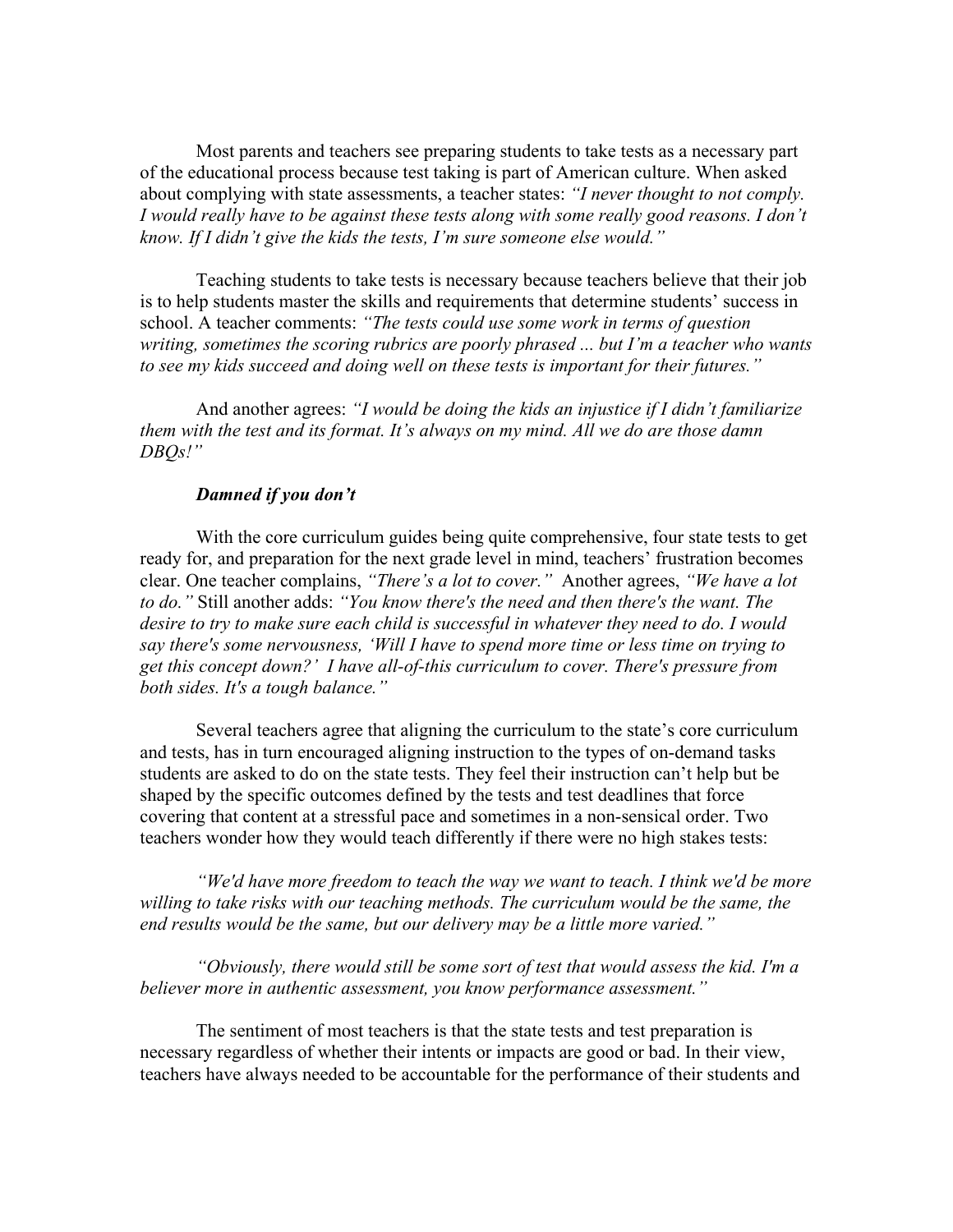the current emphasis on testing is something they need to endure. Since students are required to take the state mandated tests, teachers are responsible for ensuring that students will get the preparation they need for them.

#### *Test prep*

 *We will absolutely be doing review. Doesn't everyone? So, yes we're going to be reviewing. We'll spend at least 2 weeks, if not longer, depending on how much time I have to spend on it. But I'll be spending some time on what they learned in fifth grade, sixth grade, and the whole thing. I definitely will be doing some review. In fact, we're buying a review book that we will be covering in class to go over some of those concepts and the big ideas.* 

- Middle School Teacher

Over the past school year, both the science and the math departments decided to invest in review books. These new books are intended both to familiarize students with the format of the state tests, but also to refresh students' memories of material from prior years that may be tested. Review activities also function as a way to evaluate the preparedness of students for the tests and have become a more frequent part of students' work. A teacher sums up this point with regard to math: *"There is a big change in the way we do testing. We now do it on a weekly basis. It's more focused towards the* [state] *assessment."* 

 Because of the way the state test questions are written and the kinds of responses they seek, previous state tests become the basis for test preparation and review. For example, in preparation for the  $8<sup>th</sup>$  grade math assessment, students have been working on a set of worksheets with questions from previous years' exams. Students complete the worksheet for homework and then they go over the answers in class:

 Once the students are settled, the teacher begins to go over the worksheet students are expected to have completed. He reads a question and explains: *"This is a trigonometry problem. Every test that I've seen has a trigonometry problem. They also have a question dealing with the Pythagorean Theorem. On the assessment test you will be given a table."* He shows them the page from the test with the information they will be given. He goes on: *"What they do not give you is which side is which in trigonometry. The long side of a triangle is always the hypotenuse. So you need to figure out the opposite and adjacent sides. You will be given an angle; the side across from the angle is always the opposite side."* 

 He goes over several more problems. For example: *"Number 32, teachers did not like this problem.*" In this question students are given a small triangle that they need to measure and redraw 1.5 times bigger. *"To measure that you get one of these cardboard*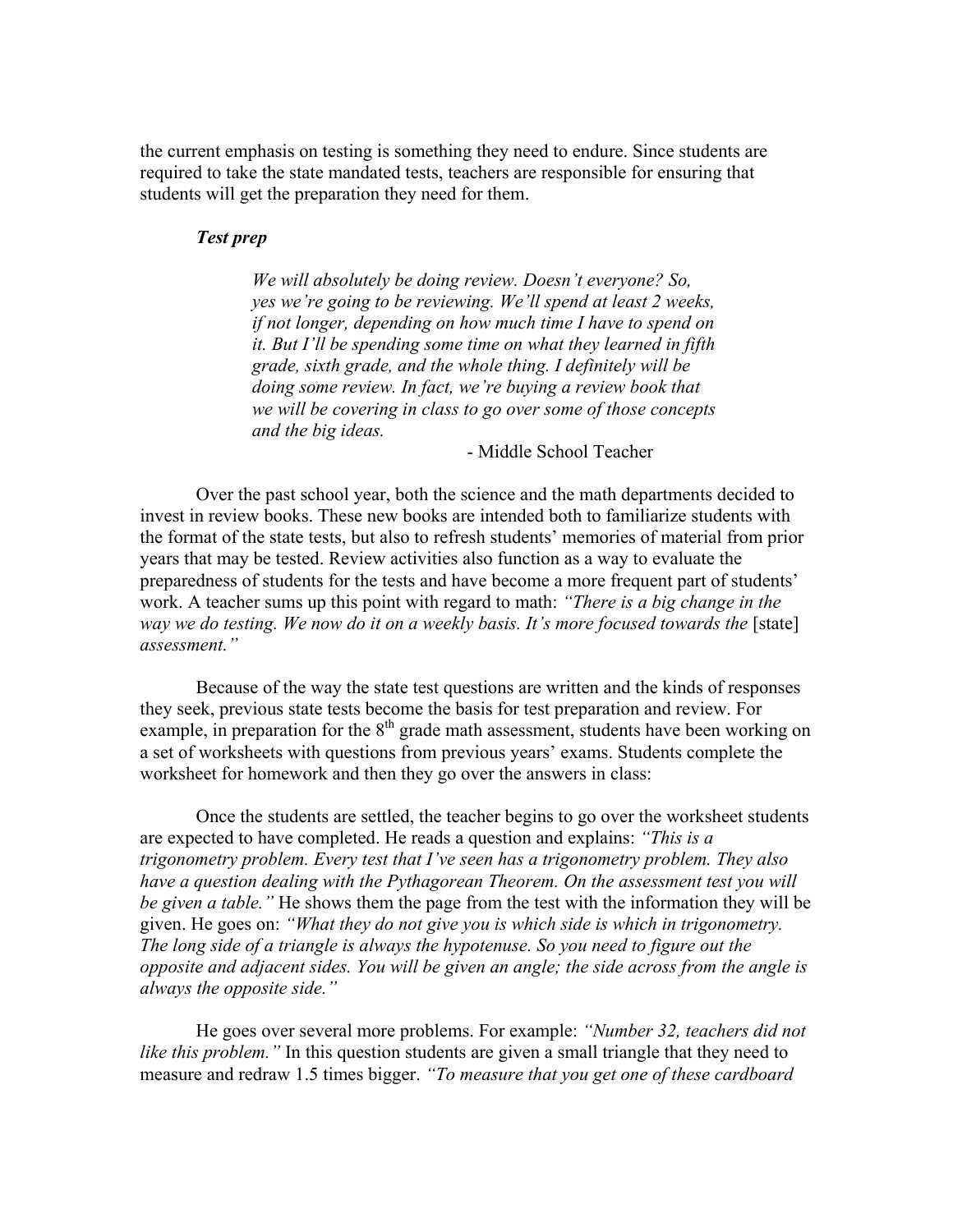*rulers."* He holds up the punch out ruler students get with the test. He explains how you need to measure accurately and then times each side by 1.5. *"The trick is getting them to meet at the top. Essentially, you are doing a construction of a triangle without the use of a compass. As long as you were close they gave it to you. In practice they gave a lot of leeway as to how to grade that."* 

 He goes on. One question is about a tree and whether it would fall on a house that is nearby. After working out the problem, the teacher tells the students about a common mistake. He works out the problem and then puts the height of the tree in the answer box. The teacher asks a student to explain why he wouldn't get full credit for that answer. The student explains that he wouldn't get credit for that answer because the question was asking for a yes or no answer, whether the tree would hit the building. The teacher says that is correct: *"Before you answer the question go back and read the question and find out what they want you to answer. The answer is not 54 feet, the answer is 'no, the tree would not ....' That really hurt, people knew what they were doing, they got it all right, but they answered the question wrong. That's one of the things I don't like about this assessment. But we are stuck with it, so we have to do the best with it."* He tells them they will go over some Words of Wisdom about taking the math 8 assessment before the test next week.

\* \* \*

 In a social studies classroom where students have a test once a week, a social studies teacher passes back last week's test and asserts: *"Get down law, the definition of law* (written on the board) *and these other terms; you will need these for the next exam."*  The students take out their organization sheets, and the teacher reminds them: *"Part A sets the stage: historical content, part B is the thesis idea, the third section is the body, and the last restates your topic sentence, so go back to part A for this."* He goes on to mention that tomorrow's test will be a DBQ. He draws a line on the board with dots on it like a number line with dots representing integers. He explains that dot one is the topic sentence, dot 2 represents the documents chosen, and the third dot is for outside information, or the ending. He tells the students to prepare for the test, but they cannot pre-write their essays, because, he reminds them, *"I want you to get used to the tick tock of the clock as you're trying to work through these."*

\* \* \*

In an  $8<sup>th</sup>$  grade English class students work on a timed essay for review. The teacher says to me, *"They'll have the class period to complete an essay prompt."* And adds, *"I really don't like these timed essays, but the kids need to get used to them."* The prompt reads: *Write an essay about a person in history or someone you know who has overcome obstacles to fulfill a dream or ambition. Include who the person is, what he or she did, the challenges he/she faced, how he/she overcame the challenges; remember an*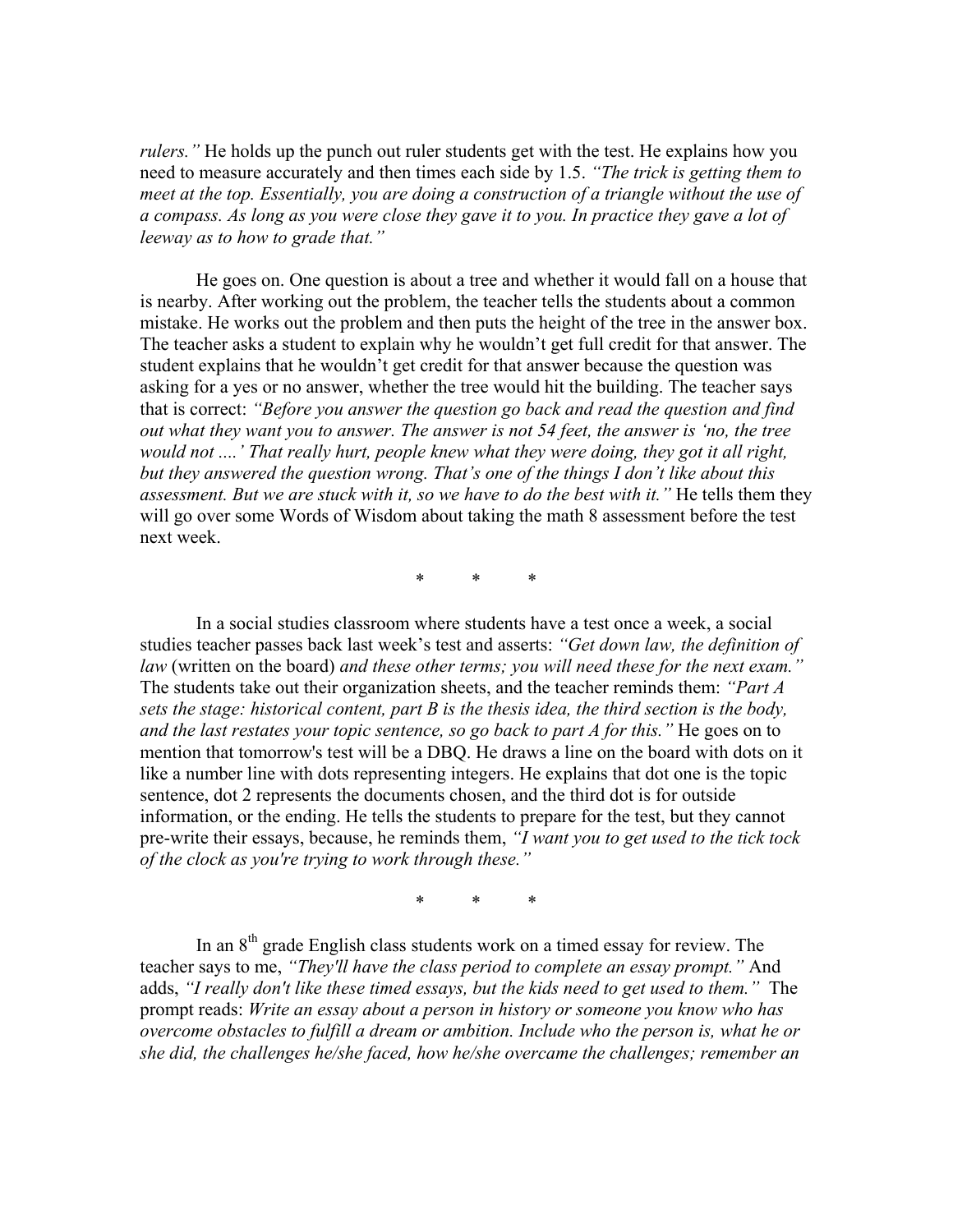*intro, body, and a conclusion.* The teacher directs the students to, *"Go ahead and get started."* Students reply with muffled sighs and begin the assignment.

 Similarly, in another English class, the teacher hands out an exam and gives students the class time to complete it. She says that the exam is, *"standard test prep,"* and continues, *"we usually spend about 3 weeks preparing for the state assessment. They're doing a part 1 today for a regular test grade and we'll go over the answers tomorrow, and then move on to part 2 and 3."* Although, as some argue, the state tests help prepare students to perform on-demand tasks under high stakes conditions, as one teacher admits, even for adults, these situations are more difficult for some to handle than others: *"I'll tell you, as someone who doesn't enjoy writing, if I were to sit down, and you said 'here's the topic and write', I would sit there against the clock as each hour ticked away."* 

 Even in other activities, such as group projects, teachers are well aware of the kinds of questions students will be facing on the state assessments and integrate these into these activities. So even in collaborative and creative activities, the influence of the state assessments is evident. For example in this assignment: *In 'The Giver'* [a novel] *a utopian society was created, but things went very wrong. Now, you guys will get the opportunity to create your own Utopia. Make sure you address: 1) what kind of government would exist, 2) what the educational system would look like, 3) how the community members would receive medical care, 4) what kind of money would be used, and how it would be distributed, and 5) what kinds of recreation would be available, and how would they participate.* A number of websites are listed on the board with the title: *Utopian Philosophy.*

The state tests pose quandaries to teachers: Do they teach so that they and the students know they are prepared for the tests or do they teach so that students can reach a wider variety of educational goals, not emphasized in test preparation activities? Can they do both in ways that meet all students' needs? Ultimately they know that preparation for the tests is necessary to assure the public that they are doing the right thing for their students.

#### *Accountability*

 Parents are well aware of the instructional changes they have seen over the years as a result of the state tests. Two parents discuss the changes they've seen:

*"I think it is a tremendous effect on what is taught in the classroom. I think that the teachers have to teach to the test and the kids practice the test. They do practice ELA*  and even like the 6<sup>th</sup> graders now are getting ready for 8<sup>th</sup> grade ELA tests. And in *science and, well for all of them, I guess. They're starting now so that when they come up in 8th grade they'll do well on those tests, so it kind of trickles down and gets them younger and younger I think."*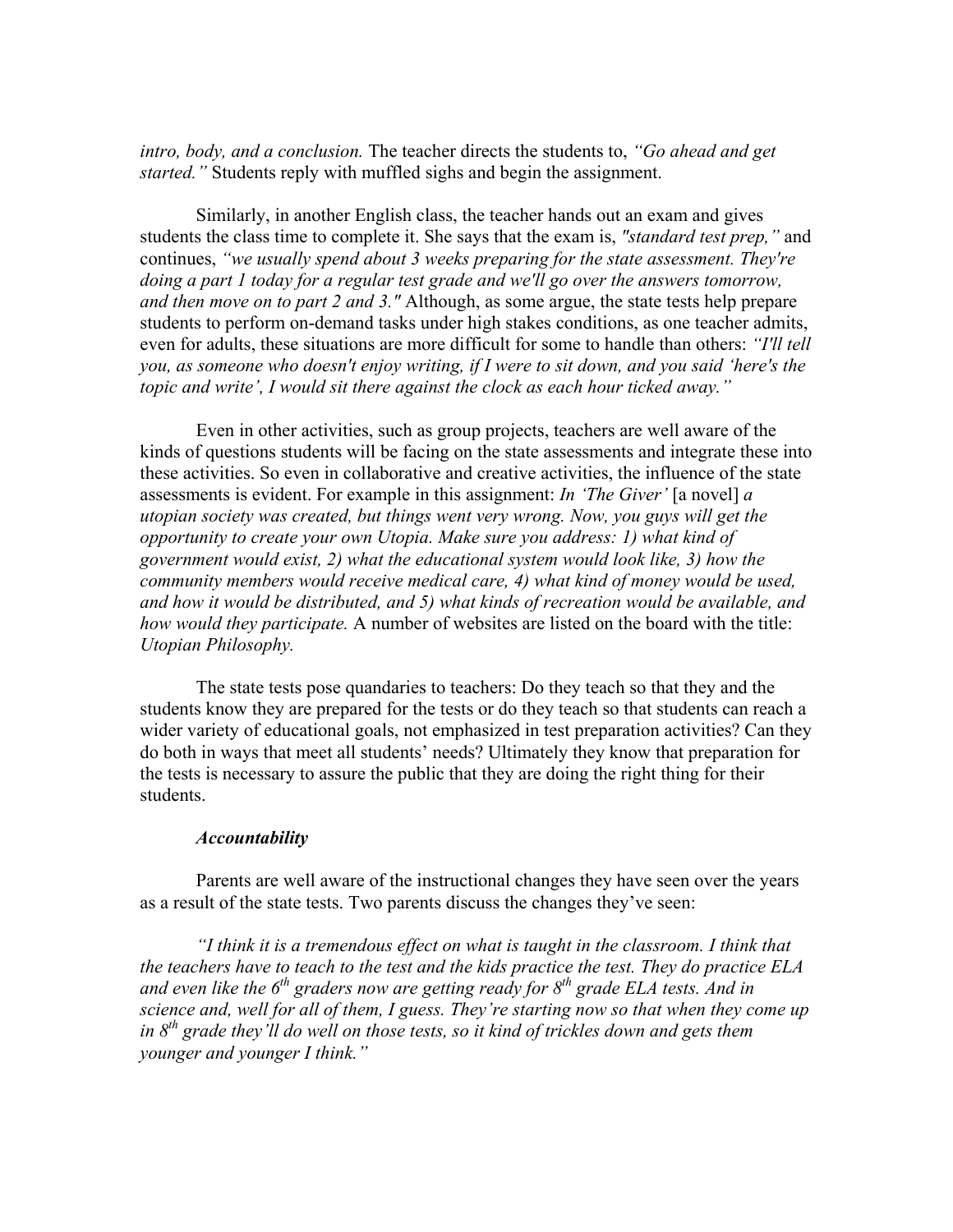*"It was a huge change of course because I think my oldest was in 4<sup>th</sup> grade when they started this and the math homework he came home with was much different, it was a huge amount of word problems. And the parents were writing notes to the teachers saying 'I can't do these, don't send these home, this isn't fair.' And it was kind of funny*  but it was that they weren't ready. It was a complete change in the type of homework that *got sent home just because they had to pass that kind of format now."* 

And while some parents question the impact test preparation is having on the education of their children, others feel that regardless of the consequences of an emphasis on state test preparation, the tests are seen as necessary because they don't trust that teachers will be preparing their children as they should. Several parents express their views:

 *"Standardized tests show the community how well the school district is doing. They show the parents how well the school district and how well the children are doing. They help the students see where they are and how well they are doing. They help the teachers see how well they are teaching and where they can improve and everything. And they show the school how well they are doing, where they need improvement and where they're doing good and everything and all that."* 

 *"You need some type of standard to see where kids are."* 

 *"I think that if you have standardized curriculum you're going to need standardized testing to make sure that the curriculum is being followed properly. Otherwise how do you know that the curriculum is being taught properly if you don't have the testing?"* 

 But others aren't so sure that the test results really provide them with any meaningful information from which to judge the kind of instruction their children are getting. A mother explains: *"I think that parents have a lot to do with their children's success in school. Monitoring homework, helping with homework, making sure assignments get done. And even for me, sometime that's hard, sometimes things slip. But I don't know that you can assess the teaching methods based on what the kids get on these tests? They might teach, be great teachers, but the kids if they're not taking it in, they're not studying it or maybe they don't care or whatever they're not going to perform well on the tests. And even within the districts they are going to have varying, really varied scores."* 

\* \* \*

The good, the bad, and the necessary are how teachers, parents, and administrators talk about the impact of the  $8<sup>th</sup>$  grade ELA, math, social studies, and science state tests on the teaching and learning at Orchard Central. All of these judgments are rooted in an environment of uncertainty and to some degree trepidation. Trepidation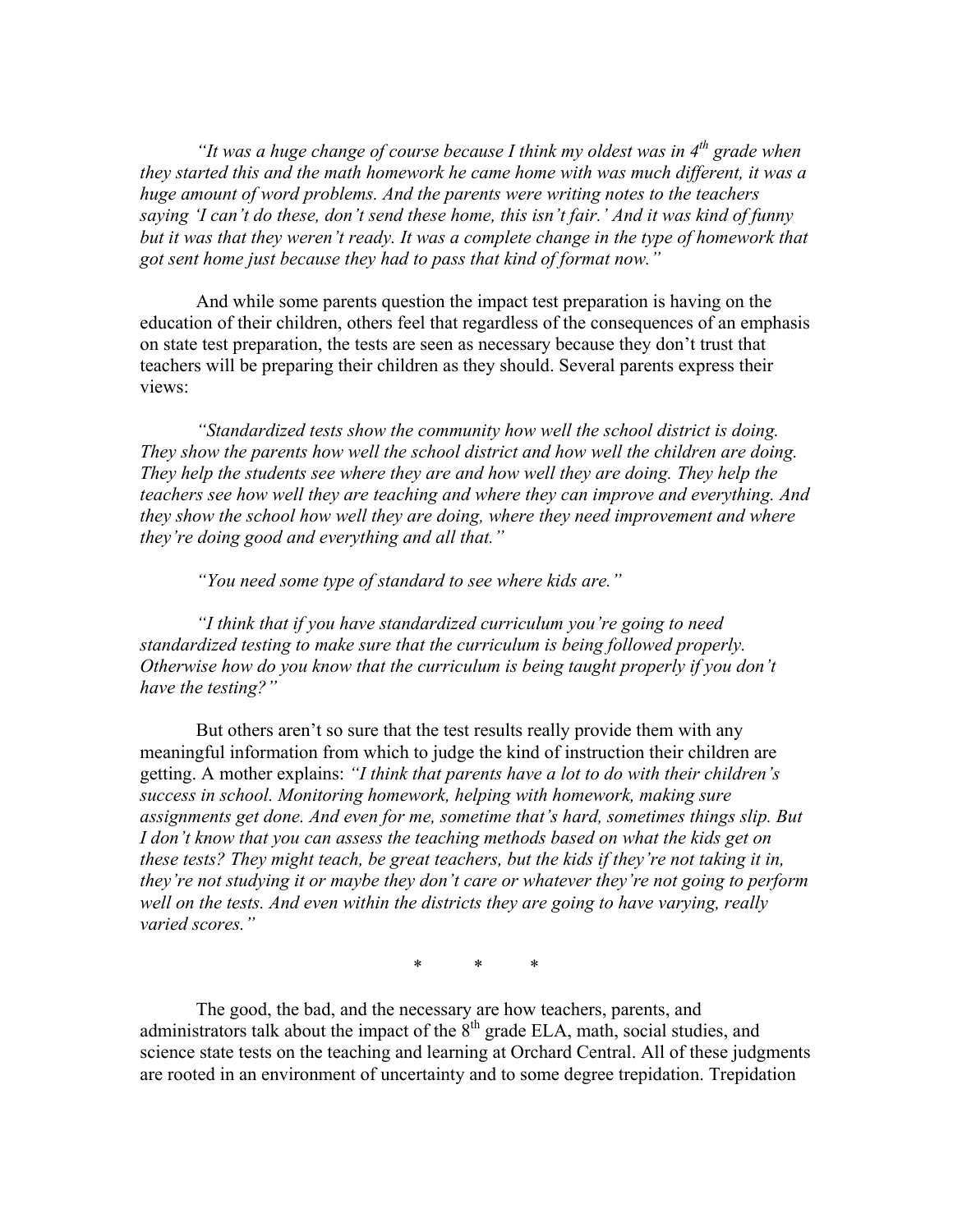over what the state may emphasize on this year's tests or what they may change on next year's. What the State Education Department has set forth in the core guide and the state tests has, for many teachers, provided a vision of key concepts on which to focus and an assessment that identifies students' weaknesses with regard to those key concepts. But, in a school like Orchard Central, that vision has the effect of blurring an already tried and true vision of academic preparedness, high achievement, and teacher creativity and motivation.

\* \* \*

*"Can't you give me brains?"* asked the Scarecrow.

*"You don't need them. You are learning something every day. A baby has brains, but it doesn't know much. Experience is the only thing that brings knowledge, and the longer you are on earth the more experience you are sure to get."* 

*"That may all be true,"* said the Scarecrow, *"but I shall be very unhappy unless you give me brains."* 

The false Wizard looked at him carefully.

*"Well,"* he said with a sigh, *"I'm not much of a magician, as I said; but if you will come to me tomorrow morning, I will stuff your head with brains. I cannot tell you how to use them, however; you must find that out for yourself."* 

*"Oh, thank you--thank you!"* cried the Scarecrow. *"I'll find a way to use them, never fear!"* 

> (From The Wonderful Wizard of Oz, L. Frank Baum, http://www2.cs.cmu.edu/People/rgs/wizoz10.html)

#### **Protecting What We Have**

 *I don't think the students are any different, or any better; they are just better at taking the test, better prepared.* - Middle School Teacher

In a successful district like Orchard Hill, is state testing akin to stuffing the scarecrow's head with the brains he already has? While the effect of state standards and testing is significant, it is difficult to determine from these effects whether the outcome will prove beneficial, harmful, or lie somewhere in between. What is clear is that underneath the story of a successful district, is a growing concern that adhering to someone else's vision of success, in this case New York State Education Department's,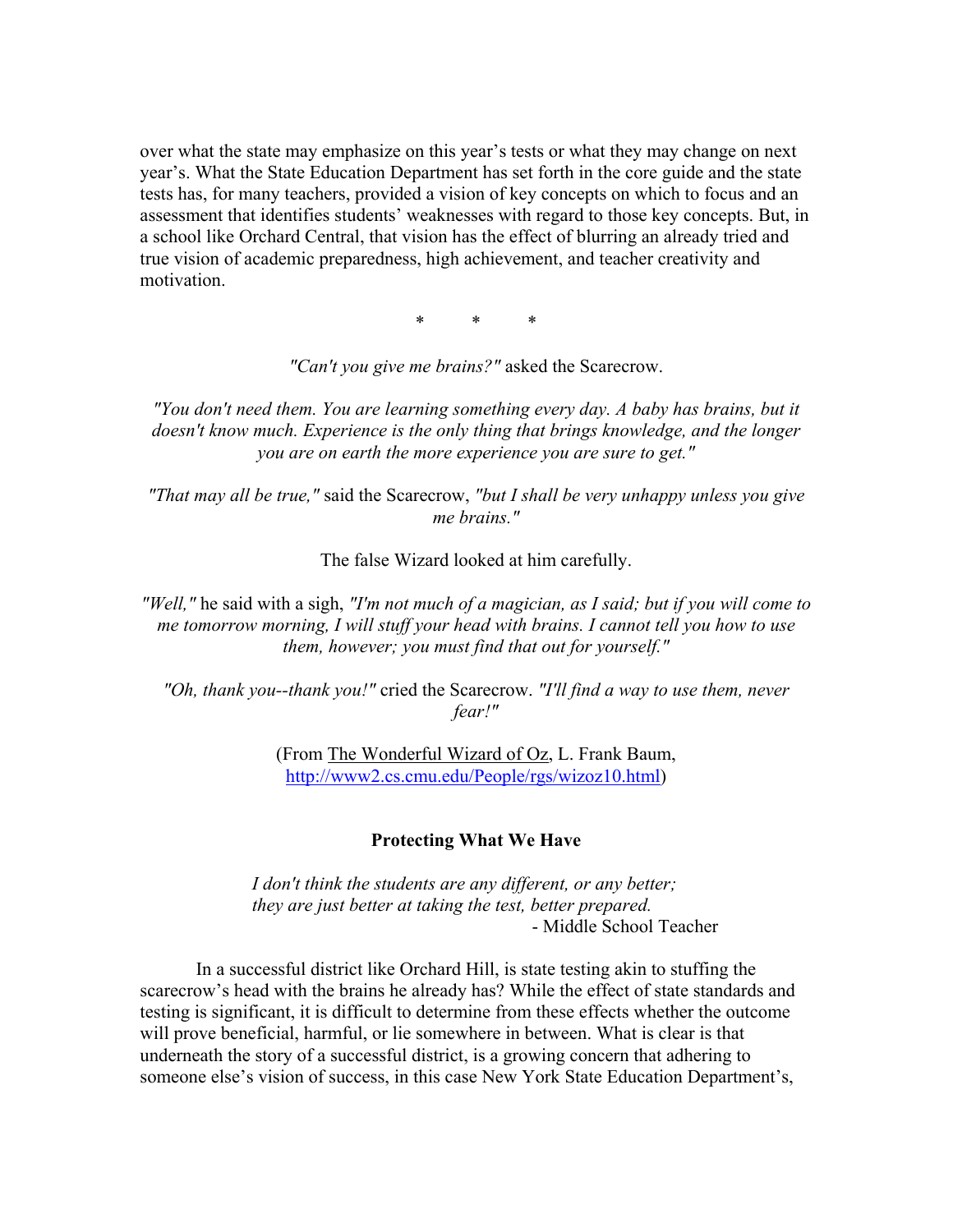may actually undermine the very activities that have made the district successful to begin with. The Principal comments: *"When you are teaching to the test, and as much as we say that we don't want to do that and as much as we try to not do that, when everything in education relies on test outcomes it is almost impossible to avoid it. I don't think we do that here consciously. We probably do it unconsciously. When you teach to a test, you narrow the thinking of children; you narrow the scope of their learning process. When you look at the number of Nobel prize winners in the world, if you look at the business industry, if you look at all of these factors, America leads the way, and there's a reason why we lead the way; the diversity of the American educational system fosters that success. We have the most Nobel Prize winners in part because of the way the American system is structured. I believe that by narrowing the scope of what and how we teach, we will eventually erode that system."* 

 Furthermore, the high stakes accountability system created by the state is seen to be causing other ripple effects that threaten the characteristics that make up a successful district. Some of these are brought about by the outside, for example, through the state report card, while others are brought about from the inside, for example, with the changes occurring with regard to instruction. These issues are further confounded by the mixed messages floating around about state testing and standards.

 For example, it is difficult to determine what impact reporting the test scores will have on how well people work together in maintaining a quality educational system. A teacher comments: *"I think the public deserves to know how the kids are doing, but my one fear is that people are only going to see that one day of tests. And I hope that they include the fact that this test covers 4 years worth of knowledge for these kids. How often have adults gone through a test that tests 4 years of knowledge? So, I hope there's a preface to the scores, explaining what the tests cover. Traditionally, this school has done very well on the tests. So, I hope it's the same this year."*

 The concern many teachers and administrators have with how the state test scores get reported is how these numbers will play out in the larger educational discussions within the community. Will parents and community members be more inclined to support activities that raise test scores, even if this may mean a lessening of activities, academic or otherwise, that do not have achievement on state tests as a goal? Will the publishing of state test scores create other changes, either to the educational structure, or to the larger demographics of the area?

 Many parents in Orchard Hill explain how they had looked around at various other school districts before they felt they found the one they wanted, even if it meant waiting until a house came up for sale. Test scores, however, are not the primary reason given for why they felt this district matched their values. For example, a parent comments: *"It had to have a really low drop-out rate. That was something I noticed right away. I said this is an incredibly low drop-out rate. This is a community that cares about education."*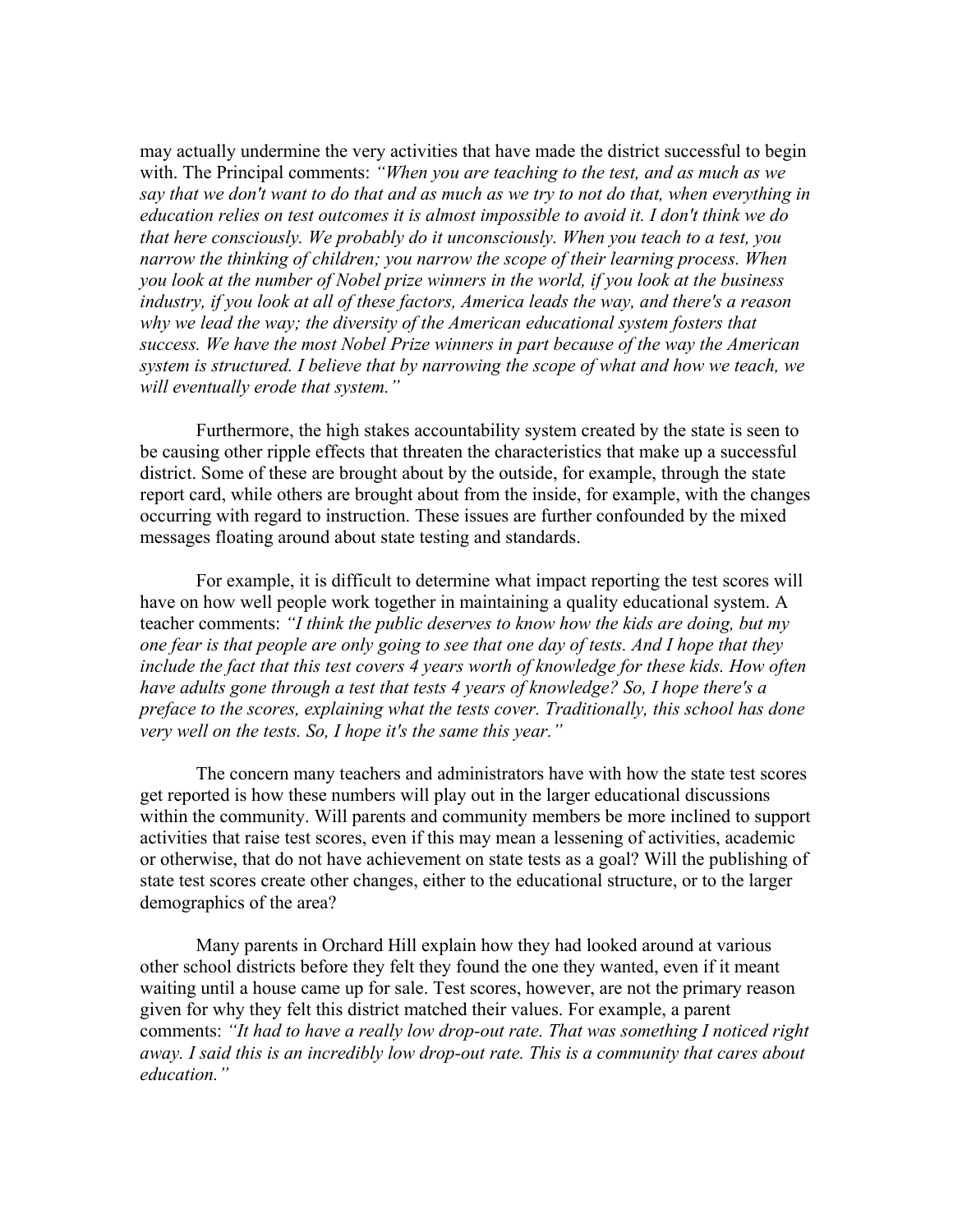Another parent adds: *"We could have afforded a house in any district. The school report cards or whatever you call them, when we were looking they looked pretty much equivalent. We chose this one because we thought with a smaller school district in a more rural setting it was going to be better."* 

 While parent involvement is usually seen as a tremendous asset in districts such as Orchard Hill, it also presents challenges. One of these is responding to the multiple demands made by parents who are used to making direct requests or lobbying the board on issues that they feel strongly about. As districts have had to tighten their belt so to speak while also increasing services to comply with NCLB mandates, how to distribute the resources becomes a source of concern. For example, in a conversation about resources, several parents comment on the good reputation Orchard Hill is receiving for how it services special education students. And while they are proud of the quality of these services and would not change them at all, they are also concerned with how reporting the quality of such services draws people with special education children into the district and can impact the way resources are allocated. Two parents comment:

*"In this district we're spending the money serving* [special education students] *and our reward is we get more of them. And the state does give some support, but not as much as they are supposed to."* 

 *"It is something we're proud of, but then sometimes we look at our kids and say they should be getting some special services too. They're just as different. If you look at a bell curve, they are just as different. And it doesn't have to be much, just attention. There needs to be some attention given."* 

 It is difficult to determine the impact publicizing success might have on the population of a school district. It is obvious that one of the concerns parents and teachers have voiced in regards to the effect of the state tests is a concern that reporting success may create an influx of students causing an increase in the population, which may also cause a change in the population. A father explains his concern: *"I think maybe the community might be harmed.... You know they publicize the grades and stuff in the papers and this school district, you know, did well and you're going to get a lot of people just flocking to the community too. I like to keep the community small around here."* 

 And parents worry that a strategy the state might institute would involve a redistribution of resources and funds. For parents who feel they have worked hard to get to where they are and get their children into good schools, such a solution is met with skepticism. A father comments: *"You know we obviously are very, very fortunate here. You have a nice school, nice neighborhood, kids grow up in a dream-come-true type of area and yet plenty of kids in the inner cities don't have anything near to this... But when you think about it, high-income neighborhoods the school's generally look better, and there's more money just because there's more local taxes, these schools are better off. The low-income areas, on one end, it's not fair to say, okay, you have these high-income*